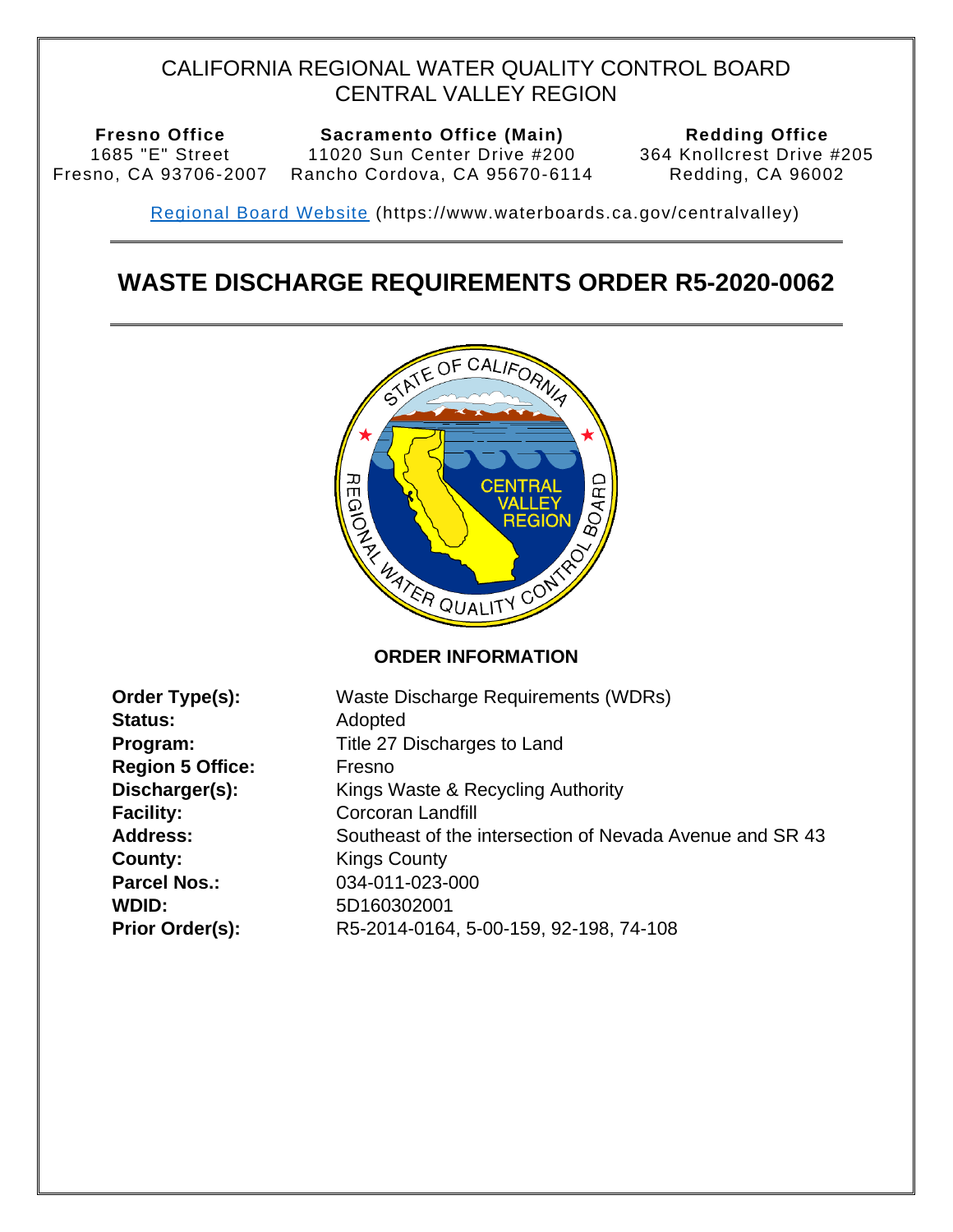#### **CERTIFICATION**

I, PATRICK PULUPA, Executive Officer, hereby certify that the following is a full, true, and correct copy of the order adopted by the California Regional Water Quality Control Board, Central Valley Region, on 10 December 2020.

> Original Digitally Signed by Patrick Pulupa on Date: 2021.12.22 12:16:59 – 08'00'

PATRICK PULUPA, Executive Officer

#### **REGIONAL BOARD INFORMATION**

**Sacramento Office (Main)** 

Rancho Cordova, CA 95670-6114 11020 Sun Center Drive #200 Telephone: (916) 464-3291

#### **Fresno Office**

1685 "E" Street Fresno, CA 93706-2007 Telephone: (559) 445-5116

#### **Redding Office**

364 Knollcrest Drive #205 Redding, CA 96002 Telephone: (530) 224-4845

[Regional Board Website](https://www.waterboards.ca.gov/centralvalley/)  https://www.waterboards.ca.gov/centralvalley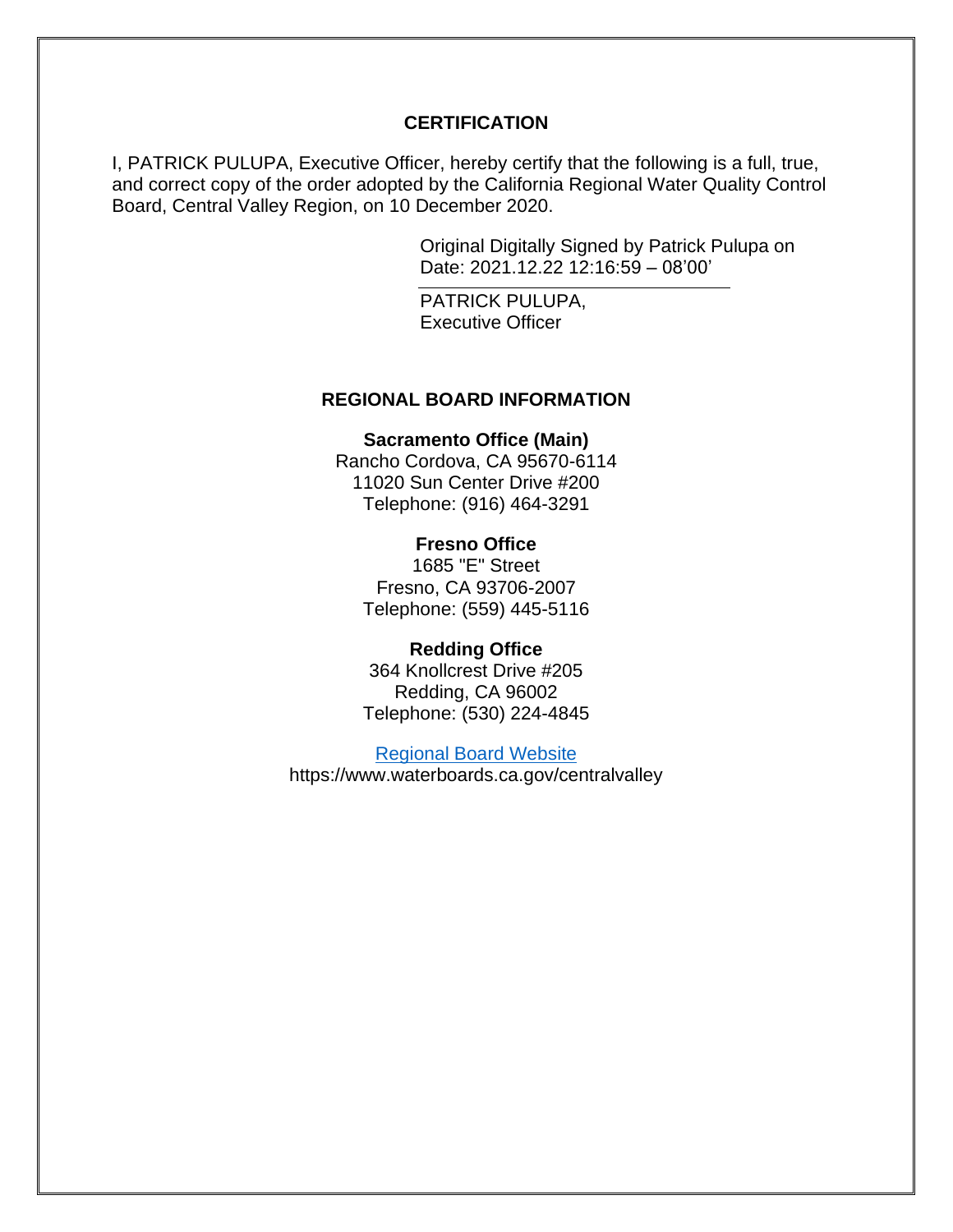## **TABLE OF CONTENTS**

| Requirements<br>11 |
|--------------------|
|                    |
|                    |
|                    |
|                    |
|                    |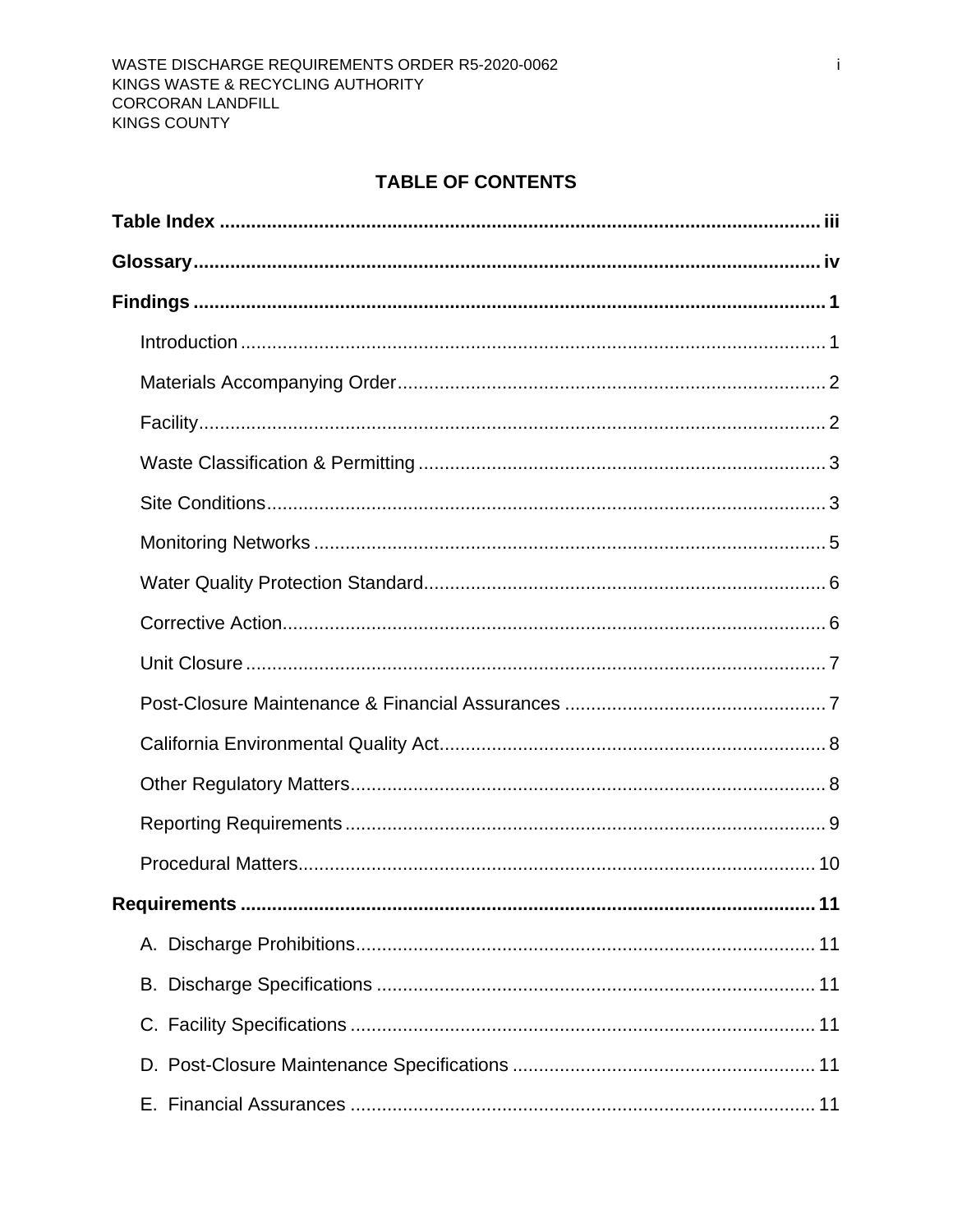| L. |  |
|----|--|
| J. |  |
|    |  |
|    |  |
|    |  |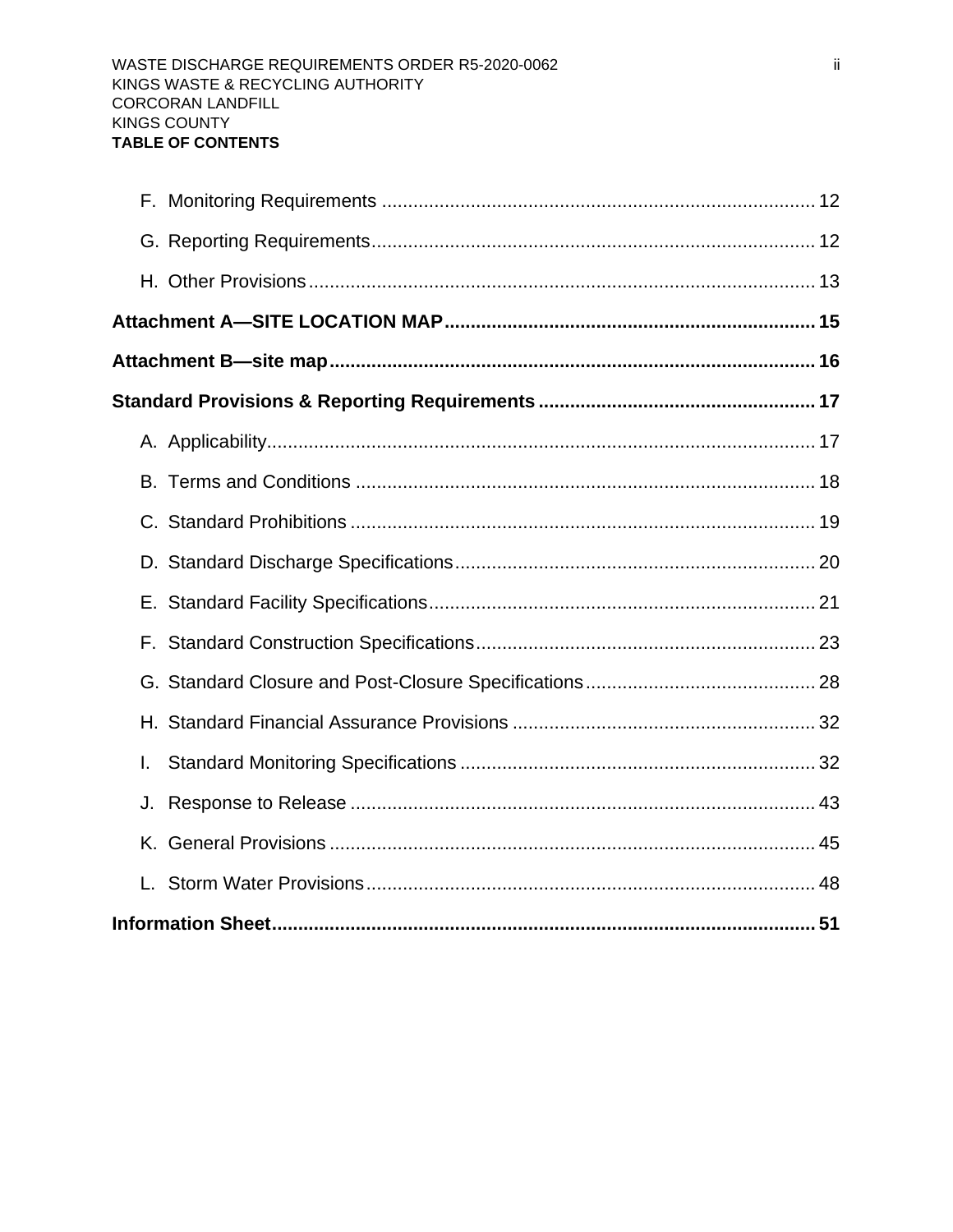## **TABLE INDEX**

<span id="page-4-0"></span>

| Table 1—Summary of Waste Management Units (WMUs) Permitted under Order 1 |  |
|--------------------------------------------------------------------------|--|
|                                                                          |  |
|                                                                          |  |
|                                                                          |  |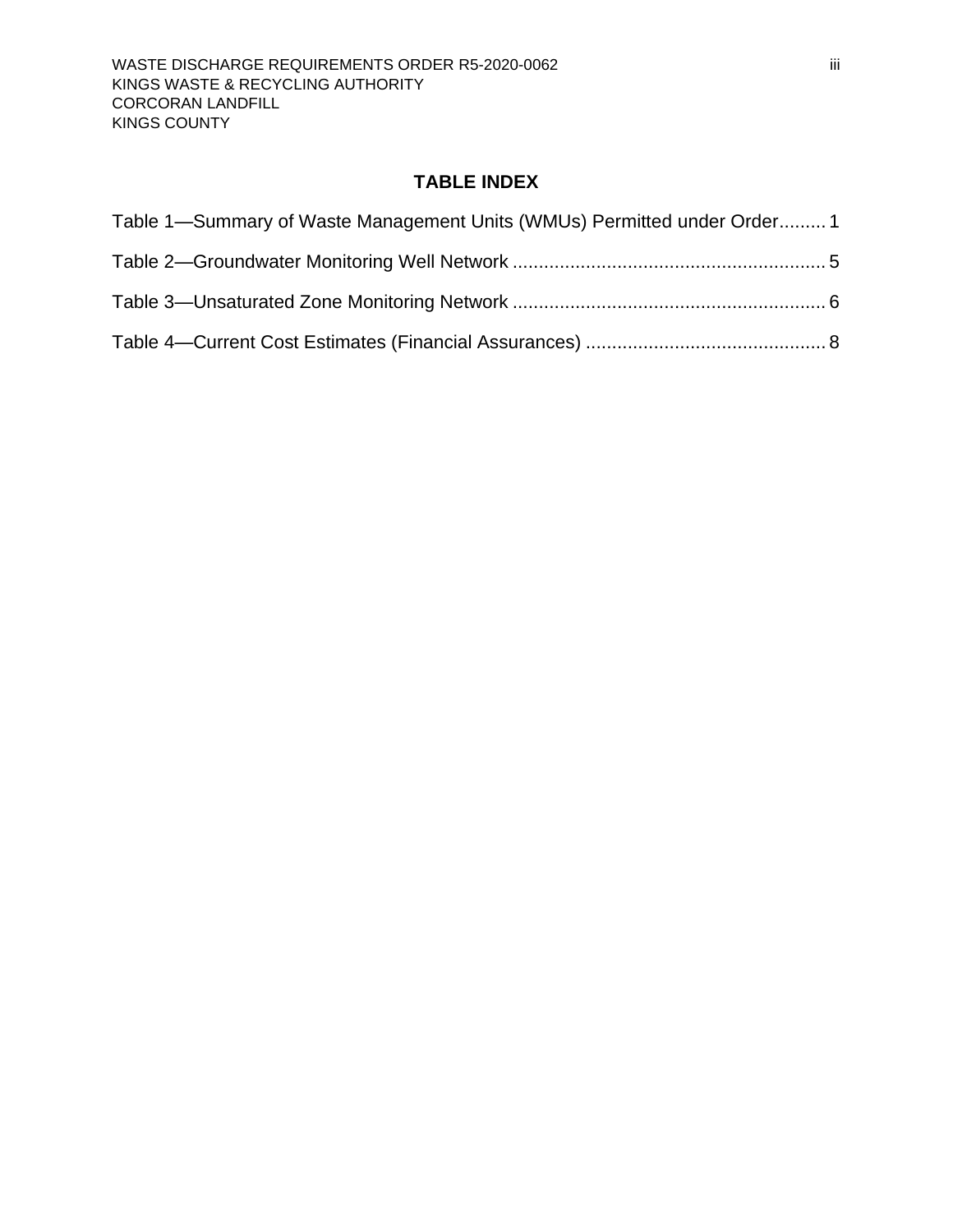## <span id="page-5-1"></span>**GLOSSARY**

<span id="page-5-0"></span>

| Antidegradation Policy Statement of Policy with Respect to Maintaining High<br>Quality Waters in California, State Water Board<br>Resolution 68-16                                                                                                                                                                                 |
|------------------------------------------------------------------------------------------------------------------------------------------------------------------------------------------------------------------------------------------------------------------------------------------------------------------------------------|
|                                                                                                                                                                                                                                                                                                                                    |
|                                                                                                                                                                                                                                                                                                                                    |
|                                                                                                                                                                                                                                                                                                                                    |
| <b>CalRecycle</b> California Department of Resources Recovery and<br>Recycling                                                                                                                                                                                                                                                     |
|                                                                                                                                                                                                                                                                                                                                    |
|                                                                                                                                                                                                                                                                                                                                    |
|                                                                                                                                                                                                                                                                                                                                    |
| <b>CEQA GuidelinesCalifornia Code of Regulations, Title 14, section</b><br>15000 et seq.                                                                                                                                                                                                                                           |
|                                                                                                                                                                                                                                                                                                                                    |
|                                                                                                                                                                                                                                                                                                                                    |
|                                                                                                                                                                                                                                                                                                                                    |
|                                                                                                                                                                                                                                                                                                                                    |
| management requirements per Health and Safety<br>Code section 25143; and (b) Nonhazardous Waste<br>containing pollutants that, under ambient conditions,<br>could be released in concentrations exceeding<br>applicable WQOs, or that could reasonably be<br>expected to affect beneficial uses of water.<br>(Wat. Code, § 13173.) |
|                                                                                                                                                                                                                                                                                                                                    |
|                                                                                                                                                                                                                                                                                                                                    |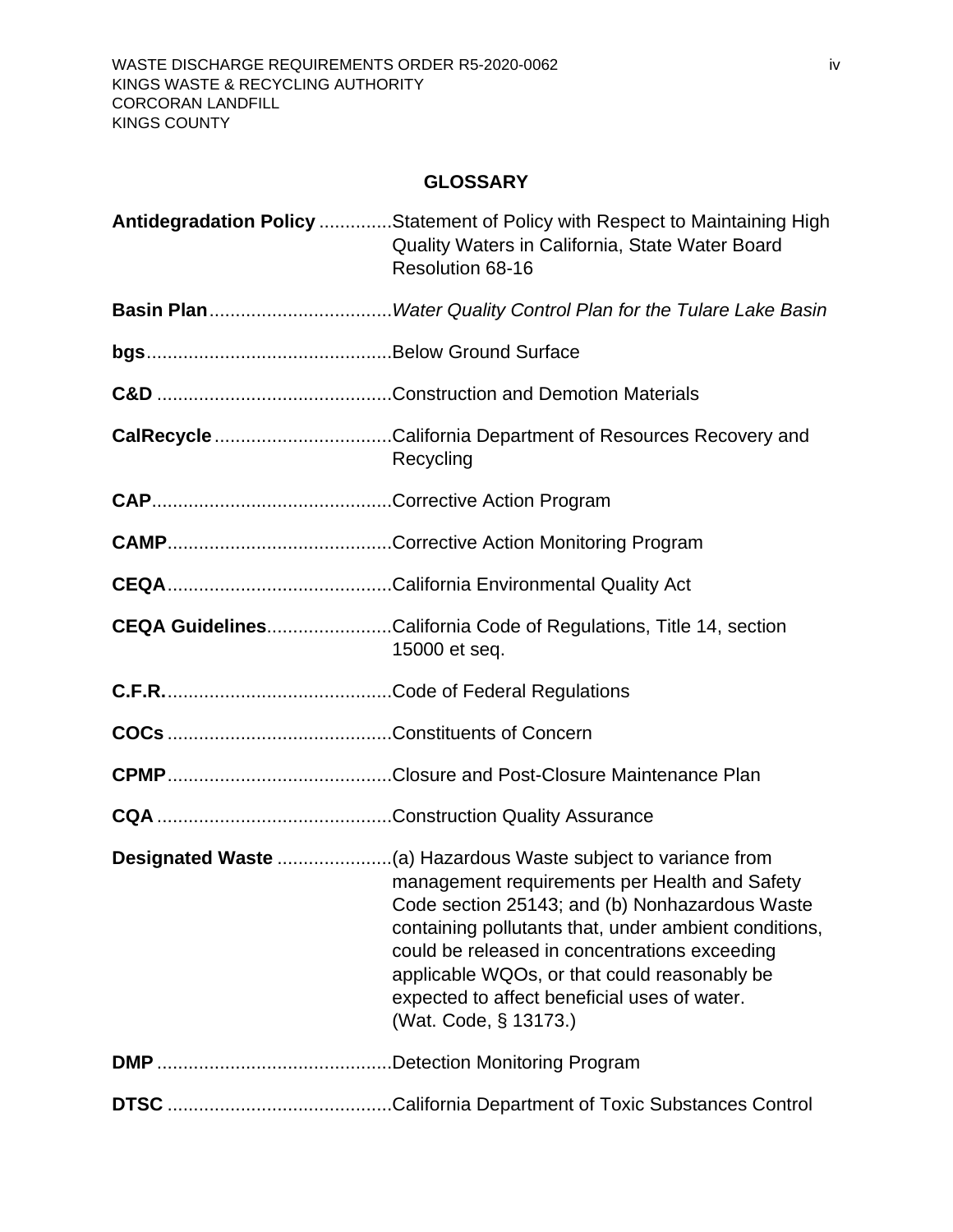| Hazardous Waste Wastes which, pursuant to Title 22, section 66261.3<br>et seq., are required to be managed in accordance<br>with Division 4.5 of Title 22. (Title 27, § 20164;<br>Title 23, § 2521(a).) |  |  |
|---------------------------------------------------------------------------------------------------------------------------------------------------------------------------------------------------------|--|--|
|                                                                                                                                                                                                         |  |  |
|                                                                                                                                                                                                         |  |  |
|                                                                                                                                                                                                         |  |  |
|                                                                                                                                                                                                         |  |  |
| by the percolation or flow of liquid through waste.<br>Leachate includes any constituents extracted from the<br>waste and dissolved or suspended in the fluid.<br>(Title 27, § 20164.)                  |  |  |
|                                                                                                                                                                                                         |  |  |
|                                                                                                                                                                                                         |  |  |
|                                                                                                                                                                                                         |  |  |
|                                                                                                                                                                                                         |  |  |
|                                                                                                                                                                                                         |  |  |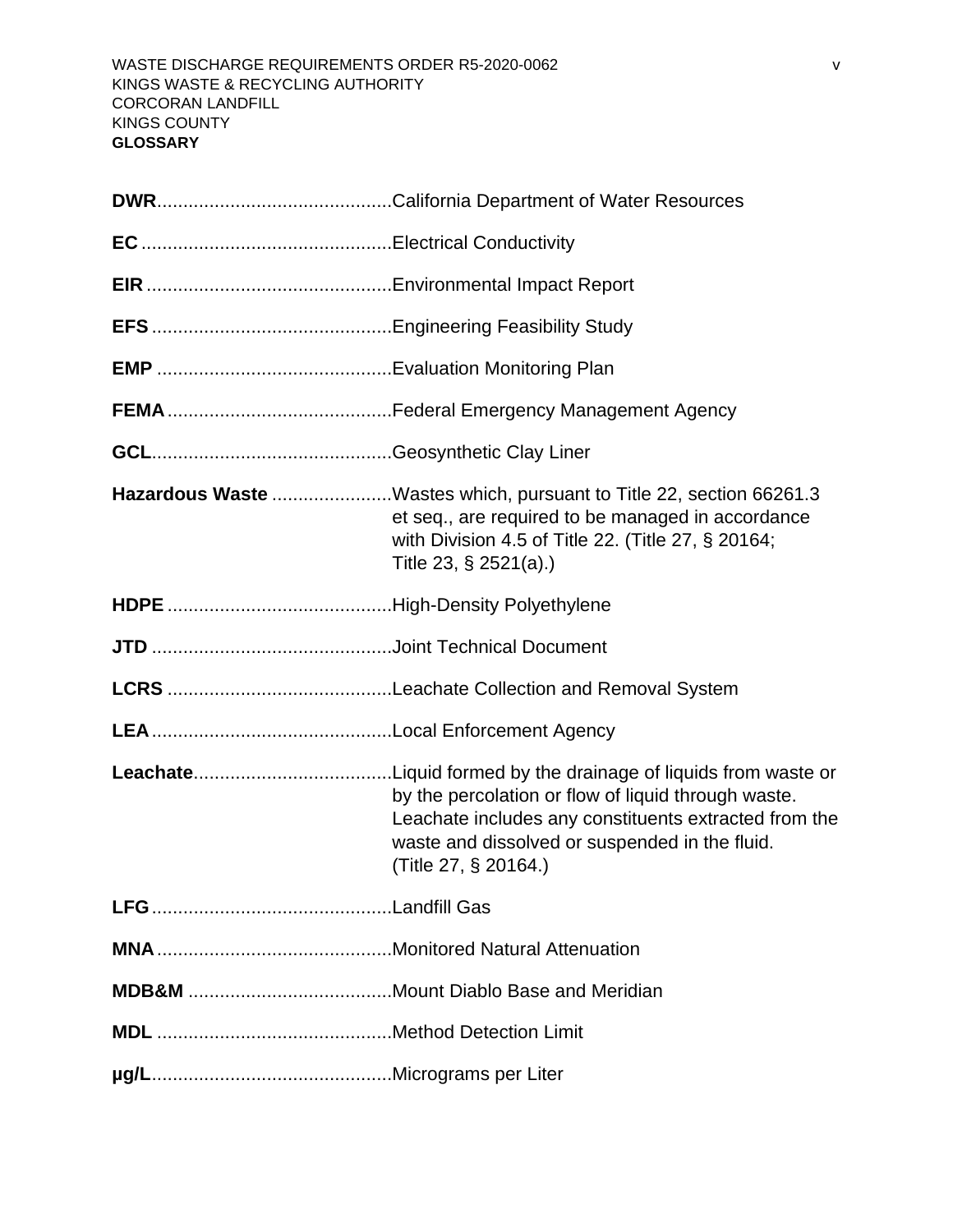| part 258                                                                                   |  |  |
|--------------------------------------------------------------------------------------------|--|--|
|                                                                                            |  |  |
|                                                                                            |  |  |
|                                                                                            |  |  |
| <b>Subtitle D</b> USEPA-promulgated MSW regulations under RCRA<br>(see 40 C.F.R. part 258) |  |  |
|                                                                                            |  |  |
|                                                                                            |  |  |
|                                                                                            |  |  |
|                                                                                            |  |  |
|                                                                                            |  |  |
|                                                                                            |  |  |
|                                                                                            |  |  |
|                                                                                            |  |  |
|                                                                                            |  |  |
|                                                                                            |  |  |
|                                                                                            |  |  |
|                                                                                            |  |  |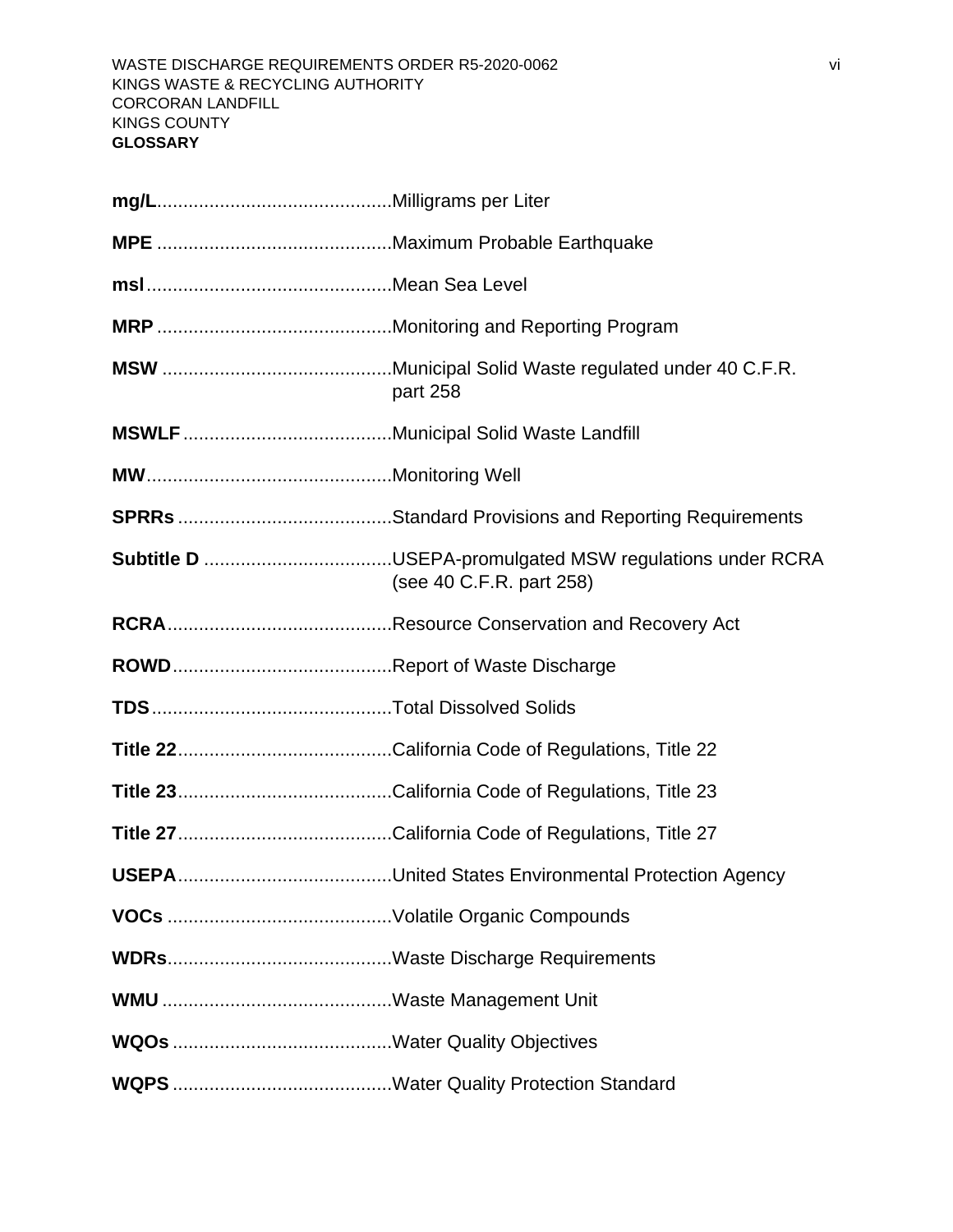#### **FINDINGS**

<span id="page-8-0"></span>The Central Valley Regional Water Quality Control Board (Central Valley Water Board) hereby finds as follows:

#### **Introduction**

- <span id="page-8-1"></span>1. The Kings Waste & Recycling Authority (Discharger) owns and maintains the [Corcoran Landfill](#page-0-0) (Facility). The Kings Waste and Recycling Authority was created by a name change from the Kings Waste Management Authority in 1995. The Kings Waste Management Authority was created as a Joint Powers Authority consisting of the County of Kings and the Cities of Hanford, Corcoran, and Lemoore.
- 2. The Facility is located approximately one mile north of the City of Corcoran in [Kings County,](#page-0-1) Section 3, Township 21 South, Range 22 East, Mount Diablo Base and Meridian (MDB&M). The Facility is situated on a 60-acre property comprised of Assessor's Parcel Numbers (APNs) 034-011-023-000. The Facility's location is depicted on the Site Location Map in **Attachment A**.
- 3. As the Facility's owner and operator, the Discharger is responsible for compliance with this Order, which prescribes Waste Discharge Requirements (WDRs) regulating monitoring and post-closure maintenance of the Waste Management Units (WMUs) listed in **[Table 1](#page-8-2)**. These WMUs cover approximately 20 acres of the 60-acre Facility property.

<span id="page-8-2"></span>

| <b>WMU</b>        | Type     | <b>Class</b> | Liner                                        | <b>Status</b> |
|-------------------|----------|--------------|----------------------------------------------|---------------|
| Cell 1            | Landfill | Class III    | Unlined                                      | Closed        |
| Cell 2            | Landfill | Class III    | Unlined                                      | Closed        |
| Cell <sub>3</sub> | Landfill | Class III    | 1:1 mix of bentonite clay and<br>native soil | Closed        |
| Cell 4            | Landfill | Class III    | 1:1 mix of bentonite clay and<br>native soil | Closed        |

### **Table 1—Summary of Waste Management Units (WMUs) Permitted under Order**

See Glossary for definitions of terms and abbreviations in table.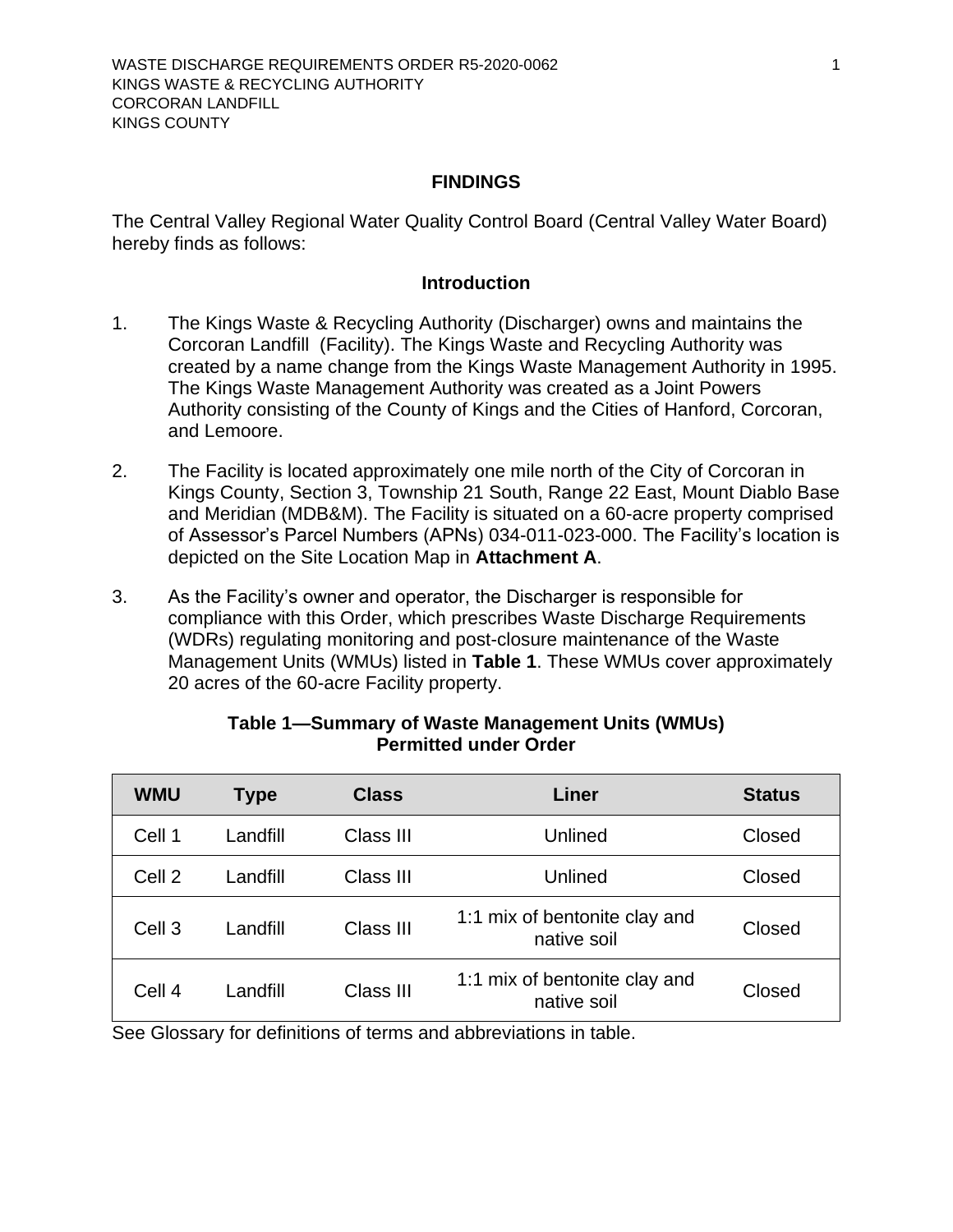#### **Materials Accompanying Order**

<span id="page-9-0"></span>4. The following materials are attached to this Order, and incorporated herein:

[Attachment A—Site Location Map](#page-22-0) [Attachment B—Site Map](#page-23-0)

Standard Provisions & Reporting Requirements for Non-Hazardous Discharges of Waste Regulated under Subtitle D and/or Title 27, December 2015 Edition (SPRRs or Standard Provisions)

Information Sheet for [Waste Discharge Requirements Order](#page-0-2) R5-2020- (Information Sheet)

- 5. This Order is also accompanied by the concurrently adopted **Monitoring & Reporting Program [R5-2020-0](#page-0-3)062 (MRP)**, the provisions of which are incorporated as part of this Order. Each time the operative MRP is modified by the Central Valley Water Board or its Executive Officer, the revised version shall become the operative MRP (superseding the prior version) and be incorporated as part of this Order (i.e., in lieu of the prior version).
- 6. To the extent there are any material inconsistencies between the provisions of this Order, the operative MRP and the SPRRs, the provisions of this Order shall be controlling. However, to the extent a revised MRP contains new or different factual findings reflecting changed conditions or circumstances at the Facility, the revised MRP findings shall be controlling.
- 7. Additional information about the Facility is set forth in the **Information Sheet**, which is incorporated as part of these findings. (See Finding 4.)

#### **Facility**

- <span id="page-9-1"></span>8. The Facility began accepting waste in 1973 and operated until 1990. During which time, the Facility discharged municipal solid wastes as defined in §20164 of Title 27. Operations were suspended when groundwater levels rose to the elevation of the refuse and due to a lack of cover material availability. The construction of the final cover system started in 1996 and was completed in 1997.
- 9. The Facility includes the following onsite features, systems, and structures: groundwater monitoring wells, an unsaturated zone monitoring system, a storm water retention basin, and a final cover system.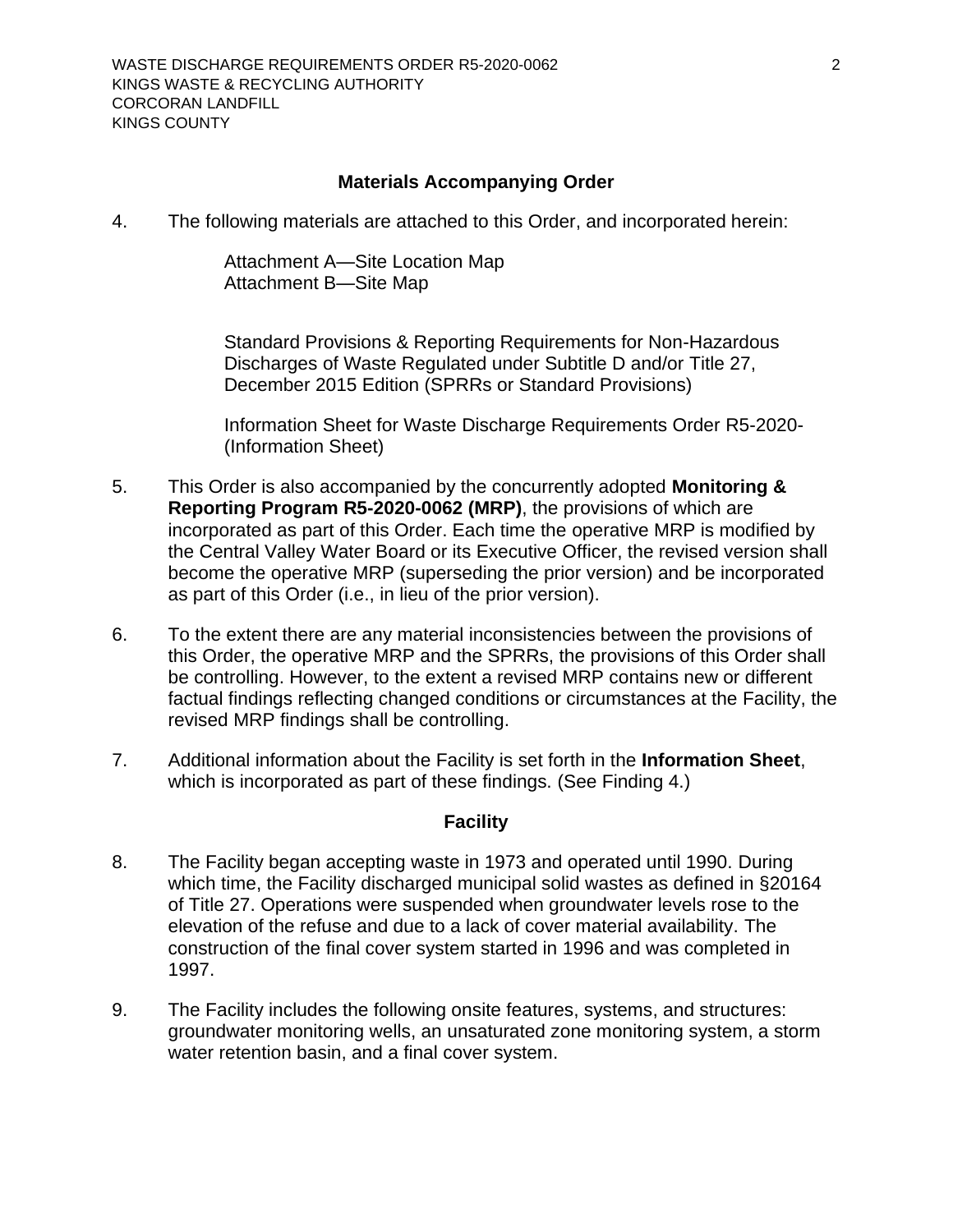#### **Waste Classification & Permitting**

- <span id="page-10-0"></span>10. The Facility's WMUs are subject to federal Municipal Solid Waste (MSW) regulations promulgated under the Resource Consideration Recovery Act (RCRA) (42 U.S.C. § 6901 et seq.). Typically referred to as "Subtitle D," these regulations are now codified as 40 C.F.R. part 258 and implemented in part through the provisions California Code of Regulations, Title 27 (Title 27) and in accordance with State Water Resources Control Board (State Water Board) Resolution 93-62.
- 11. On 25 September 1992, the Central Valley Water Board adopted 92-198, classifying the Facility's WMUs as Class III units. This Order continues such classifications, which are set forth above in **[Table 1](#page-8-2)**.
- 12. This Order updates the waste discharge requirements for the Facility's WMUs or landfill, as part of an administrative policy of periodic review, to incorporate revisions to regulations and policies adopted thereunder, for continued corrective action and post-closure maintenance.

#### **Site Conditions**

- <span id="page-10-1"></span>13. The Facility is in a topographically flat region of the Tulare Lake Hydrologic Basin of the San Joaquin Valley.
- 14. The soils underlying the Facility were deposited as alluvial fan and lacustrine sediments, which consist of interbedded sands, silts, and clays.
- 15. Land uses within one mile of the Facility include an abandoned pesticide facility (Puregro), an unused feedlot, agricultural, solar panel power generation, and the high-speed rail. Historically, there was a residence located to the southwest of the Facility near MW-5 and the domestic well shown on Attachment B. This residence has since been destroyed as part of the high-speed rail project, which runs parallel to the western side of the Facility.
- 16. The measured hydraulic conductivity of the soils underlying the Facility ranges between  $1.6x10^{-6}$  cm/s and  $3x10^{-3}$  cm/s.
- 17. Surface water from the Facility drains to the southwest in the Kaweah Delta Hydrologic Area (558.10) of the Tulare Lake Hydrologic Basin. There are no perennial streams near the Facility. However, the unlined Sweet Canal borders the Facility to the north and along the east. According to the Central Valley Water Board's *[Water Quality Control Plan for the Tulare Lake Basin](#page-5-1)* (Basin Plan), the beneficial uses of surface water in the Kaweah Delta Hydrologic Area (below Lake Kaweah) include: municipal and domestic use (MUN); agricultural supply (AGR); industrial service supply (IND); industrial process supply (PRO); water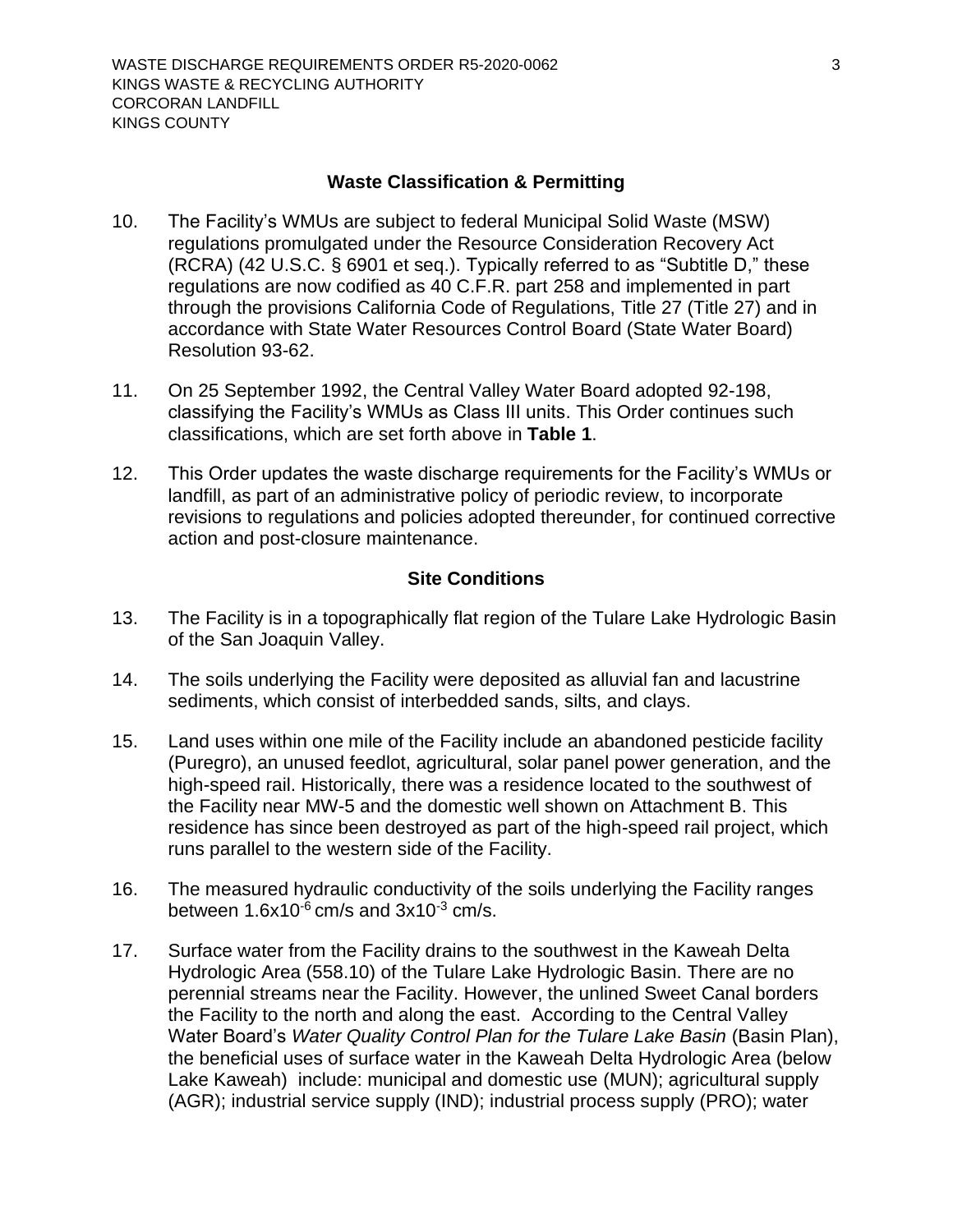contact recreation (REC-1); non-water contact recreation (REC-2); warm freshwater habitat (WARM); wildlife habitat (WILD); and/or groundwater recharge (GWR).

- 18. During the 1st semiannual 2020 monitoring event, groundwater underneath the Facility is first encountered between approximately 35 and 50 feet bgs. Groundwater elevations range between 154 and 163 feet MSL.
- 19. Groundwater beneath the Facility is unconfined and generally flows to the south/southeast. The average groundwater gradient is 0.006 feet per foot and the average groundwater velocity is approximately 120 feet per year.
- 20. According to the Basin Plan, the designated beneficial uses of groundwater at the Facility are municipal and beneficial use (MUN), agricultural supply (AGR) and industrial process supply (PRO).
- 21. There are domestic, industrial, and agricultural supply wells within one mile of the Facility.
- 22. The closest Holocene fault is the San Andreas, which is approximately 56 miles to the southwest. Recorded magnitudes of seismic events along this fault range up to 8.3 on the Richter scale.
- 23. Based on data from the nearest weather station (Corcoran Irrigation District), the Facility has an annual average precipitation of 7.11 inches, and a mean pan evaporation of 80 inches per year. The nearest weather station is reflective of conditions at the Facility.
- 24. Class III WMUs must be constructed to accommodate stormwater runoff from 24-hour precipitation events with a return period of 100 years for Class III WMUs. (See Title 27, § 20320.) According to National Oceanic and Atmospheric Administration's (NOAA) Precipitation Frequency Atlas 14, Volume 6 (rev. 2014), the Facility's 100-year, 24-hour rainfall events are estimated to result in 3.23 inches of precipitation, respectively. Source: [NOAA Precipitation Frequency Data Server](https://hdsc.nws.noaa.gov/hdsc/pfds) [\(https://hdsc.nws.noaa.gov/hdsc/pfds\)](https://hdsc.nws.noaa.gov/hdsc/pfds).
- 25. A stormwater retention basin is situated in the northern portion of the Facility, as depicted in **Attachment B**. All stormwater is retained on-site.
- 26. According to the Federal Emergency Management Agency's (FEMA) [Flood Insurance Rate Map](file://///ca.epa.local/RB/RB5/_Current%20Board%20Meeting/AGENDA/AGENDA%20MATERIAL/UNCONTESTED/02%20DRAFT/Corcoran%20Landfill/Flood%20Insurance%20Rate%20Map) [\(https://msc.fema.gov/portal\)](https://msc.fema.gov/portal), the Facility is not located is not located within a 100-year floodplain.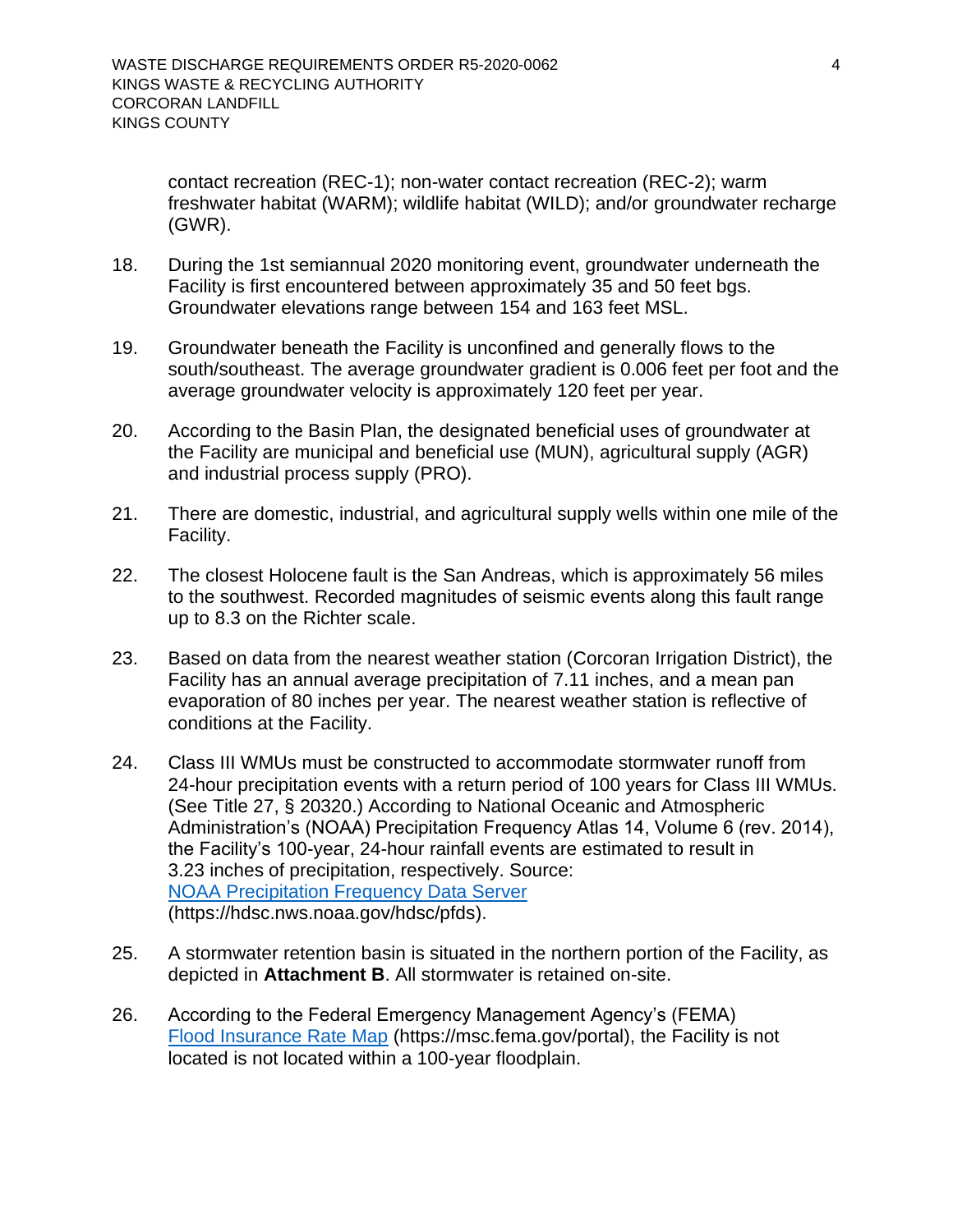#### **Monitoring Networks**

<span id="page-12-0"></span>27. As of the date of this Order, the Facility's **groundwater** monitoring network consists of the existing and proposed monitoring wells listed in **[Table 2](#page-12-1)**. The current groundwater monitoring network consists of MW-1 through MW-7, 90-1, VMW-1 through VMW-2, and GWMW-1 through GWMW-4. The GWMW wells were installed in January 1987 as part of a Water Quality Solid Waste Assessment Test and have subsequently gone dry. Three additional wells (90-1, VMW-1, and VMW-2) were installed in February 1991 as part of a site verification monitoring program. Wells MW-1 through MW-4 were installed in 1997 after the GWMW wells had gone dry. The remaining wells (MW-5 through MW-7) were installed in March 2001 as part of an Evaluation Monitoring Program.

<span id="page-12-1"></span>

| Well    | <b>Program</b>               | <b>Status</b> |
|---------|------------------------------|---------------|
| $MW-1$  | <b>Corrective Action</b>     | Operational   |
| $MW-2$  | <b>Corrective Action</b>     | Operational   |
| $MW-3$  | Detection, Corrective Action | Operational   |
| $MW-4$  | Background                   | Operational   |
| $MW-5$  | <b>Corrective Action</b>     | Operational   |
| MW-6    | <b>Corrective Action</b>     | Operational   |
| $MW-7$  | <b>Corrective Action</b>     | Operational   |
| $90-1$  | Background                   | Operational   |
| VMW-1   | Detection, Corrective Action | Operational   |
| $VMW-2$ | <b>Corrective Action</b>     | Operational   |
| GWMW-1  | Detection, Corrective Action | Inactive      |
| GWMW-2  | Detection, Corrective Action | Inactive      |
| GWMW-3  | <b>Corrective Action</b>     | Inactive      |
| GWMW-4  | <b>Corrective Action</b>     | Inactive      |

#### **Table 2—Groundwater Monitoring Well Network**

See Glossary for definitions of terms and abbreviations in table.

28. As of the date of this Order, the Facility's **unsaturated zone** monitoring network consists of the existing and proposed monitoring points listed in **[Table 3](#page-13-2)**.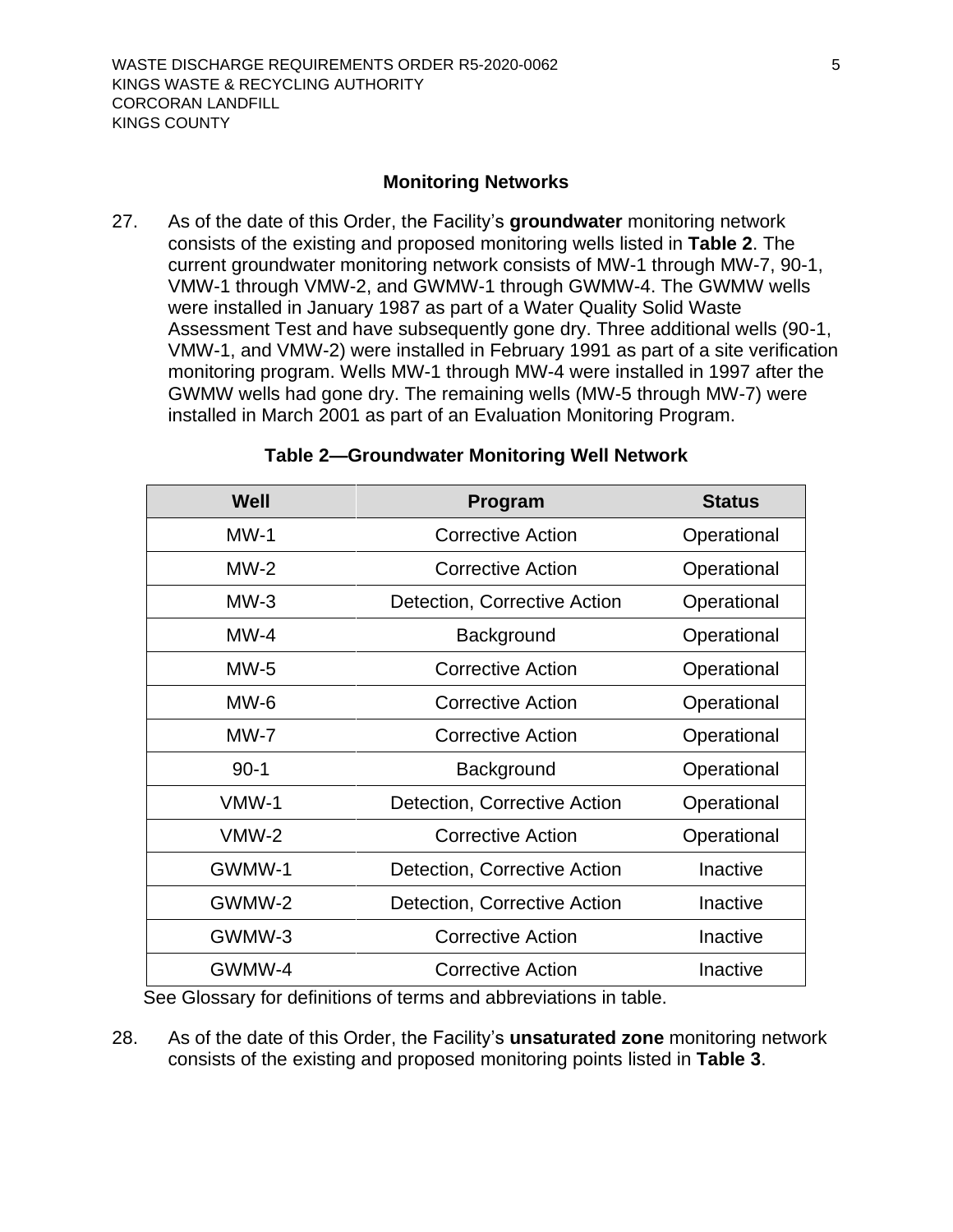<span id="page-13-2"></span>

| <b>Monitoring Point</b> | <b>Device Type</b> | Program                      | <b>Status</b> |
|-------------------------|--------------------|------------------------------|---------------|
| $LFG-1$                 | <b>Gas Probe</b>   | Detection, Corrective Action | Operational   |
| $LFG-2$                 | <b>Gas Probe</b>   | Detection, Corrective Action | Operational   |
| $LFG-3$                 | <b>Gas Probe</b>   | Detection, Corrective Action | Operational   |
| $LFG-4$                 | <b>Gas Probe</b>   | Detection, Corrective Action | Operational   |

| <b>Table 3-Unsaturated Zone Monitoring Network</b> |
|----------------------------------------------------|
|----------------------------------------------------|

See Glossary for definitions of terms and abbreviations in table.

29. As of the adoption of this Order, the above-described networks comply with the monitoring requirements of Title 27. (See Title 27, §§ 20415–20435.) Subsequent changes to these networks will be reflected in a Revised Monitoring & Reporting Program issued by the Executive Officer.

## **Water Quality Protection Standard**

- <span id="page-13-0"></span>30. A Water Quality Protection Standard (WQPS) is the analytical framework through which WMUs are individually monitored for releases and impacts to water quality. (Title 27, § 20390, subd. (a).) Under Title 27, a WQPS is separately established for each WMU in WDRs. (*Id*.)
- 31. In accordance with Title 27, this Order, by virtue of its incorporation of **Monitoring & Reporting Program [R5-2020-](#page-0-3) (MRP)** and subsequent revisions thereto, establishes a WQPS for each WMU at the Facility.

### **Corrective Action**

- <span id="page-13-1"></span>32. The WMUs have historically released VOCs and inorganic waste constituents into groundwater. Cleanup & Abatement Order No. 97-714, adopted on 18 September 1997, required the completion of an EMP, the submittal of an EFS for a CAP, and the implementation a CAP.
- 33. An EMP report and a subsequent addendum addressing the VOCs were submitted in October and December 2001. Central Valley Water Board staff considered the EMP addressing the VOCs to be complete in a 25 January 2002 letter.
- 34. A revised EFS was submitted in December 2003. On 9 April 2004, Central Valley Water Board staff approved a CAP consisting of MNA, conditioned on the total cumulative VOC concentration remaining below an action level of 5 µg/L. If the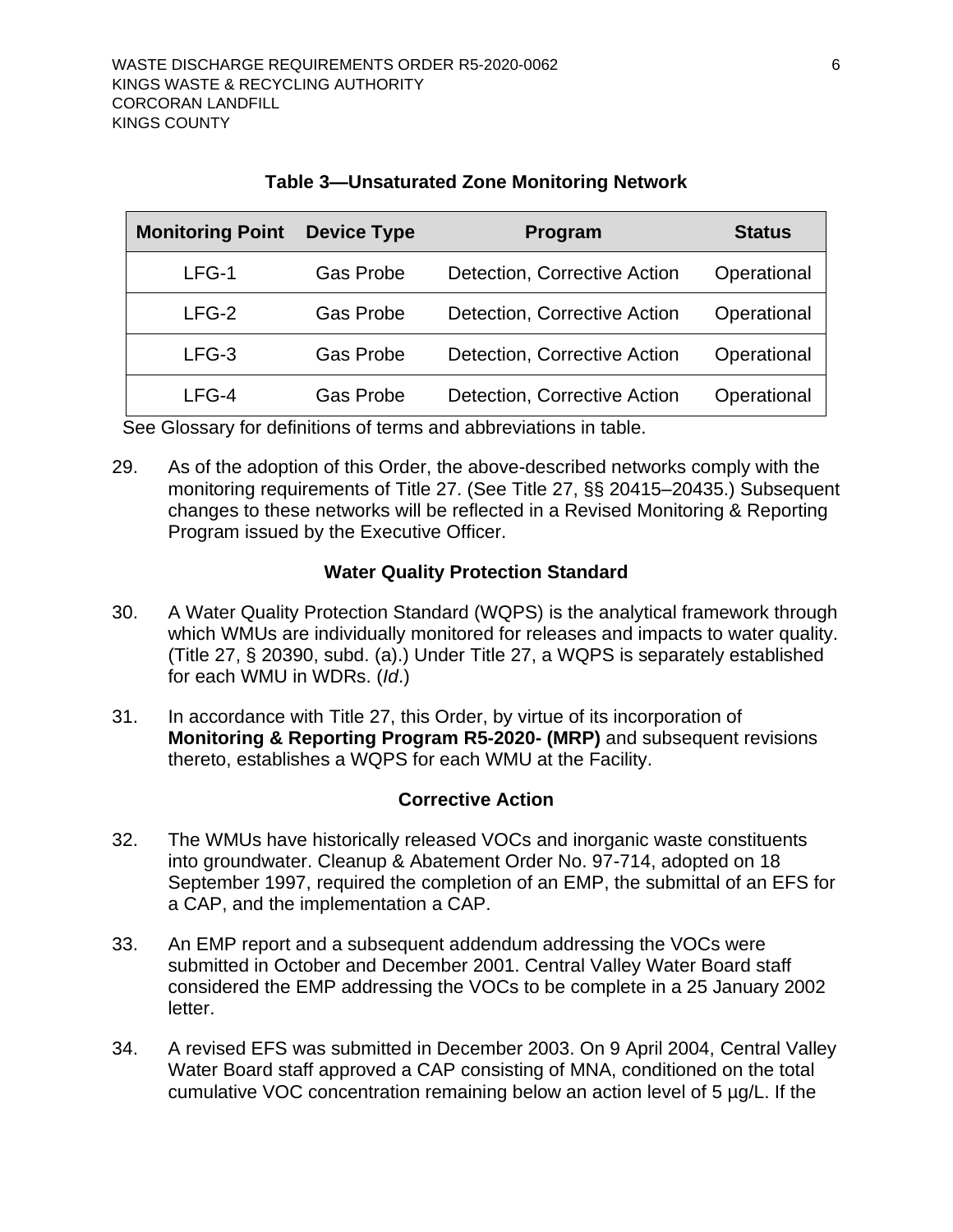action level is exceeded in any two consecutive monitoring periods, the Discharger is required to install a groundwater extraction and treatment system. The total cumulative VOC concentration during the most recent monitoring period (1st semiannual 2020) was 2.3 µg/L.

- 35. An EMP report addressing the inorganic waste constituents was submitted on 8 May 2006. In a 24 July 2006 letter, Central Valley Water Board staff considered the inorganic EMP to be complete and, based upon the results, did not require the Discharger to submit an EFS or implement a CAP for the release of inorganic constituents.
- 36. During the 1st semi-annual 2020 monitoring event, 1,2- dichloropropane was detected in the sample from well 90-1(0.81 µg/L). Trace concentrations of freon-12 were detected in wells MW-2 and MW-3. A trace concentration of cis-1,2-dichloroethene was detected in well MW-3. The concentrations were within the historical range for each location, and no new VOCs were detected. All field and inorganic parameters were detected at concentrations within their respective historical ranges and only calcium and chloride in MW-3 exceeded the calculated tolerance limits. These parameters were within the historical range for MW-3.

## **Unit Closure**

<span id="page-14-0"></span>37. The construction of the final cover system started in 1996 and was completed in 1997. The final cover system consisted of the following, in ascending order: a two-foot thick foundation layer, a one-foot thick low-permeability layer, and a one-foot thick vegetative layer. The final cover system meets the prescriptive standards of Title 27.

### **Post-Closure Maintenance & Financial Assurances**

- <span id="page-14-1"></span>38. The Discharger's Final Closure and Post-Closure Maintenance Plan (CPMP), dated July 1995, is the operative document providing for post-closure maintenance for the entire post-closure maintenance period of at least 30 years, and until it is demonstrated that the Facility no longer poses a threat to the public health and safety and the environment. (See Title 27, §§ 20950(a)(1), 21180(a).)
- 39. The CPMP includes costs estimates for closure (Title 27, §§ 21820, 22206), post-closure maintenance (§§ 22210–22212), and foreseeable corrective action for releases (§§ 22220–22222). As of the date of this Order, these estimates, calculated in accordance with Title 27, are specified in **[Table 4](#page-15-2)**.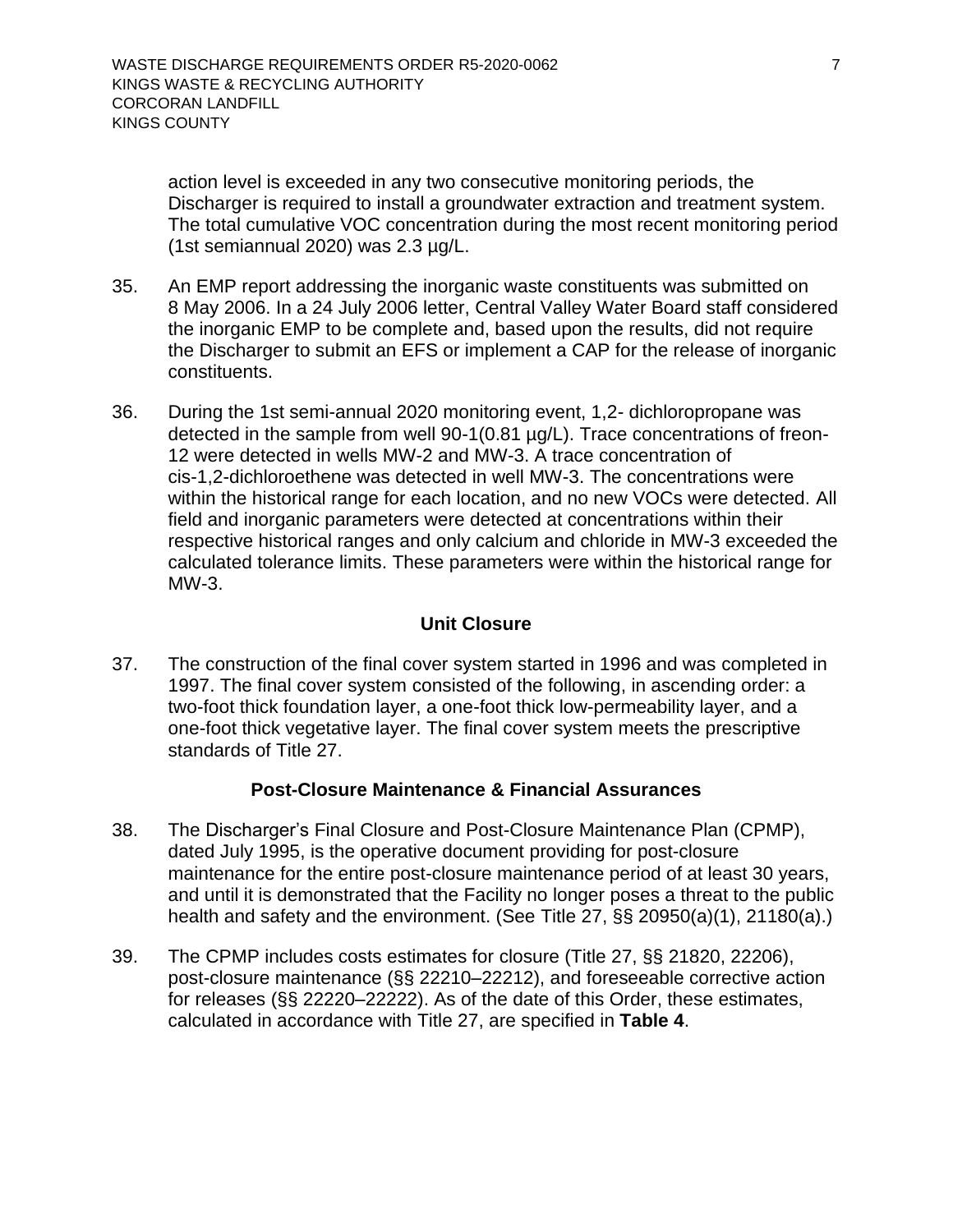| Table 4-Current Cost Estimates (Financial Assurances) |  |
|-------------------------------------------------------|--|
|-------------------------------------------------------|--|

<span id="page-15-2"></span>

| <b>Requirement</b>              | <b>Estimated Cost</b> |
|---------------------------------|-----------------------|
| <b>Post-Closure Maintenance</b> | \$687,000             |
| <b>Corrective Action</b>        | \$182,000             |

40. This Order requires the Discharger to maintain financial assurances with CalRecycle in at least the estimated cost amounts specified in **[Table 4](#page-15-2)**, in accordance with Title 27.

#### **California Environmental Quality Act**

<span id="page-15-0"></span>41. The issuance of this Order, which prescribes requirements and monitoring of waste discharges at an **existing facility**, with negligible or no expansion of its existing use, is exempt from the procedural requirements of the California Environmental Quality Act (CEQA), Public Resources Code section 21000 et seq., pursuant to California Code of Regulations, title 14, section 15301 (CEQA Guidelines). The discharges authorized under this Order are substantially within parameters established under prior WDRs, particularly with respect to character and volume of discharges.

#### **Other Regulatory Matters**

<span id="page-15-1"></span>42. This Order is issued in part pursuant to Water Code section 13263, subdivision (a), which provides as follows:

> The regional board, after any necessary hearing, shall prescribe requirements as to the nature of any proposed discharge, existing discharge, or material change in an existing discharge…, with relation to the conditions existing in the disposal area … into which, the discharge is made or proposed. The requirements shall implement any relevant water quality control plans that have been adopted, and shall take into consideration the beneficial uses to be protected, the water quality objectives reasonably required for that purpose, other waste discharges, the need to prevent nuisance, and the provisions of [Water Code] Section 13241.

43. This Order implements the Central Valley Water Board's Basin Plan, which designates beneficial uses for surface water and groundwater and establishes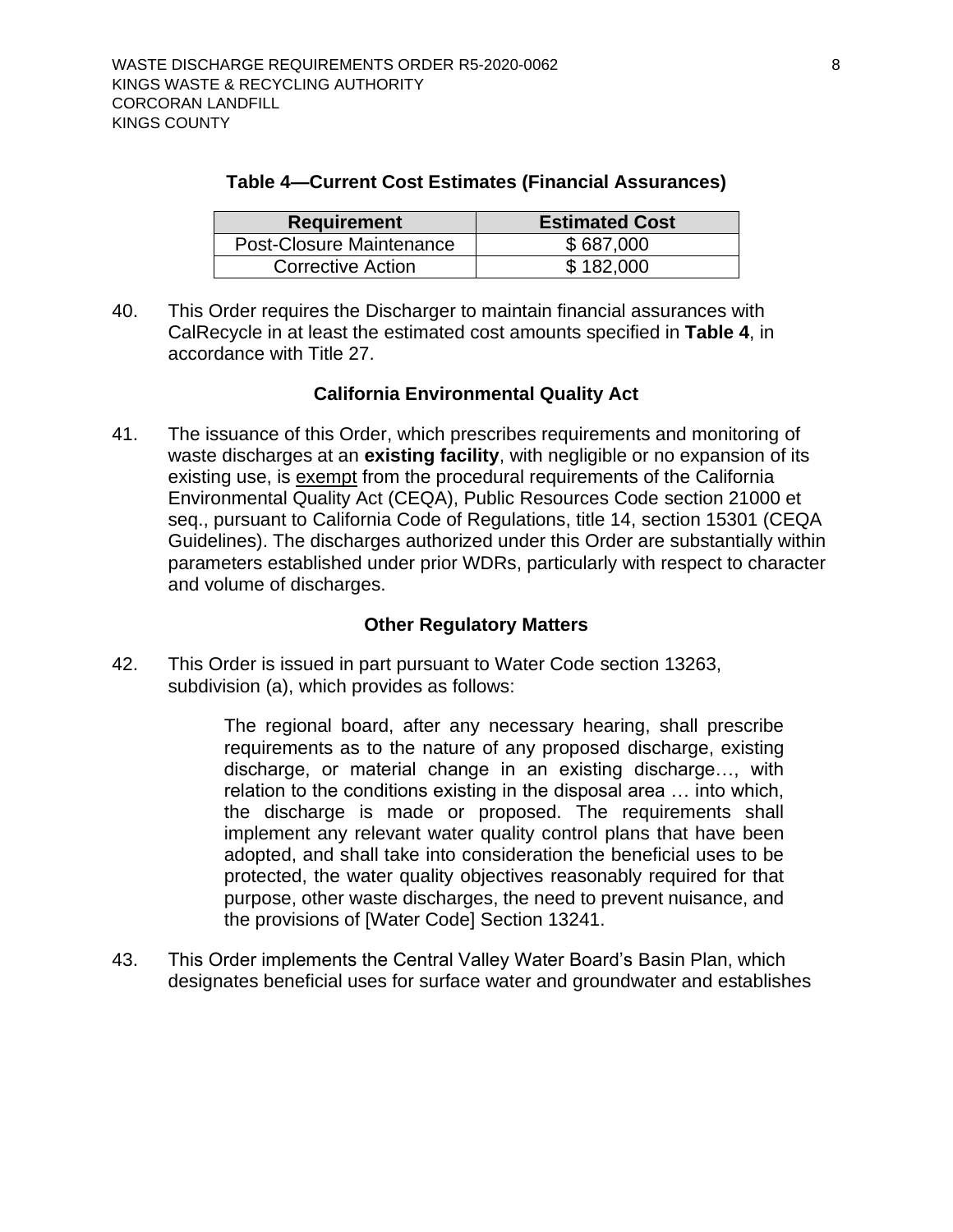water quality objectives (WQOs) necessary to preserve such beneficial uses.<sup>1</sup> (Wat. Code, § 13241 et seq.)

- 44. The State Water Board's *Statement of Policy with Respect to Maintaining High Quality Waters in California*, Resolution 68-16 (*Antidegradation Policy*) prohibits the Central Valley Water Board from authorizing degradation of "high quality waters" unless it is shown that such degradation: (1) will be consistent with the maximum benefit to the people of California; (2) will not unreasonably affect beneficial uses, or otherwise result in water quality less than as prescribed in applicable policies; and (3) is minimized through the discharger's best practicable treatment or control.
- 45. Consistent with Title 27, this Order requires the Discharger to maintain the Facility to contain waste within WMUs, thereby preventing degradation of water quality. To the extent that there are releases from Facility WMUs, will be required to address such releases through a Corrective Action Program. (See Title 27, §§ 20385, 20415, 20430.) Because this Order does not authorize any degradation in water quality, it complies with the *Antidegradation Policy*.
- 46. For the purposes of California Code of Regulations, title 23 (Title 23), section 2200, the Facility has a threat-complexity rating of **1-B**, where:
	- a. Threat Category"1" reflects waste discharges that can cause long-term loss of receiving water beneficial uses (e.g., drinking water supply loss, water-contact recreation area closures, or posting of areas used for spawning/growth of shellfish or migratory fish); and
	- b. Complexity Category "B" reflects any discharger not included in Category A, with either (1) physical, chemical or biological treatment systems (except for septic systems with subsurface disposal), or (2) any Class II or Class III WMUs.

### **Reporting Requirements**

<span id="page-16-0"></span>47. This Order is also issued in part pursuant to Water Code section 13267, subdivision (b)(1), which provides that:

> [T]he regional board may require that any person who has discharged, discharges, or is suspected of having discharged or discharging, or who proposes to discharge waste within its region …

 $1$  Designated beneficial uses surface water and groundwater are discussed in Finding 17 and Finding 20, respectively.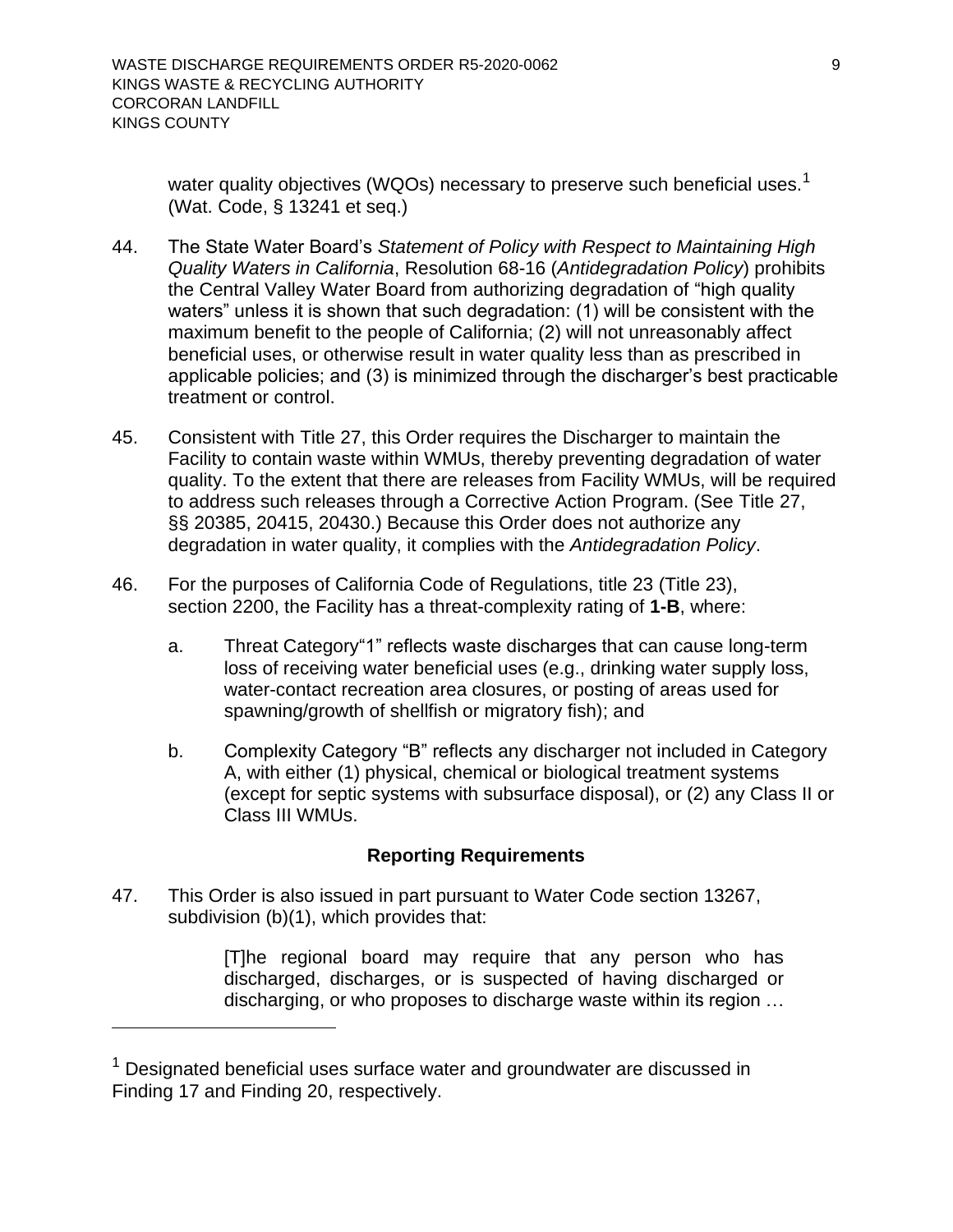shall furnish, under penalty of perjury, technical or monitoring program reports which the regional board requires. The burden, including costs, of these reports shall bear a reasonable relationship to the need for the report and the benefits to be obtained from the reports. In requiring those reports, the regional board shall provide the person with a written explanation with regard to the need for the reports, and shall identify the evidence that supports requiring that person to provide the reports.

- 48. The technical reports required under this Order, as well as those required under the separately issued MRP, are necessary to ensure compliance with prescribed WDRs and the provisions of Title 27, Subtitle D (40 C.F.R. part 258) and State Water Board Resolution 93-62. Additionally, the burdens associated with such reports are reasonable relative to the need for their submission.
- 49. Failure to comply with the reporting requirements under this Order and the MRP may result in enforcement action pursuant to Water Code section 13268.

#### **Procedural Matters**

- <span id="page-17-0"></span>50. All local agencies with regulatory jurisdiction over land-use, solid waste disposal, air pollution and public health protection have approved the use of the Facility's site for the discharge of waste to land as provided for herein.
- 51. The Discharger, interested agencies and interested persons were notified of the Central Valley Water Board's intent to prescribe the WDRs in this Order, and provided an opportunity to submit their written views and recommendations at a public hearing. (Wat. Code, § 13167.5; Title 27, § 21730.)
- 52. At a public meeting, the Central Valley Water Board heard and considered all comments pertaining to the discharges regulated under this Order.
- 53. The Central Valley Water Board will review and revise the WDRs in this Order as necessary.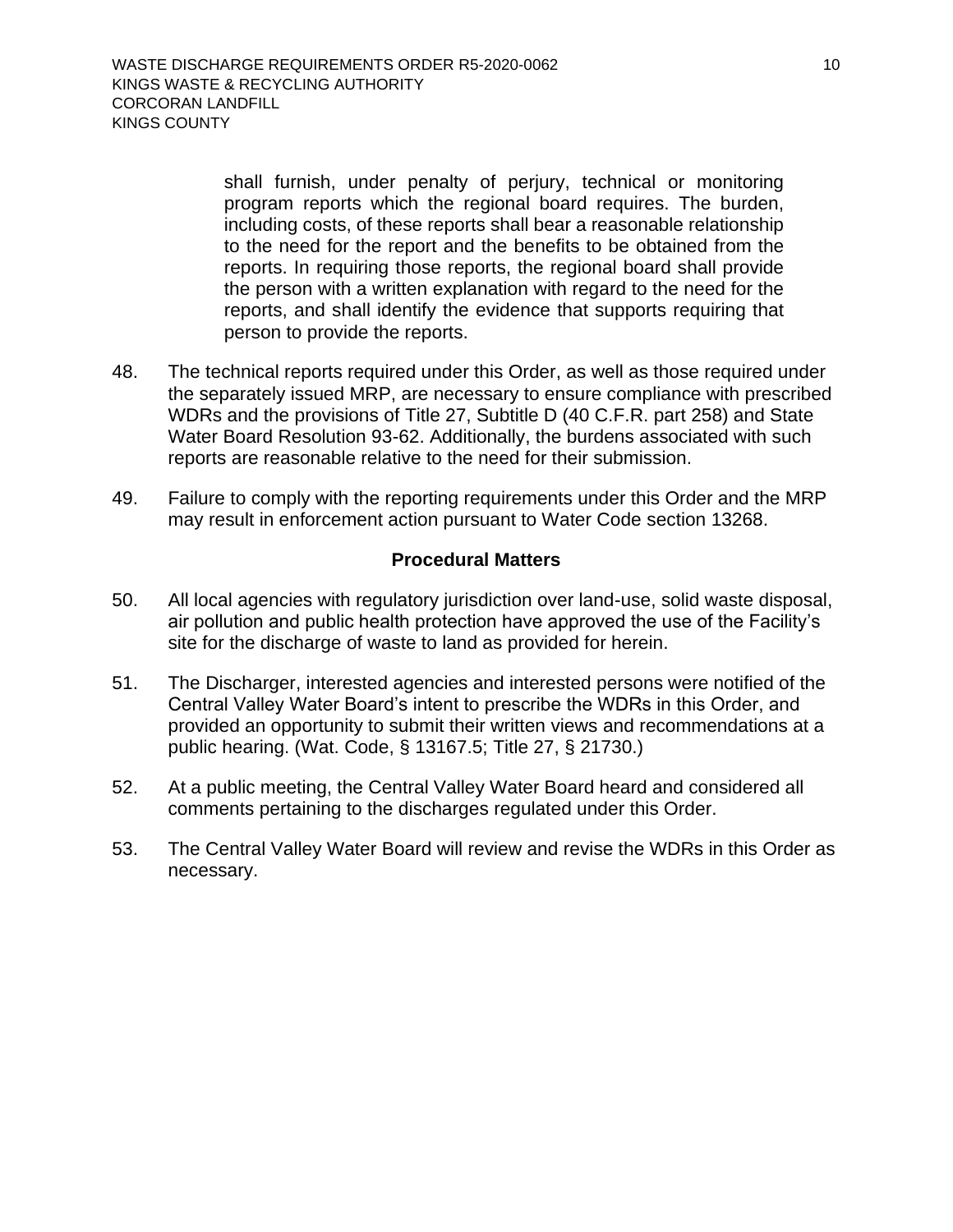### **REQUIREMENTS**

<span id="page-18-0"></span>**IT IS HEREBY ORDERED**, pursuant to Water Code sections 13263 and 13267, that WDRs Order R5-2014-0164 is rescinded, except for enforcement purposes; and that the Discharger shall comply with the following requirements.

- <span id="page-18-1"></span>**A. Discharge Prohibitions**—Except as otherwise expressly directed below, the Discharger shall comply with all Standard Prohibitions (SPRRs, § C), which are incorporated herein, as well as the following.
	- 1. The discharge of any additional waste at the Facility is prohibited.
- <span id="page-18-2"></span>**B. Discharge Specifications**—Except as otherwise expressly directed below, the Discharger shall comply with all applicable Standard Discharge Specifications (SPRRs, § D), which are incorporated herein, as well as the following.
	- 1. The Discharger shall promptly remove and relocate all waste discharged at the Facility in violation of this Order. If unable to do so, they shall submit a report to the Central Valley Water Board: explaining how the violative discharge(s) occurred, and why the waste(s) cannot be feasibly removed; and proposing waste acceptance program updates to prevent reoccurrences. If the infeasibility is economic, cost estimates shall be provided as part of the report. $<sup>2</sup>$ </sup>
- <span id="page-18-3"></span>**C. Facility Specifications**—The Discharger shall comply with all applicable Standard Facility Specifications (SPRRs, § E) which are incorporated herein.
- <span id="page-18-4"></span>**D. Post-Closure Maintenance Specifications**—Except as otherwise directed below, the Discharger shall comply with all applicable Standard Closure and Post-Closure Specifications (SPRRs, § G) and closure-related Standard Construction Specifications (SPRRs, § F).
- <span id="page-18-5"></span>**E. Financial Assurances**—Except as otherwise directed below, the Discharger shall comply with all applicable Standard Financial Assurance Provisions (SPRRs, § H), as well as the following.
	- 1. The Discharger shall maintain with CalRecycle assurances of financial responsibility for the amounts specified for each category in **Finding 39**, adjusted annually for inflation.

 $2$  Submission of this letter does not constitute approval for discharge. The Central Valley Water Board may direct the removal of waste not authorized under this Order.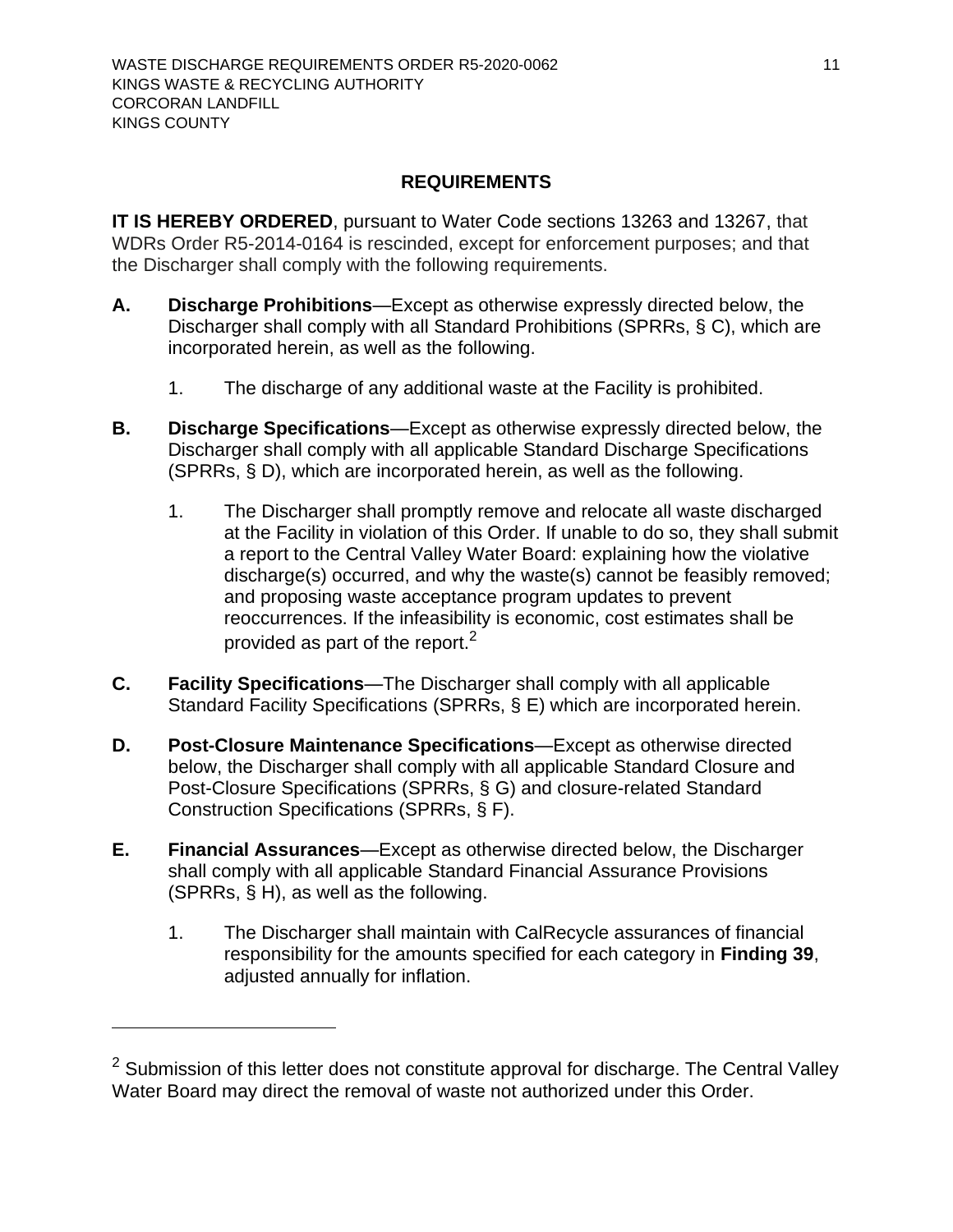- 2. A report regarding financial assurances, or a copy of the financial assurances report submitted to CalRecycle, shall be submitted to the Central Valley Water Board annually, no later than **1 June**.
- 3. If CalRecycle determines that the submitted financial assurances for the Facility are inadequate, the Discharger shall, within 90 days of such determination:
	- a. Obtain a new financial assurance mechanism for the amount specified by CalRecycle; and
	- b. Submit a report documenting such financial assurances to CalRecycle and the Central Valley Water Board.
- 4. Whenever changed conditions increase the estimated costs of postclosure maintenance or corrective action, the Discharger shall promptly submit an updated CPMP to the Central Valley Water Board, CalRecycle and the LEA.
- <span id="page-19-0"></span>**F. Monitoring Requirements**—Except as otherwise directed below, the Discharger shall comply with all applicable Standard Monitoring Specifications (SPRRs, § I) and Standard Response to Release Specifications (SPRRs, § J), as well as the following:
	- 1. The Discharger shall comply with all provisions of the separately issued Monitoring [R5-2020-](#page-0-3) and any subsequent revisions thereto (operative MRP).
	- 2. The Discharger shall implement the Water Quality Protection Standard (WQPS) set forth in the operative MRP (see also Title 27, § 20390); and shall verify the compliance of each WMU with each subsequent monitoring event.
	- 3. The Discharger shall maintain a corrective action monitoring program (CAMP) in accordance with Title 27, sections 20385, 20415 and 20430, and Section I of the SPRRs.
- <span id="page-19-1"></span>**G. Reporting Requirements**—In addition to those Standard Provisions pertaining to notification and reporting obligations (see, e.g., §§ K.1-2, K.6, K.8-10), the Discharger shall comply with the following provisions.
	- 1. The Discharger shall comply with all MRP provisions pertaining to the submittal and formatting of reports and data.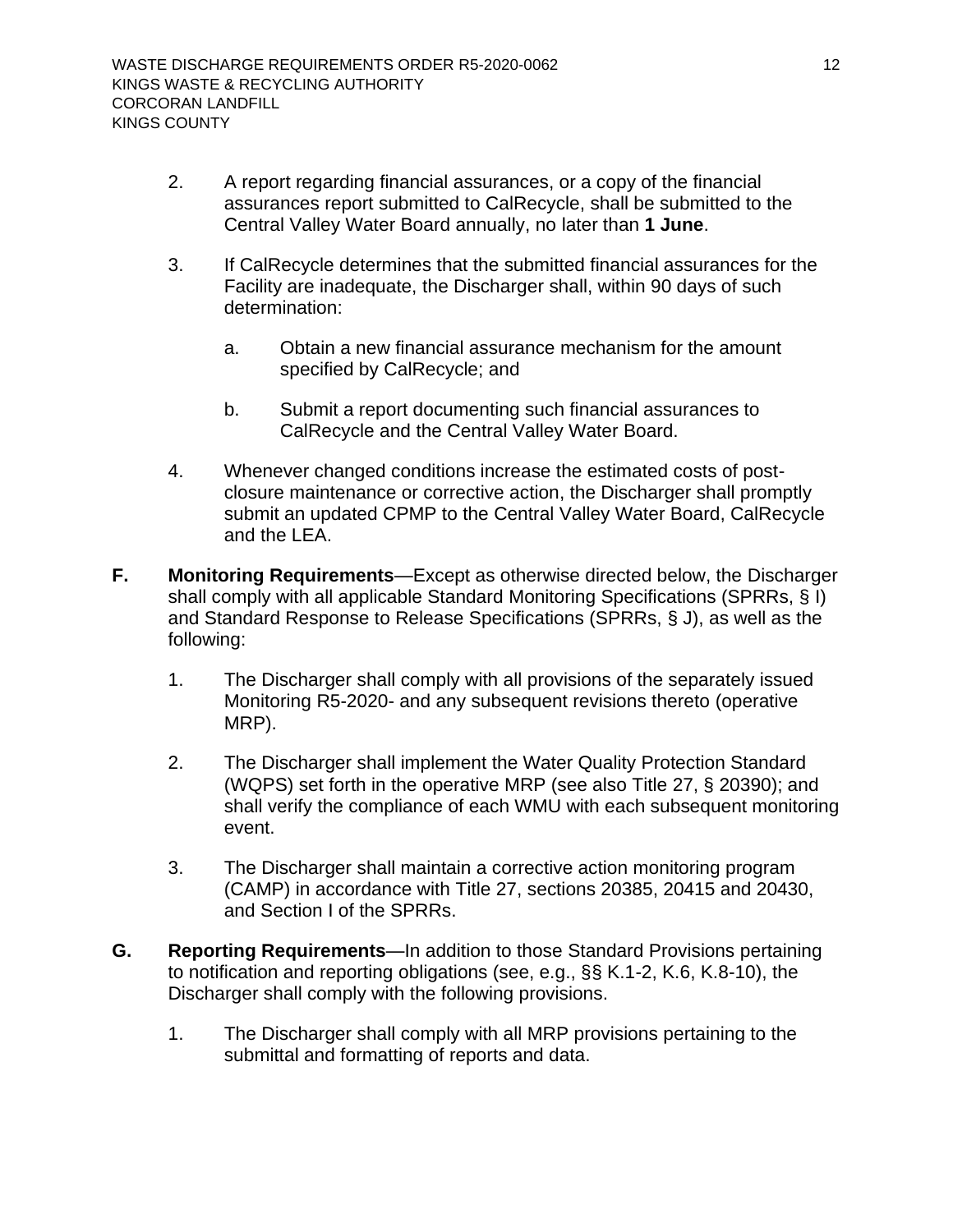2. Reports shall be submitted electronically via the State Water Board's [GeoTracker Database](mailto:https://geotracker.waterboards.ca.gov) (https://geotracker.waterboards.ca.gov). After uploading, the Discharger shall notify Central Valley Water Board staff via email at [centralvalleyfresno@waterboards.ca.gov.](mailto:centralvalleyfresno@waterboards.ca.gov) The following information shall be included in the body of the email:

| <b>Attention:</b>            | Title 27 Unit            |
|------------------------------|--------------------------|
| <b>Report Title:</b>         | [Title]                  |
| <b>GeoTracker Upload ID:</b> | [number]                 |
| <b>Facility:</b>             | <b>Corcoran Landfill</b> |
| County:                      | <b>Kings County</b>      |
| <b>WDID:</b>                 | 5D160302001              |

3. All technical reports submitted under this Order shall be prepared by, or under the direct supervision of, a California-licensed civil engineer or engineering geologist. For the purposes of this section, a "technical report" is a report incorporating the application of scientific or engineering principles.

## <span id="page-20-0"></span>**H. Other Provisions**

- 1. The Discharger shall maintain copies of this Order (including all attachments), the operative Monitoring & Reporting Program (i.e., MRP [R5-2020-](#page-0-3) and any revisions thereto), and the SPRRs. These materials shall be made available to all operating personnel, who shall be familiar with the contents of such materials.
- 2. The Discharger shall comply with all applicable provisions of Title 27 (including those provisions not specifically referenced herein).

## **LIST OF ATTACHMENTS**

[Attachment A—Site Location Map](#page-22-0)

[Attachment B—Site Map](#page-23-0)

Standard Provisions and Reporting Requirements for Non-Hazardous Discharges of Waste Regulated under Subtitle D and/or Title 27, December 2015 Edition (SPRRs or Standard Provisions)

Information Sheet

Monitoring and Reporting Program [R5-2020-](#page-0-3) (separate document)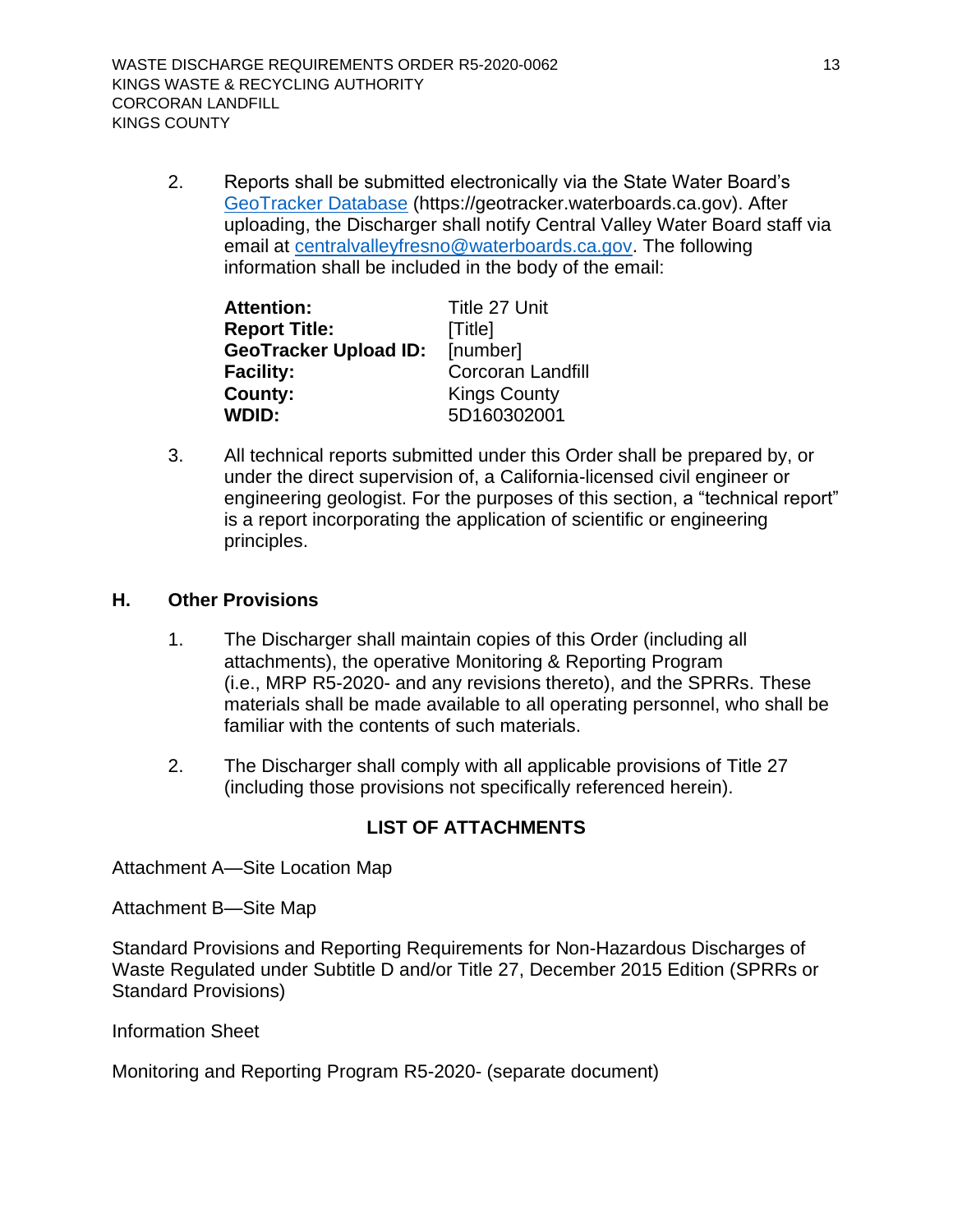#### **ENFORCEMENT**

If, in the opinion of the Executive Officer, the Discharger fails to comply with the provisions of this Order, the Executive Officer may refer this matter to the Attorney General for judicial enforcement, may issue a complaint for administrative civil liability, or may take other enforcement actions. Failure to comply with this Order may result in the assessment of Administrative Civil Liability of up to \$10,000 per violation, per day, depending on the violation, pursuant to the Water Code, including sections 13268, 13350 and 13385. The Central Valley Water Board reserves its right to take any enforcement actions authorized by law.

#### **ADMINISTRATIVE REVIEW**

Any person aggrieved by this Central Valley Water Board action may petition the State Water Board for review in accordance with Water Code section 13320 and California Code of Regulations, title 23, section 2050 et seq. To be timely, the petition must be received by the State Water Board by 5:00 pm on the 30th day after the date of this Order; if the 30th day falls on a Saturday, Sunday or state holiday, the petition must be received by the State Water Board by 5:00 pm on the next business day. The law and regulations applicable to filing petitions are available on the [State Water Board website](http://www.waterboards.ca.gov/public_notices/petitions/water_quality) (http://www.waterboards.ca.gov/public\_notices/petitions/water\_quality). Copies will also be provided upon request.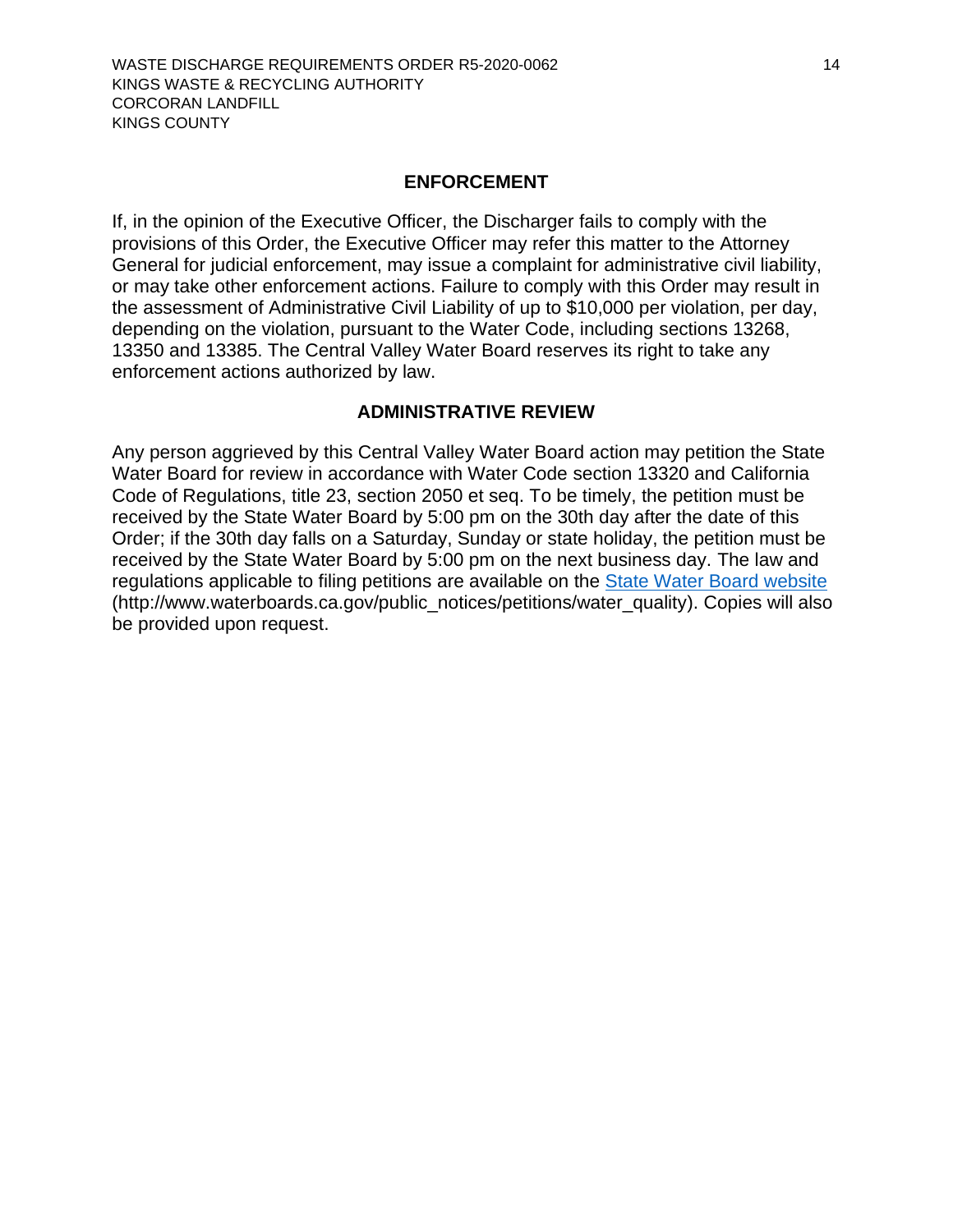<span id="page-22-0"></span>

# **ATTACHMENT A—SITE LOCATION MAP**

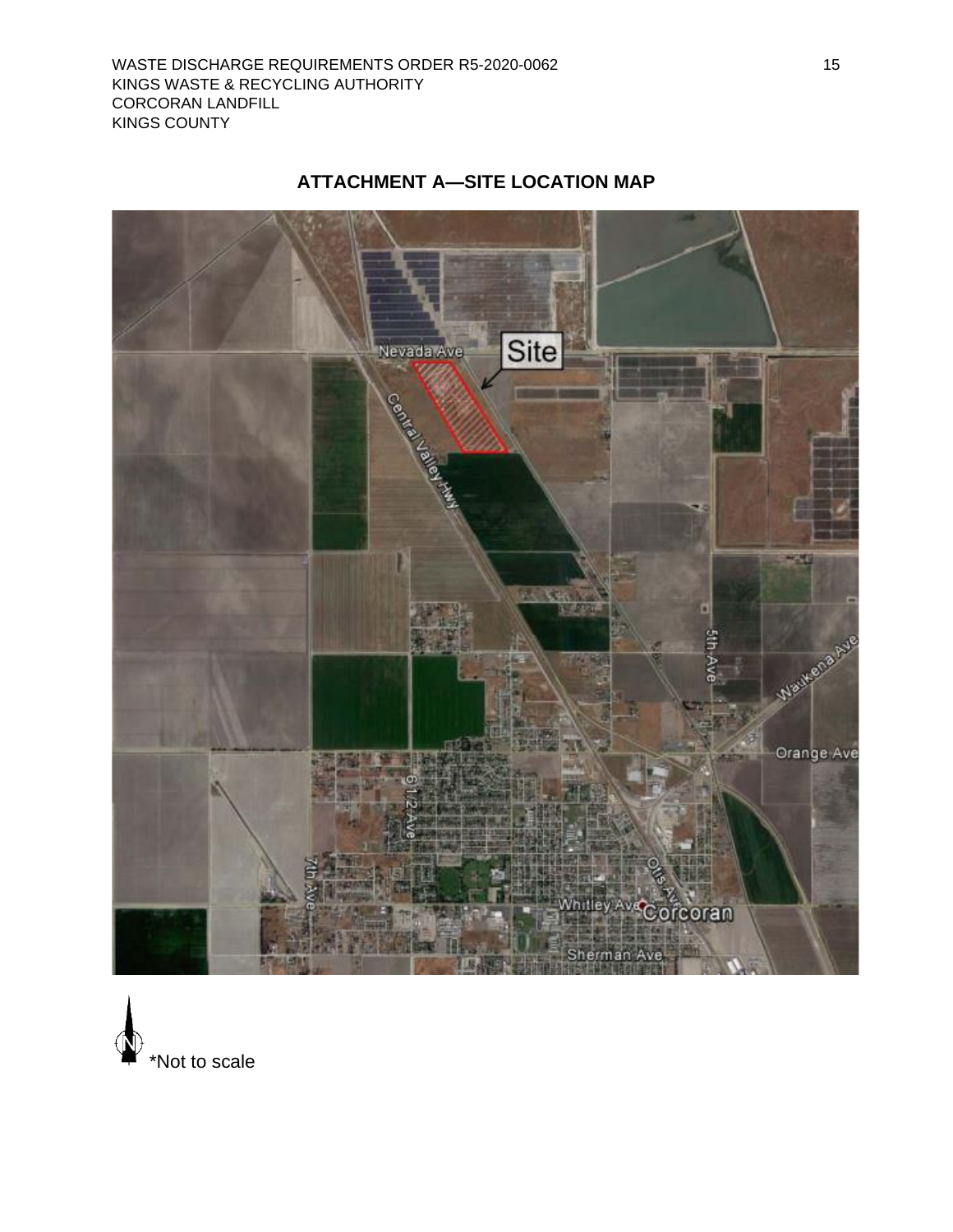

<span id="page-23-0"></span>

\*Not to scale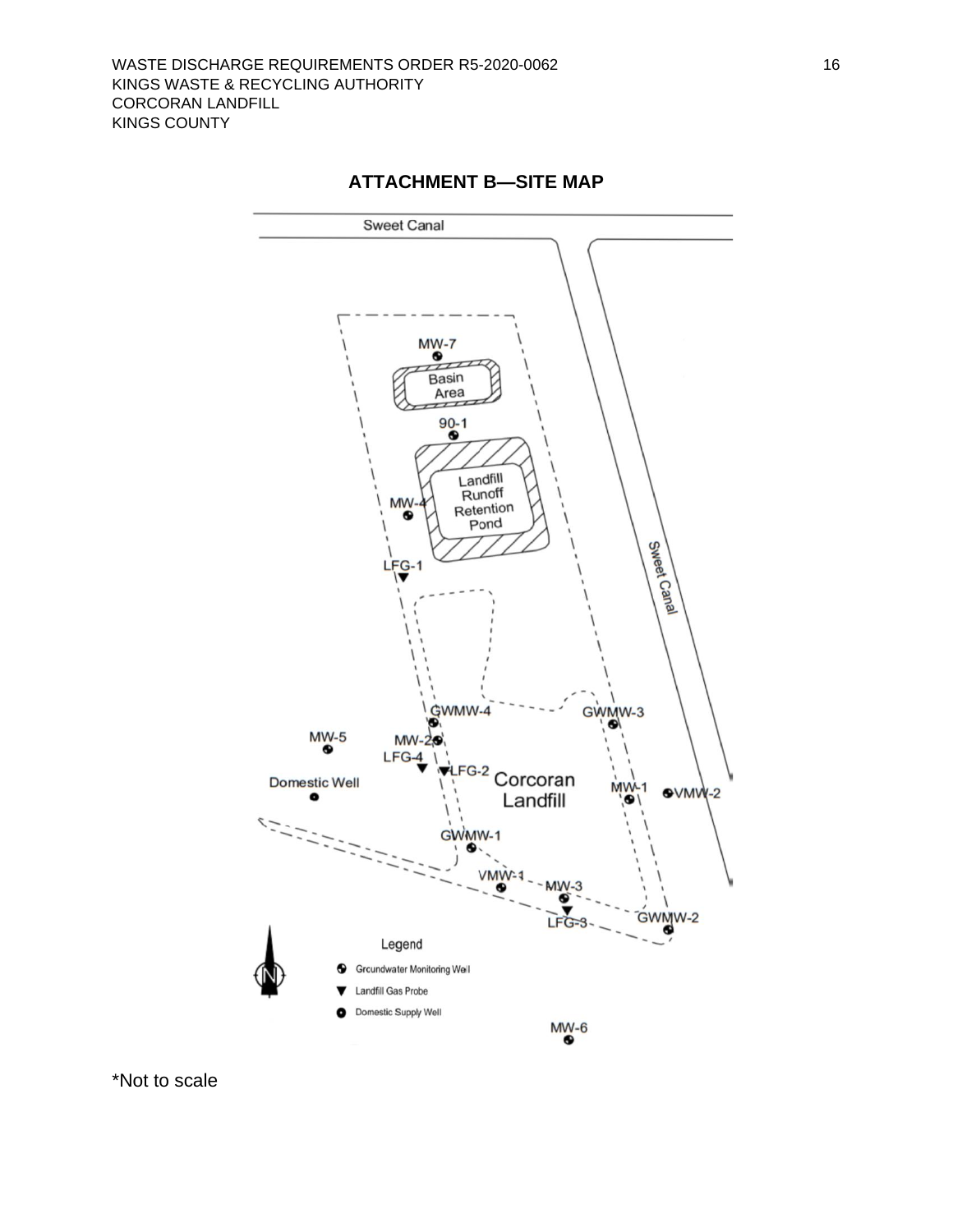### **STANDARD PROVISIONS & REPORTING REQUIREMENTS**

### <span id="page-24-0"></span>**Non-Hazardous Discharges of Waste Regulated under Subtitle D and/or Title 27, December 2015 Edition**

### <span id="page-24-1"></span>**A. Applicability**

- 1. These Standard Provisions and Reporting Requirements (SPRRs) are applicable to nonhazardous solid waste disposal sites that are regulated by the Central Valley Regional Water Quality Control Board (hereafter, Central Valley Water Board) pursuant to the provisions of California Code of Regulations, Title 27 ("Title 27"), section 20005 et seq., and municipal solid waste (MSW) landfills that are subject to the Federal Subtitle D regulations contained in 40 Code of Federal Regulations section 258 (hereafter, "Subtitle D" or "40 C.F.R. § 258.XX") in accordance with State Water Resources Control Board (State Water Board) Resolution 93-62. The Subtitle D regulations are only applicable to MSW landfills and therefore any requirements in these SPRRs that are referenced as coming from Subtitle D are not applicable to non-MSW waste management units such as Class II surface impoundments, Class II waste piles, and non-MSW landfill units. All Subtitle D requirements in these SPRRs are referenced with "[40 C.F.R. § 258.XX]" after the requirement.
- 2. "Order," as used throughout this document, means the Waste Discharge Requirements (WDRs) to which these SPRRs are incorporated.
- 3. The requirements prescribed herein do not authorize the commission of any act causing injury to the property of another, and do not protect the Discharger from liabilities under federal, state, or local laws. This Order does not convey any property rights or exclusive privileges.
- 4. The provisions of this Order are severable. If any provision of this Order is held invalid, the remainder of this Order shall not be affected.
- 5. If there is any conflicting or contradictory language between the WDRs, the Monitoring and Reporting Program (MRP), or the SPRRs, then language in the WDRs shall govern over either the MRP or the SPRRs, and language in the MRP shall govern over the SPRRs.
- 6. If there is a site-specific need to change a requirement in these SPRRs for a particular landfill facility, the altered requirement shall be placed in the appropriate section of the WDRs and will supersede the corresponding SPRRs requirement. These SPRRs are standard and cannot be changed as part of the permit writing process or in response to comments, but they will be periodically updated on an as-needed basis.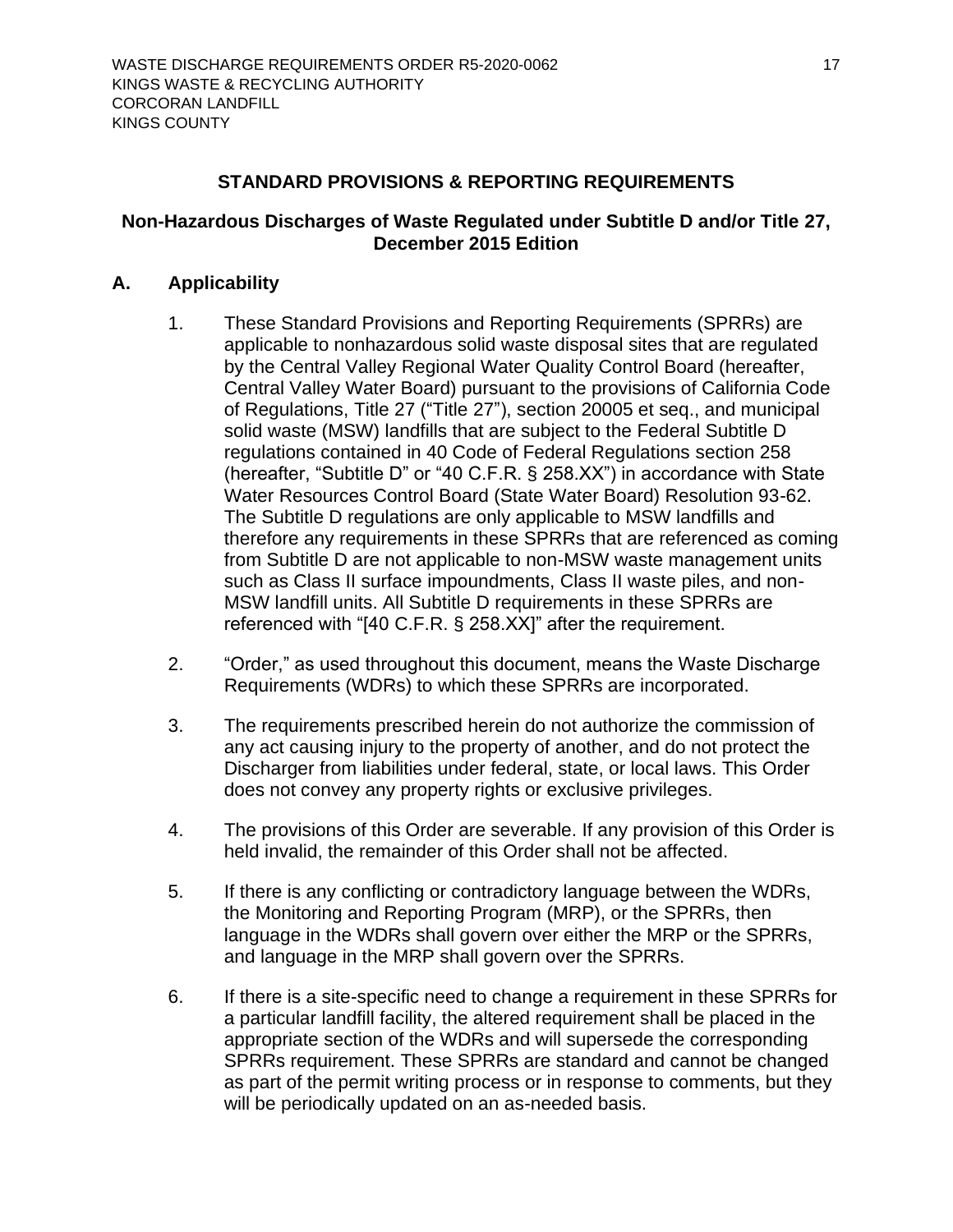7. Unless otherwise stated, all terms are as defined in Water Code section 13050 and in Title 27, section 20164.

#### <span id="page-25-0"></span>**B. Terms and Conditions**

- 1. Failure to comply with any waste discharge requirement, monitoring and reporting requirement, or Standard Provisions and Reporting Requirement, or other order or prohibition issued, reissued, or amended by the Central Valley Water Board or the State Water Board, or intentionally or negligently discharging waste, or causing or permitting waste to be deposited where it is discharged into the waters of the state and creates a condition of pollution or nuisance, is a violation of this Order and the Water Code, which can result in the imposition of civil monetary liability [Wat. Code, § 13350(a)]
- 2. After notice and opportunity for a hearing, this Order may be terminated or modified for cause, including, but not limited to [Wat. Code, § 13381]:
	- a. Violation of any term or condition contained in this Order;
	- b. Obtaining this Order by misrepresentation, or failure to disclose fully all relevant facts;
	- c. A change in any condition that results in either a temporary or permanent need to reduce or eliminate the authorized discharge; or
	- d. A material change in the character, location, or volume of discharge.
- 3. Before initiating a new discharge or making a material change in the character, location, or volume of an existing discharge, the Discharger shall file a new report of waste discharge (ROWD), or other appropriate joint technical document (JTD), with the Central Valley Water Board [Wat. Code, § 13260(c) and § 13264(a)]. A material change includes, but is not limited to, the following:
	- a. An increase in area or depth to be used for solid waste disposal beyond that specified in waste discharge requirements;
	- b. A significant change in disposal method, location, or volume (e.g., change from land disposal to land treatment);
	- c. A change in the type of waste being accepted for disposal; or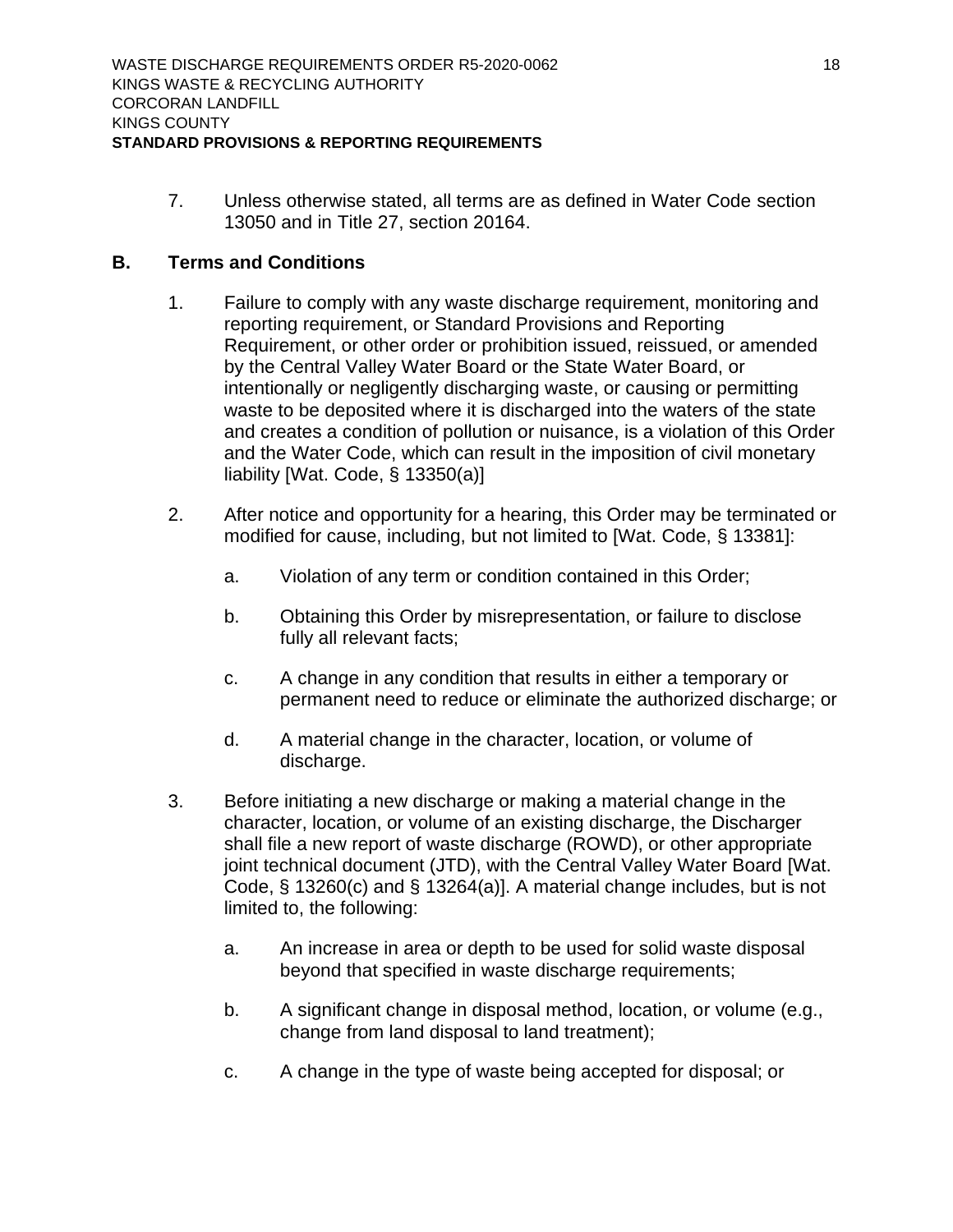- d. A change to previously-approved liner systems or final cover systems that would eliminate components or reduce the engineering properties of components.
- 4. Representatives of the Central Valley Water Board may inspect the facilities to ascertain compliance with the waste discharge requirements. The inspection shall be made with the consent of the owner or possessor of the facilities or, if the consent is refused, with a duly issued warrant. However, in the event of an emergency affecting the public health or safety, an inspection may be made without consent or the issuance of a warrant [Wat. Code, §13267(c)].
- 5. The Central Valley Water Board will review this Order periodically and will revise these waste discharge requirements when necessary [Wat. Code, § 13263(e) and Title 27, § 21720(b)].
- 6. Except for material determined to be confidential in accordance with California law and regulations, all reports prepared in accordance with terms of this Order shall be available for public inspection at the offices of the Central Valley Water Board [Wat. Code, § 13267(b)]. Data on waste discharges, water quality, geology, and hydrogeology shall not be considered confidential.
- 7. A discharge of waste into the waters of the state is a privilege, not a right. No discharge of waste into waters of the state, whether or not the discharge is made pursuant to waste discharge requirements, shall create a vested right to continue the discharge [Wat. Code, § 13263(g)].
- 8. Technical and monitoring reports specified in this Order are requested pursuant to the Water Code [§13267(b)]. Failure to furnish the reports by the specified deadlines or falsifying information in the reports, are misdemeanors that may be liable civilly in accordance with §13268(b) of the Water Code [Wat. Code, §13268(a)].

## <span id="page-26-0"></span>**C. Standard Prohibitions**

- 1. The discharge of liquid or semi-solid waste (waste containing less than 50 percent solids) is prohibited, except for the following when proposed in the ROWD/JTD and approved by this Order:
	- a. Dewatered sewage or water treatment sludge as described in Title 27, section 20220(c) provided it is discharged above a composite liner with a leachate collection and removal system (LCRS) [Title 27, § 20200(d)(3)].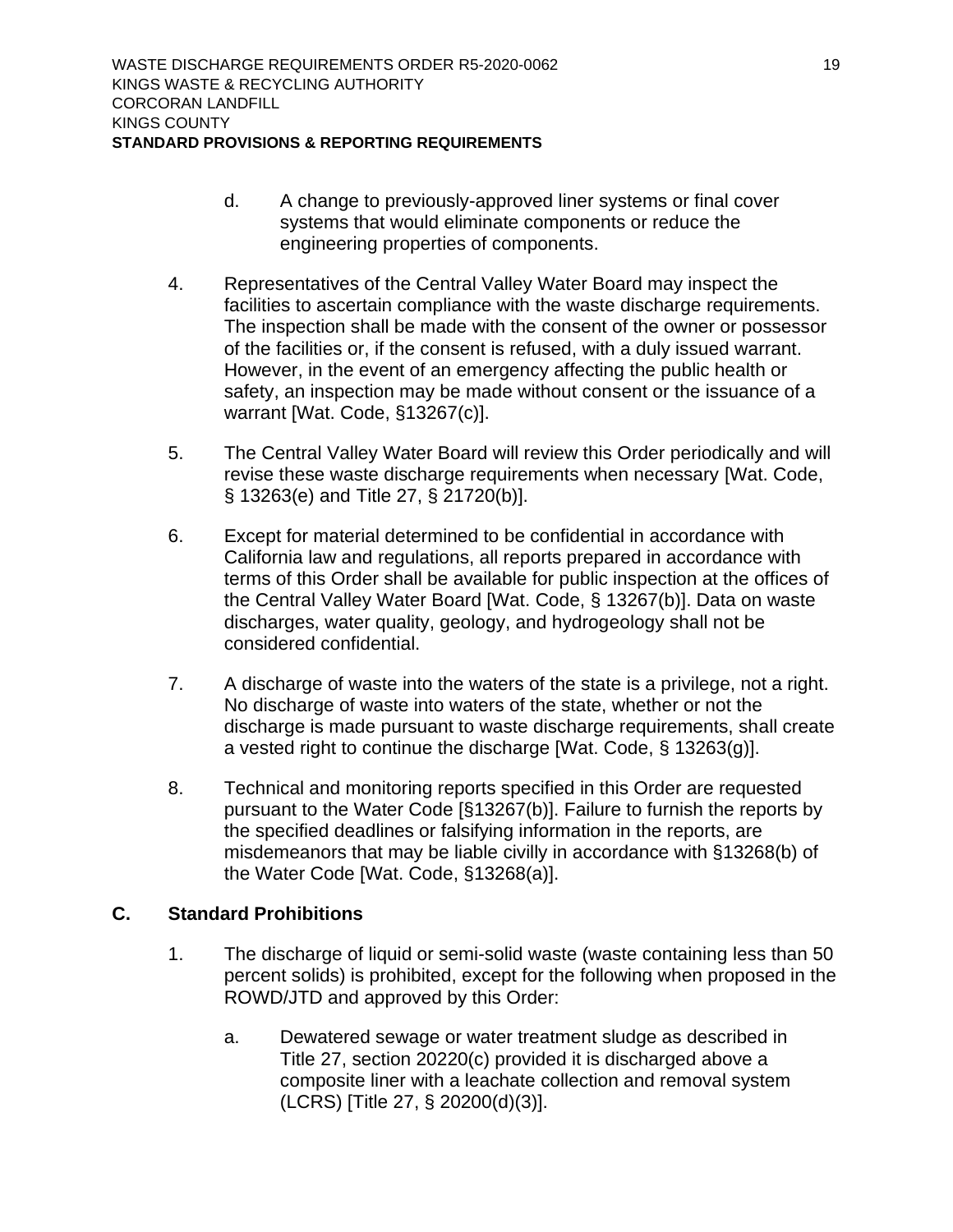- b. Leachate and/or landfill gas condensate that is returned to the composite- lined waste management unit (with an LCRS) from which it came [Title 27, § 20340(g) and 40 C.F.R. § 258.28].
- 2. The discharge of wastes which have the potential to reduce or impair the integrity of containment structures or which, if commingled with other wastes in the waste management unit, could produce violent reaction, heat or pressure, fire or explosion, toxic by-products, or reaction products, which, in turn:
	- a. require a higher level of containment than provided by the unit; or
	- b. are 'restricted wastes'; or
	- c. impair the integrity of containment structures;

is prohibited [Title 27, § 20200(b)].

- 3. The discharge of wastes outside of a waste management unit or portions of a unit specifically designed for their containment is prohibited.
- 4. The discharge of solid waste containing free liquid or which may contain liquid in excess of the moisture holding capacity as a result of waste management operations, compaction or settlement is prohibited.
- 5. The discharge of waste to a closed landfill unit is prohibited.
- 6. The discharge of waste constituents to the unsaturated zone or to groundwater is prohibited.
- 7. The discharge of solid or liquid waste or leachate to surface waters, surface water drainage courses, or groundwater is prohibited.

### <span id="page-27-0"></span>**D. Standard Discharge Specifications**

- 1. The Discharger is responsible for accurate characterization of wastes, including a determination of whether or not wastes will be compatible with containment features and other wastes at the waste management unit and whether or not the wastes are required to be managed as a hazardous waste [Title 27, § 20200(c)] or designated waste [Title 27, § 20210].
- 2. Leachate and landfill gas condensate collected from a waste management unit shall be discharged to the unit from which it came, or discharged to an appropriate waste management unit in accordance with Title 27 and in a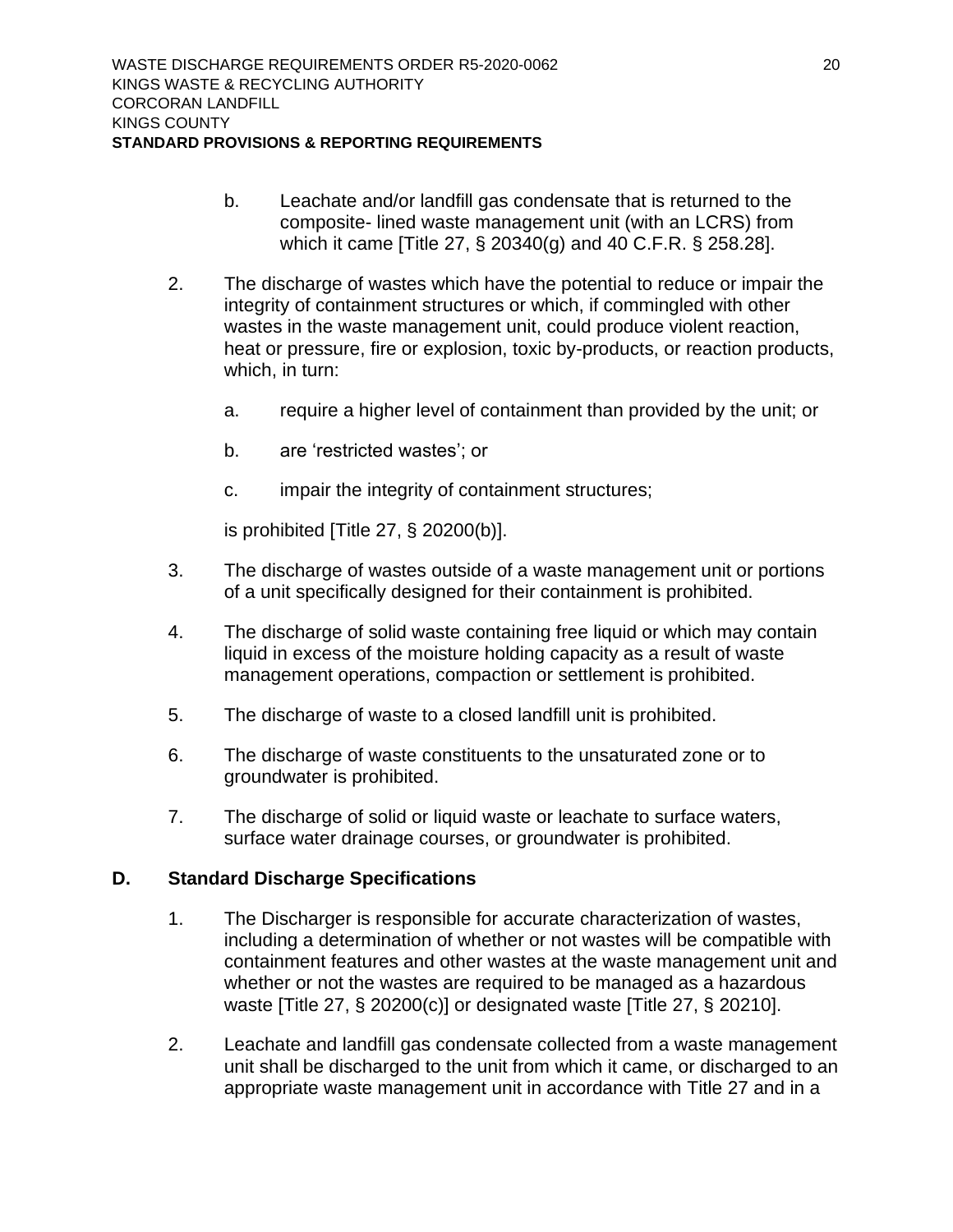manner consistent with the waste classification of the liquid [Title 27, § 20200(d) and § 20340(g)].

- 3. The discharge of leachate or landfill gas condensate is restricted to those portions of a waste management unit that has a composite liner system and LCRS meeting the Federal Subtitle D requirements [40 C.F.R. § 258.28].
- 4. Leachate and condensate returned to a composite-lined landfill unit (when approved by this Order) shall be discharged and managed such that it does not cause instability of the waste, does not cause leachate seeps, does not generate additional landfill gas that is not extracted from the landfill by an active landfill gas extraction system, does not cause contaminants to enter surface water runoff, and does not cause leachate volumes to exceed the maximum capacity of the LCRS.
- 5. Any discharge of waste outside the portion of the landfill that was already covered with waste as of the landfill unit's respective Federal Deadline constitutes a "lateral expansion" and requires the installation of an approved composite liner system and LCRS [40 C.F.R. § 258.40(b)].
- 6. Wastes shall be discharged only into waste management units specifically designed for their containment and/or treatment, as described in this Order.
- 7. The discharge shall remain within the designated disposal area at all times.
- 8. The discharge of waste shall not cause a nuisance condition [Wat. Code, § 13050(m)].

## <span id="page-28-0"></span>**E. Standard Facility Specifications**

- 1. All waste management units shall be designed, constructed, and operated to ensure that wastes, including leachate, will be a minimum of 5 feet above the highest anticipated elevation of underlying groundwater [Title 27, § 20240(c)], including the capillary fringe.
- 2. Surface and subsurface drainage from outside of a waste management unit shall be diverted from the unit [Title 27, § 20365(e)].
- 3. Interim cover is daily and intermediate cover [Title 27, § 20750(a)]. Interim cover over wastes discharged to a landfill shall be designed and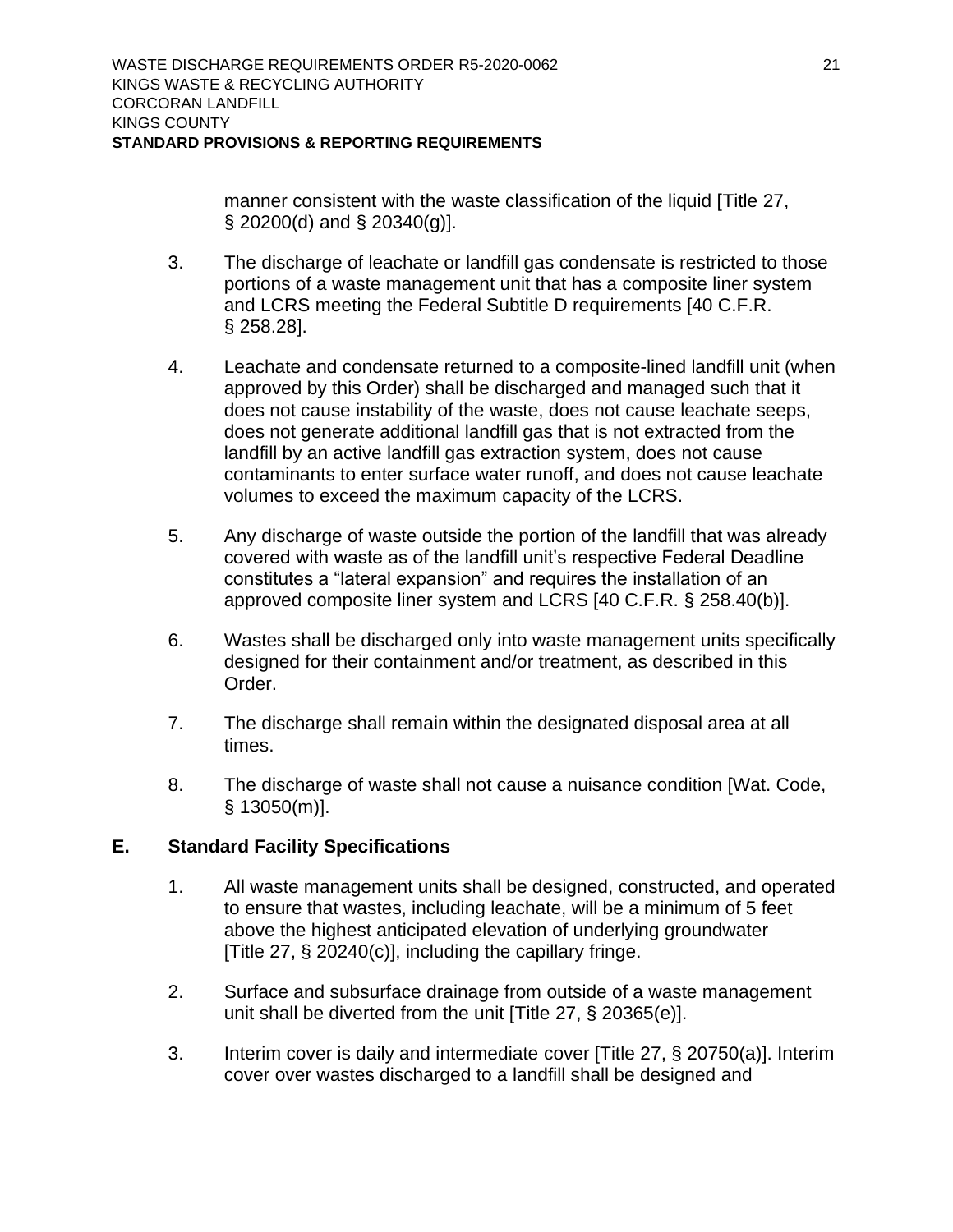constructed to minimize percolation of liquids through the wastes [Title 27, § 20705(b)].

- 4. Intermediate cover consisting of compacted earthen material of at least twelve (12) inches shall be placed on all surfaces of the fill where no additional solid waste will be deposited within **180 days** [Title 27, § 20700(a)].
- 5. During wet weather conditions, the facility shall be operated and graded to minimize leachate generation.
- 6. The Discharger shall immediately notify the Central Valley Water Board staff of any slope failure occurring at a waste management unit. Any failure which threatens the integrity of containment features or the waste management unit shall be promptly corrected in accordance with an approved method [Title 27, § 21710(c)(2)].
- 7. The Discharger shall **immediately** notify Central Valley Water Board staff of any flooding, unpermitted discharge of waste off-site or outside of waste management units, equipment failure, or other change in site conditions which could impair the integrity of waste or leachate containment facilities or precipitation and drainage control structures.
- 8. The Discharger shall limit water used for facility maintenance within landfill areas to the minimum amount necessary for dust control and construction.
- 9. The Discharger shall maintain in good working order any facility, control system, or monitoring device installed to achieve compliance with the waste discharge requirements.
- 10. The Discharger shall lock all groundwater monitoring wells with a lock on the well cap or monitoring well box. All monitoring devices shall be clearly labeled with their designation including all monitoring wells, LCRS risers, and lysimeter risers and shall be easily accessible for required monitoring by authorized personnel. Each monitoring device shall be clearly visible and be protected from damage by equipment or vehicles.
- 11. The Discharger shall ensure that methane and other landfill gases are adequately vented, removed from landfill units, or otherwise controlled to prevent the danger of adverse health effects, nuisance conditions, degradation, or the impairment of the beneficial uses of surface water or groundwater due to migration through the unsaturated zone.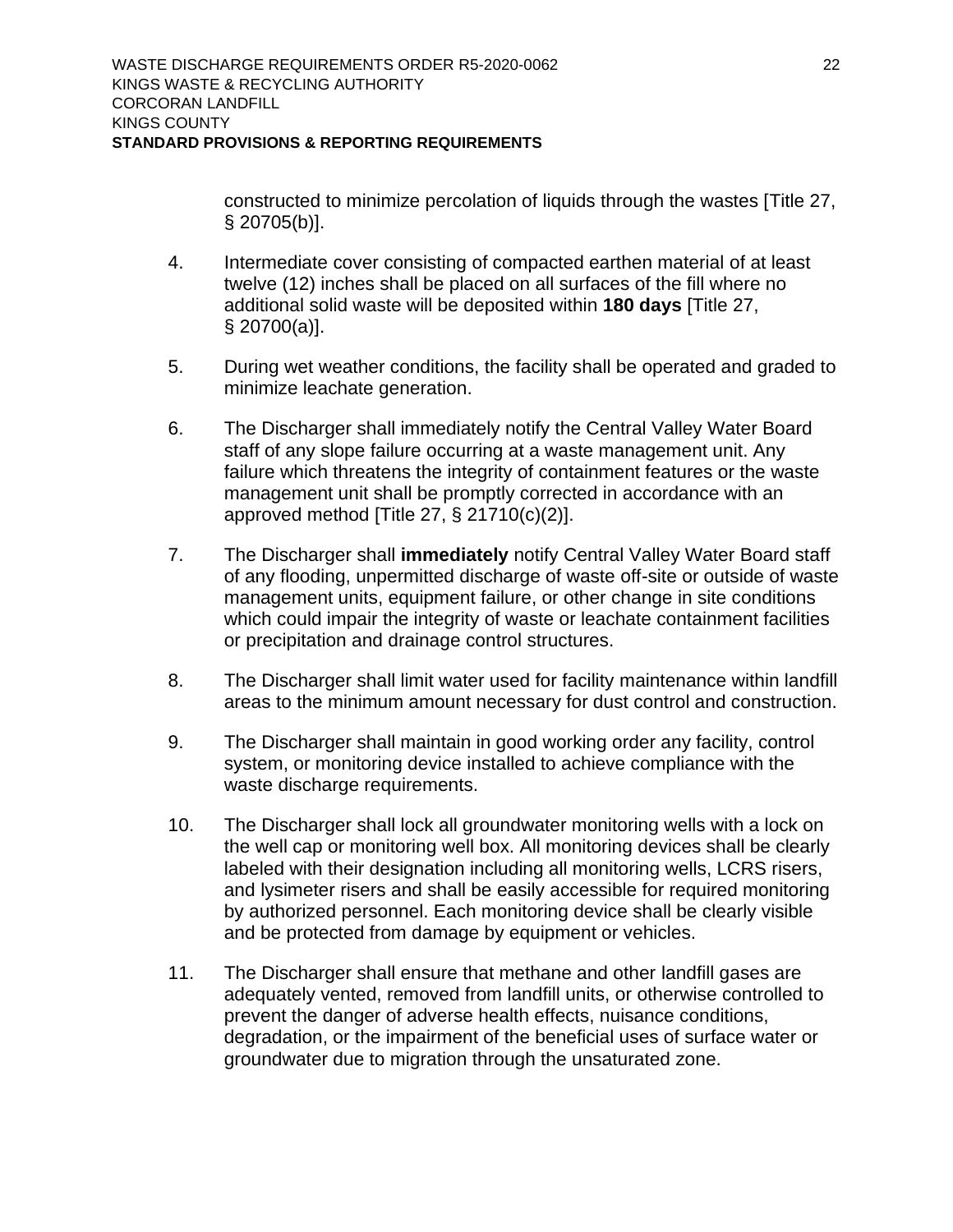- 12. The Discharger shall maintain the depth of the fluid in the sump of each landfill unit at the minimum needed for efficient pump operation (the depth at which the pump turns on given the pump intake height and maximum pump cycle frequency).
- 13. The depth of fluid on the landfill liner shall not exceed **30 centimeters** (cm) [40 C.F.R. § 258.40(a)(2)]. This regulation is interpreted by the Central Valley Water Board to exclude the leachate sump. The Discharger shall **immediately** notify the Central Valley Water Board staff by telephone, and follow up in writing within **seven** days if monitoring reveals that the depth of fluid on any portion of the liner (excluding the sump) exceeds 30 cm (approximately 12 inches). The written notification shall include a timetable for remedial or corrective action necessary to achieve compliance with the leachate depth limitation.
- 14. Each LCRS shall be tested at least annually to demonstrate proper operation. The results of the tests shall be compared with earlier tests made under comparable conditions [Title 27, § 20340(d)].
- 15. The Discharger shall maintain a *Storm Water Pollution Prevention* Plan and *Monitoring Program and Reporting Requirements* in accordance with State Water Board Order No. 2014-0057-DWQ (Industrial General Permit) or most recent general industrial storm water permit), or retain all storm water on-site.
- 16. Internal site drainage from surface or subsurface sources shall not contact or percolate through wastes.
- 17. New MSW landfill units or lateral expansions of existing units shall not be sited in a "wetland" [as defined in 40 C.F.R. § 232.29(r)] unless there is no practical alternative; steps have been taken to assure no net loss of wetland; the landfill unit will not degrade the wetland; the unit will not jeopardize threatened or endangered species or produce adverse modification of a critical habitat or violate any requirement of the Marine Protection, Research, and Sanctuaries Act of 1972 [40 C.F.R. § 258.12].

### <span id="page-30-0"></span>**F. Standard Construction Specifications**

- 1. The Discharger shall submit for review and approval at least 90 days prior to proposed construction, design plans and specifications for new landfill modules that include the following:
	- a. Detailed construction drawings showing all required liner system components, the LCRS, leachate sump, unsaturated zone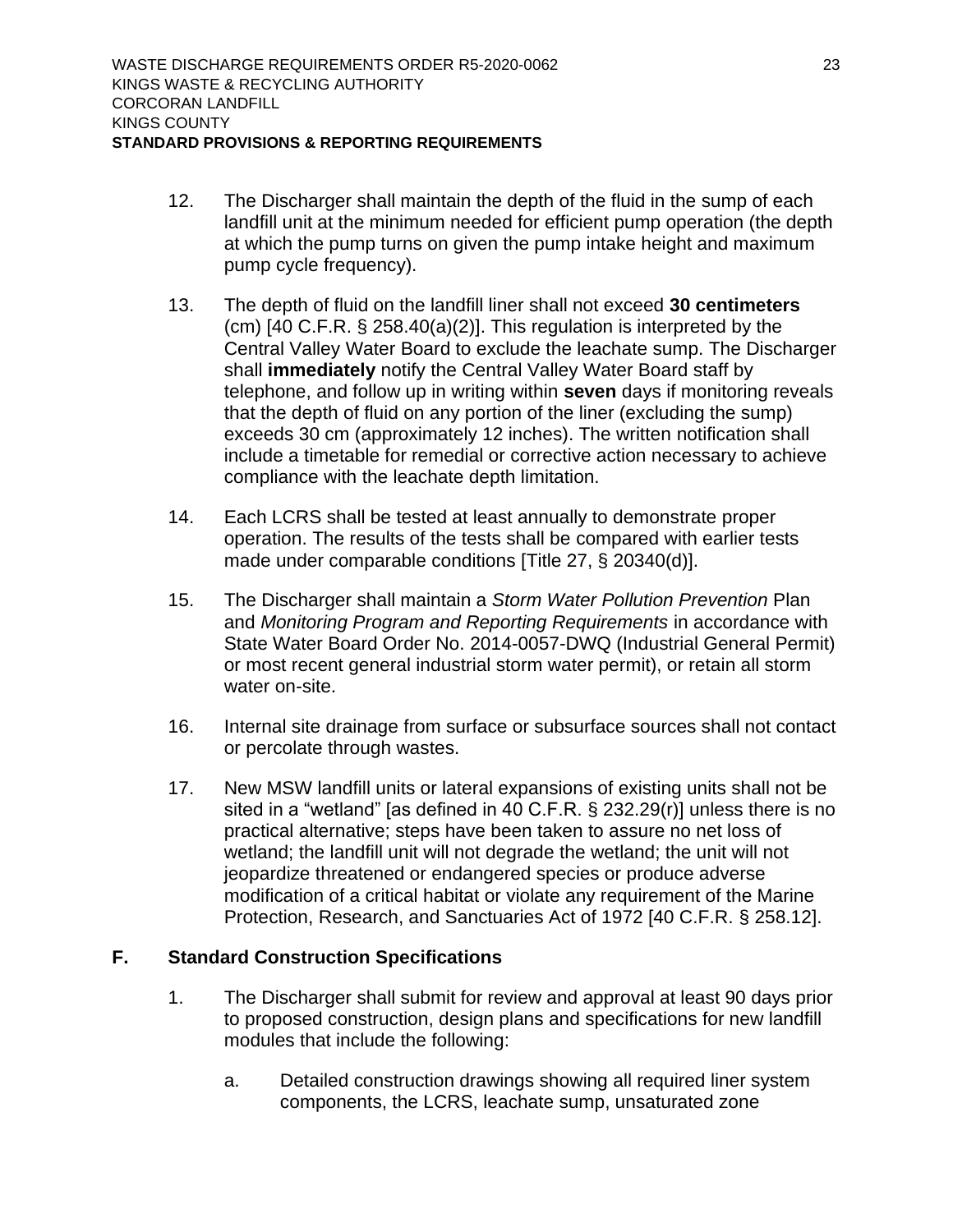monitoring system, any proposed landfill gas monitoring and extraction points, and access to the LCRS for required annual testing.

- b. A Construction Quality Assurance (CQA) Plan prepared by a California-registered civil engineer or certified engineering geologist, and that meets the requirements of Title 27, section 20324.
- c. A geotechnical evaluation of the area soils, evaluating their use as the base layer or reference to the location of this information in the ROWD/JTD [Title 27, § 21750(f)(4)].
- d. Information about the seismic design of the proposed new module (or reference to the location of this information in the ROWD/JTD) in accordance with Title 27, section 20370.
- e. A revised water quality monitoring plan for groundwater detection monitoring (or information showing the existing plan is adequate) in accordance with Title 27, section 20415.
- f. An Operation Plan (or reference to the location of this information in the ROWD/JTD) meeting the requirements of Title 27, section 21760(b).
- 2. All containment structures shall be designed by, and construction shall be supervised by, a California registered civil engineer or a certified engineering geologist, and shall be certified by that individual as meeting the prescriptive standards, or approved engineered alternative design, in accordance with this Order prior to waste discharge.
- 3. The Discharger shall not proceed with construction until the construction plans, specifications, and all applicable construction quality assurance plans have been approved. Waste management units shall receive a final inspection and approval of the construction by Central Valley Water Board staff before use of the unit commences [Title 27, § 20310(e)].
- 4. Any report, or any amendment or revision of a report, that proposes a design or design change that might affect a waste management unit's containment features or monitoring systems shall be approved by a California registered civil engineer or a certified engineering geologist [Title 27, § 21710(d)].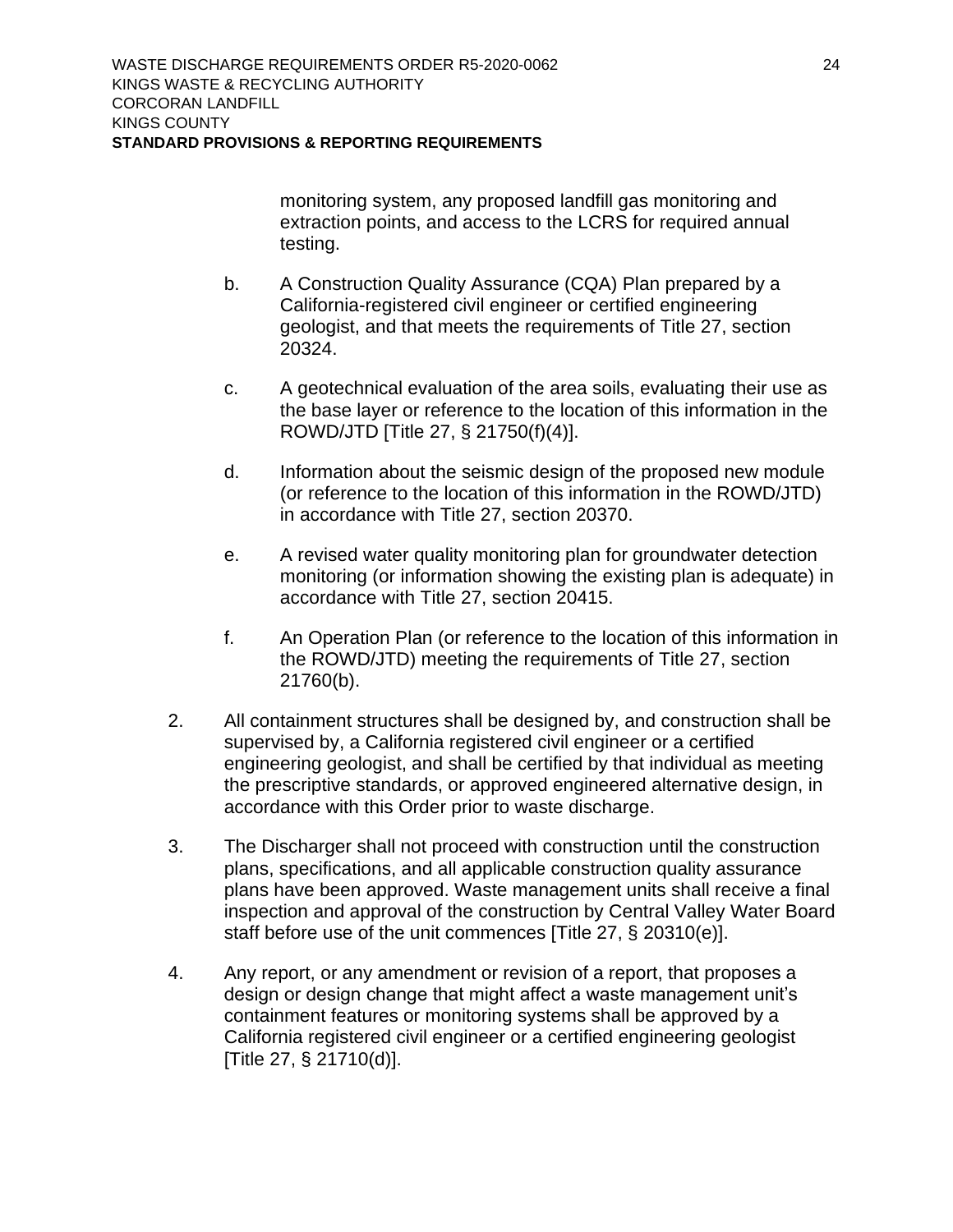- 5. Materials used in containment structures shall have appropriate chemical and physical properties to ensure that such structures do not fail to contain waste because of pressure gradients, physical contact with waste or leachate, chemical reactions with soil or rock, climatic conditions, the stress of installation, or because of the stress of daily operations [Title 27, § 20320(a)].
- 6. Waste management units and their respective containment structures shall be designed and constructed to limit, to the greatest extent possible, ponding, infiltration, inundation, erosion, slope failure, washout, and overtopping [Title 27, § 20365(a)].
- 7. The Discharger shall design storm water conveyance systems for Class III units for a 100-year, 24-hour storm event, and shall design storm water conveyance systems for Class II units for a 1,000-year, 24-hour storm event [Title 27, § 21750(e)(3)].
- 8. All Class III landfill units shall be designed to withstand the maximum probable earthquake and Class II waste management units shall be designed to withstand maximum credible earthquake without damage to the foundation or to the structures that control leachate, or surface drainage, or erosion, or gas [Title 27, § 20370(a)].
- 9. The Discharger shall perform stability analyses that include components to demonstrate the integrity of the landfill foundation, final slopes, and containment systems under both static and dynamic conditions throughout the landfill's life including the closure period and post-closure maintenance period [Title 27, § 21750(f)(5)].
- 10. New waste management units and expansions of existing units shall not be located on a known Holocene fault [Title 27, § 20260(d)].
- 11. Liners shall be designed and constructed to contain the fluid, including landfill gas, waste, and leachate [Title 27, § 20330(a)].
- 12. Hydraulic conductivities shall be determined primarily by appropriate field test methods in accordance with accepted civil engineering practice. The results of laboratory tests with both water and leachate, and field tests with water, shall be compared to evaluate how the field permeabilities will be affected by leachate. It is acceptable for the Discharger to use appropriate compaction tests in conjunction with laboratory hydraulic conductivity tests to determine field permeabilities as long as a reasonable number of field hydraulic conductivity tests are also conducted [Title 27, § 20320(c)].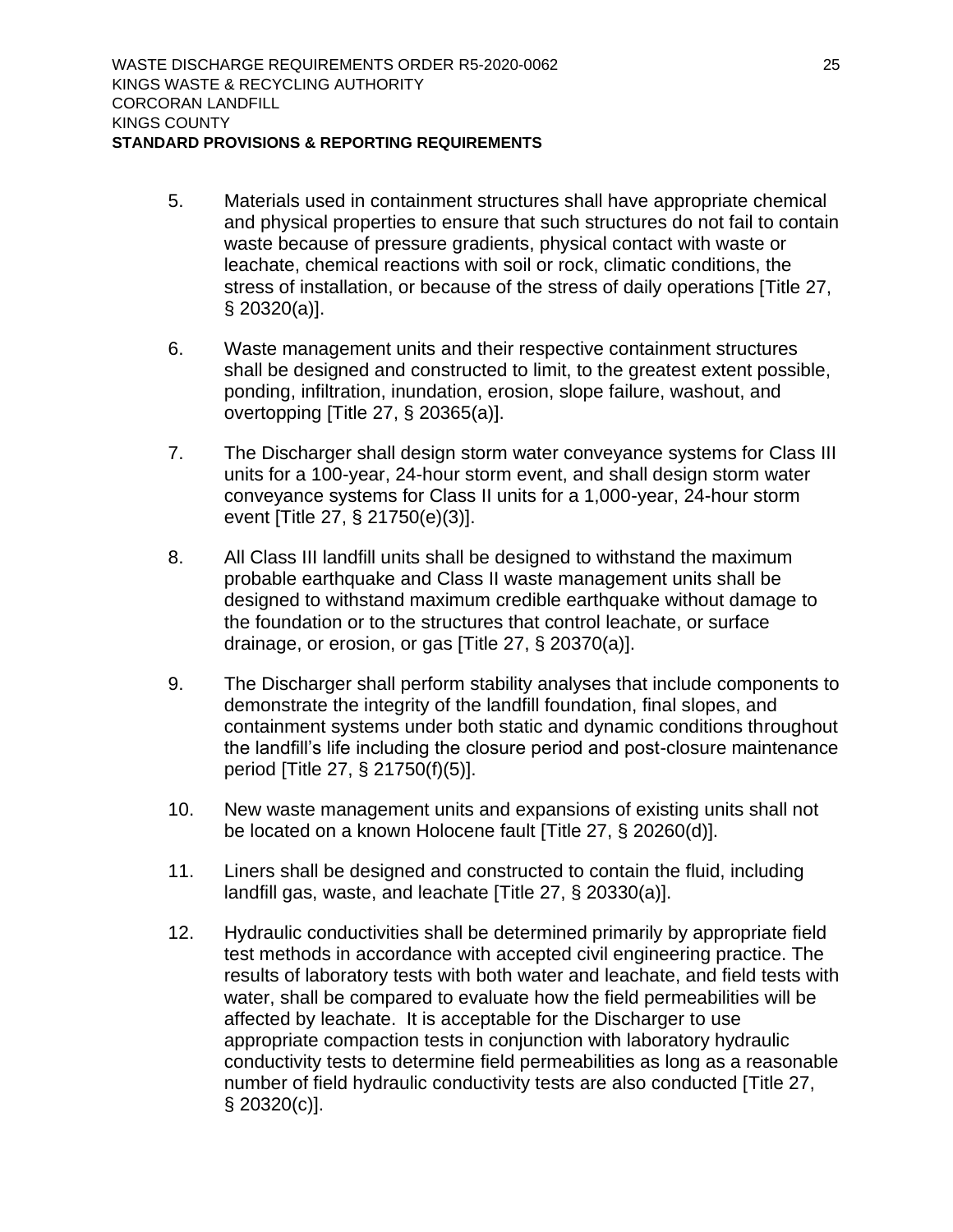- 13. Hydraulic conductivities specified for containment structures other than the final cover shall be relative to the fluids (leachate) to be contained. Hydraulic conductivities for the final cover shall be relative to water [Title 27, § 20320(b)].
- 14. A test pad for each barrier layer and final cover shall be constructed in a manner duplicating the field construction. Test pad construction methods, with the designated equipment, shall be used to determine if the specified density/moisture-content/hydraulic conductivity relationships determined in the laboratory can be achieved in the field with the compaction equipment to be used and at the specified lift thickness [Title 27, § 20324(g)(1)(A)].
- 15. Performance requirements for geosynthetic membranes shall include, but are not limited to, a need to limit infiltration of water, to the greatest extent possible; a need to control landfill gas emissions; mechanical compatibility with stresses caused by equipment traffic, and for final covers the result of differential settlement over time and durability throughout the post-closure maintenance period [Title 27, § 20324(i)(1)].
- 16. The Discharger shall ensure proper preparation of the subgrade for any liner system that includes a GCL so as to provide a smooth surface that is free from rocks, sticks, or other debris that could damage or otherwise limit the performance of the GCL.
- 17. The Discharger shall propose an electronic leak location survey of the top liner for any new landfill module in the construction quality assurance plan unless the Discharger demonstrates that a leak location survey is not needed.
- 18. Leachate collection and removal systems are required for Class II landfills and surface impoundments, MSW landfills, and for Class III landfills which have a liner or which accept sewage or water treatment sludge [Title 27, § 20340(a)].
- 19. All new landfill units or lateral expansions of existing units that require a LCRS shall have a blanket-type LCRS that covers the bottom of the unit and extends as far up the sides as possible. The LCRS shall be of sufficient strength and thickness to prevent collapse under the pressures exerted by overlying wastes, waste cover materials, and by any equipment used at the unit [Title 27, § 20340(e)].
- 20. The LCRS shall be designed, constructed, maintained, and operated to collect and remove twice the maximum anticipated daily volume of leachate from the waste management unit [Title 27, § 20340(b)].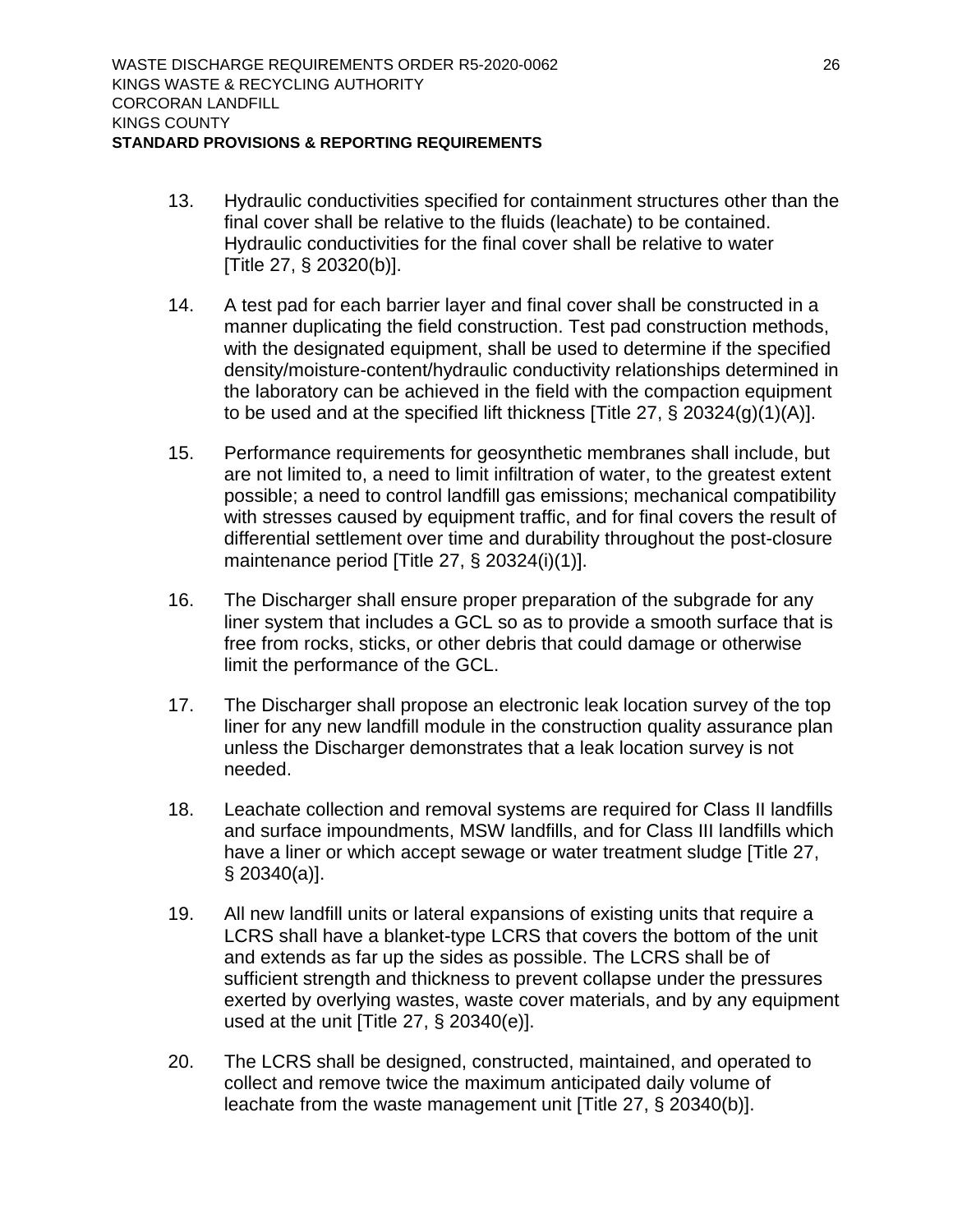- 21. Leachate collection and removal systems shall be designed and operated to function without clogging through the scheduled closure of the landfill unit and during the post-closure maintenance period.
- 22. The LCRS shall be designed to maintain the depth of fluid over any portion of the LCRS of no greater than 30 cm [40 C.F.R. § 258.40(a)(2)], excluding the leachate sump. The leachate sump, leachate removal pump, and pump controls shall be designed and set to maintain a fluid depth no greater than the minimum needed for efficient pump operation [Title 27, § 20340(c)].
- 23. All construction of liner systems and final cover systems shall be performed in accordance with a Construction Quality Assurance Plan certified by a registered civil engineer or a certified engineering geologist [Title 27, § 20323].
- 24. The Construction Quality Assurance program shall be supervised by a registered civil engineer or a certified engineering geologist who shall be designated the CQA officer [Title 27, § 20324(b)(2)].
- 25. The Discharger shall ensure that a third party independent of both the Discharger and the construction contractor performs all of the construction quality assurance monitoring and testing during the construction of a liner system.
- 26. The Discharger shall notify Central Valley Water Board staff at least **14 days** prior to commencing field construction activities including construction of a new lined cell or module, construction of a final cover, or any other construction that requires Central Valley Water Board staff approval under this Order.
- 27. The Discharger shall submit for review and approval at least **60 days** prior to proposed discharge, final documentation required in Title 27 Section 20324(d)(1)(C) following the completion of construction of a new lined landfill module. The report shall be certified by a registered civil engineer or a certified engineering geologist and include a statement that the liner system was constructed in accordance with the approved design plans and specifications, the CQA Plan, the requirements of the WDRs, and that it meets the performance goals of Title 27. The report shall contain sufficient information and test results to verify that construction was in accordance with the design plans and specifications, the construction quality assurance plan, and the performance goals of Title 27.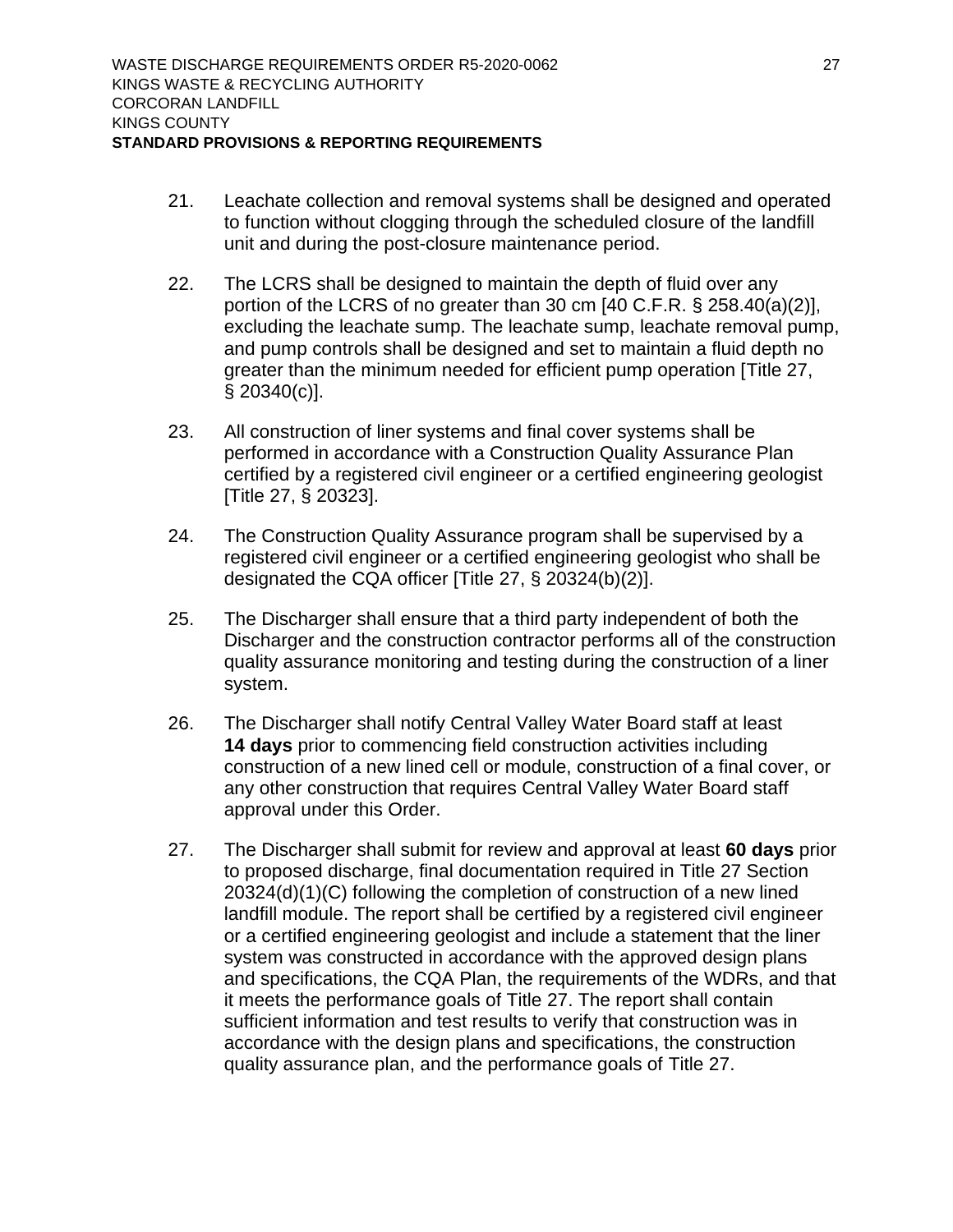- 28. The Discharger shall not discharge waste onto a newly constructed liner system until the final documentation report has been reviewed and an acceptance letter has been received.
- 29. Prior to placement of waste in a new landfill unit, the Discharger shall monitor any pan lysimeter for the unit that has received enough rainfall to flood the LCRS sump. If liquid is detected in the pan Ivsimeter, the Discharger shall verify that the liquid is not from a leak in the primary liner system before waste can be accepted to the new module.

#### <span id="page-35-0"></span>**G. Standard Closure and Post-Closure Specifications**

- 1. The Discharger shall submit a final or partial final closure and post-closure maintenance plan at least **two years** prior to the anticipated date of closure [Title 27, § 21780(d)(1)].
- 2. The Discharger shall notify the Central Valley Water Board in writing that a landfill unit or portion of a unit is to be closed either at the same time that the California Department of Resources Recycling and Recovery (CalRecycle) is notified or **180 days** prior to beginning any final closure activities, whichever is sooner [Title 27, § 21710(c)(5)(A)]. The notice shall include a statement that all closure activities will conform to the most recently approved final or partial final closure plan and that the plan provides for site closure in compliance with all applicable federal and state regulations [Title 27, § 21710(c)(5)(C)].
- 3. Initiation of closure activities shall begin within **30 days** of final waste receipt, or within one year of receipt of most recent waste if additional capacity remains [40 C.F.R. § 258.60(f)].
- 4. Closure activities shall be completed within **180 days** of the beginning of closure activities unless an extension is granted by the Executive Officer [40 C.F.R. § 258.60(g)].
- 5. The Discharger shall carry out both mandatory closure and normal closure of a waste management unit or a portion of a unit in accordance with a closure and post-closure maintenance plan approved by the Central Valley Water Board [Title 27, § 20950(a)(1)] through the issuance of closure waste discharge requirements.
- 6. The Discharger shall notify the Central Valley Water Board that a preliminary closure and post-closure maintenance plan has been prepared and placed in the operating record by the date of initial receipt of waste at any new MSW landfill unit or lateral expansion of any existing unit [40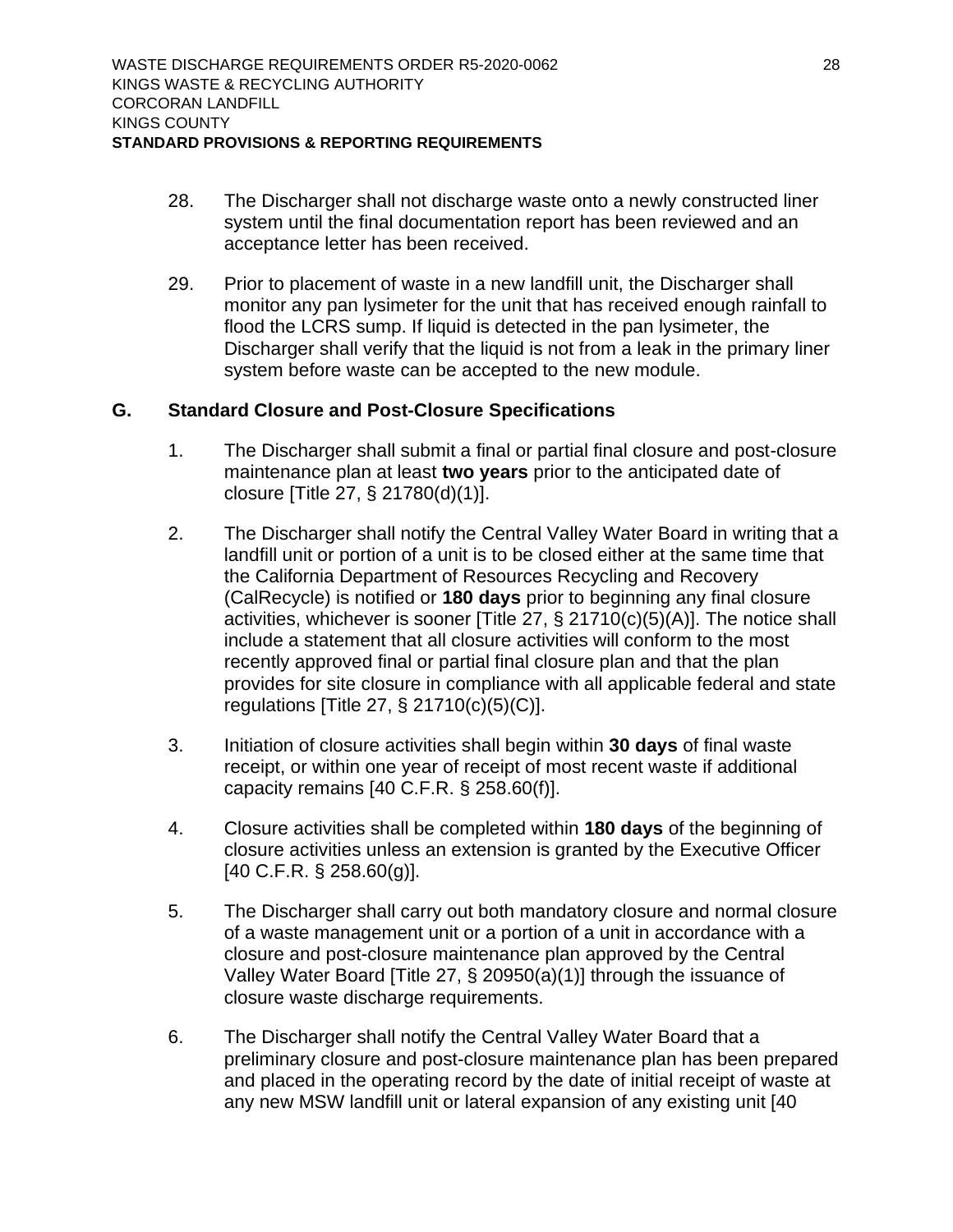C.F.R. § 258.60(d)]. This notification shall be included in the cover letter transmitting the preliminary closure and post-closure maintenance plan.

- 7. In addition to the applicable provisions of Title 27, the preliminary closure and/or the post-closure maintenance plans for MSW landfill units shall include the following:
	- a. A description of the steps necessary to close all MSW landfill units at any point during their active life in accordance with the cover design requirements [40 C.F.R. § 258.60(c)];
	- b. An estimate of the largest area of the landfill unit(s) ever requiring a final cover at any time during the active life of the unit(s) [40 C.F.R.  $§$  258.60(c)(2)];
	- c. An estimate of the maximum inventory of wastes ever on-site over the active life of the waste management facility [40 C.F.R.  $\S$  258.60(c)(3)]; and
	- d. A schedule for completing all activities necessary to satisfy the closure criteria in 40 C.F.R. section 258.60 [40 C.F.R.  $§$  258.60(c)(4)].
- 8. The final closure and post-closure maintenance plan for the waste management unit shall include at least the following: an itemized cost analysis, closure schedule, any proposed final treatment procedures, map, changes to the unit description presented in the most recent ROWD, federal requirements for a MSW facility, land use of the closed unit, and a construction quality assurance plan [Title 27, § 21769(c) & (d)].
- 9. Closure of each waste management unit shall be under the direct supervision of a registered civil engineer or certified engineering geologist [Title 27, § 20950(b)].
- 10. The final cover of closed landfills shall be designed, graded, and maintained to prevent ponding and soil erosion due to high run-off velocities [Title 27, § 21090(b)(1)(A)].
- 11. The final grading design shall be designed and approved by a registered civil engineer or certified engineering geologist [Title 27, § 21090(b)(1)(C)].
- 12. All final cover designs shall include a minimum 1-foot thick erosion resistant layer [Title 27, § 21090(a)(3)(A)].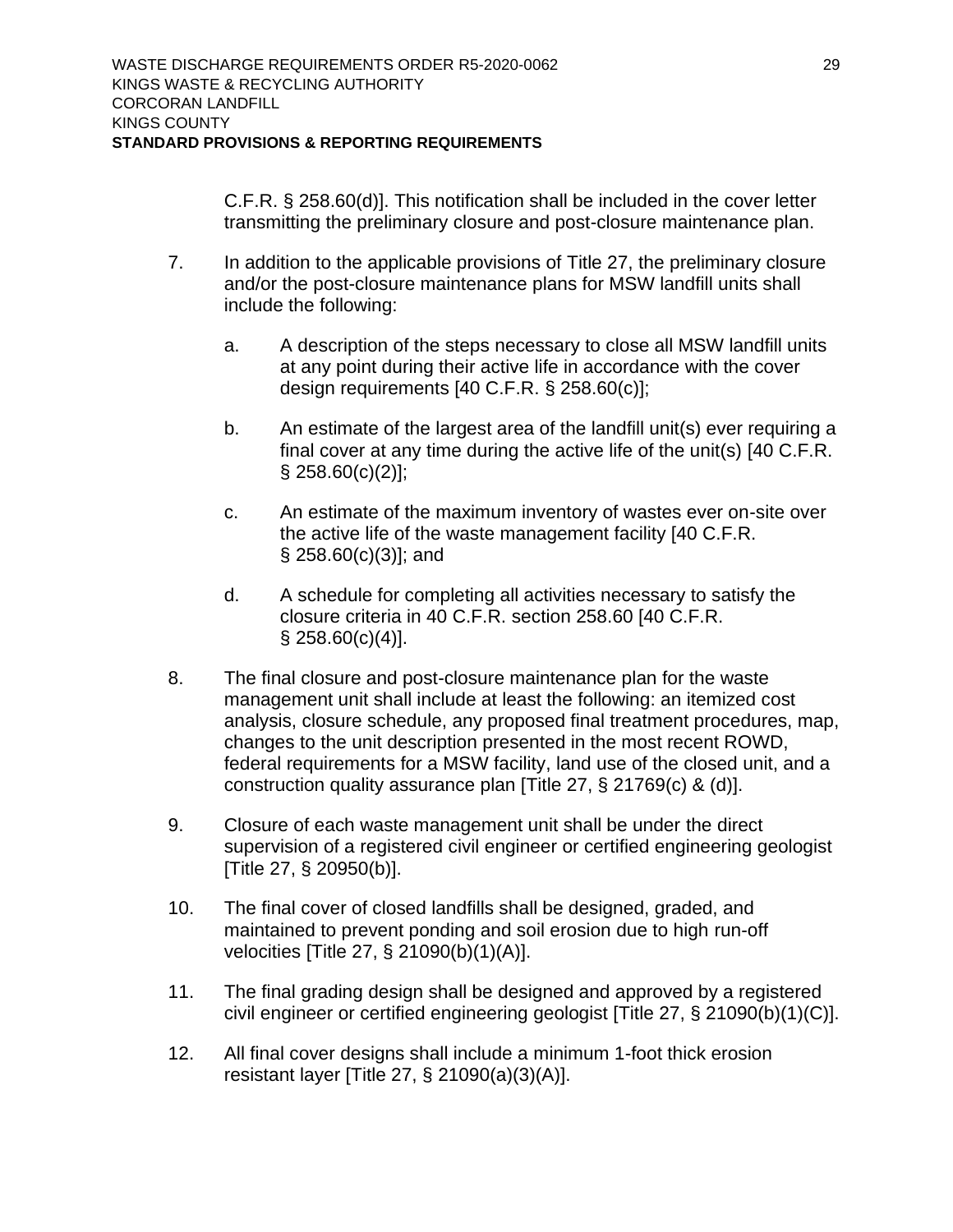- 13. The Discharger shall close the landfill with minimum 15-foot wide benches every 50 vertical feet [Title 27, § 21090(a)].
- 14. Final cover slopes shall not be steeper than a horizontal to vertical ratio of one and three quarters to one and designs having any slopes steeper than a horizontal to vertical ratio of three to one, or having a geosynthetic component, shall have these aspects of their design specifically supported in the slope stability report required in Title 27, section 21750(f)(5) [Title 27, § 21090(a)].
- 15. For any portions of the final cover installed after July 18, 1997, for which the Central Valley Water Board has not approved a slope and foundation stability report on or before that date, the Discharger shall meet the requirements of Title 27, section 21750(f)(5) [Title 27, § 21090(a)(6)].
- 16. Areas with slopes greater than ten percent, surface drainage courses, and areas subject to erosion by wind or water shall be designed and constructed to prevent such erosion [Title 27, § 21090(b)(2)].
- 17. The Discharger shall design storm water conveyance systems for closed Class III units for a 100-year, 24-hour storm event, and shall design storm water conveyance systems for closed Class II units for a 1,000-year, 24 hour storm event [Title 27, § 21750(e)(3)].
- 18. Closed landfill units shall be provided with at least two permanent surveying monuments, installed by a licensed land surveyor or by a registered civil engineer, from which the location and elevation of all wastes, containment structures, and monitoring facilities can be determined throughout the post-closure maintenance period [Title 27, § 20950(d)].
- 19. Following closure of any MSW landfill units, the Discharger shall notify the Executive Officer that the deed to the landfill facility property, or some other instrument that is normally examined during a title search, has been recorded and a copy placed in the operating record. The notation on the deed shall in perpetuity notify any potential purchaser of the property that the land has been used as a landfill facility and that use of the land is restricted to the planned use described in the post-closure maintenance plan [Title 27, § 20515(a)(4) and §21170, and 40 C.F.R. § 258.60(i)].
- 20. Construction or repair of the final cover system's low-hydraulic conductivity layer is to be carried out in accordance with an approved construction quality assurance plan [Title 27, § 21090(b)(1)(E)].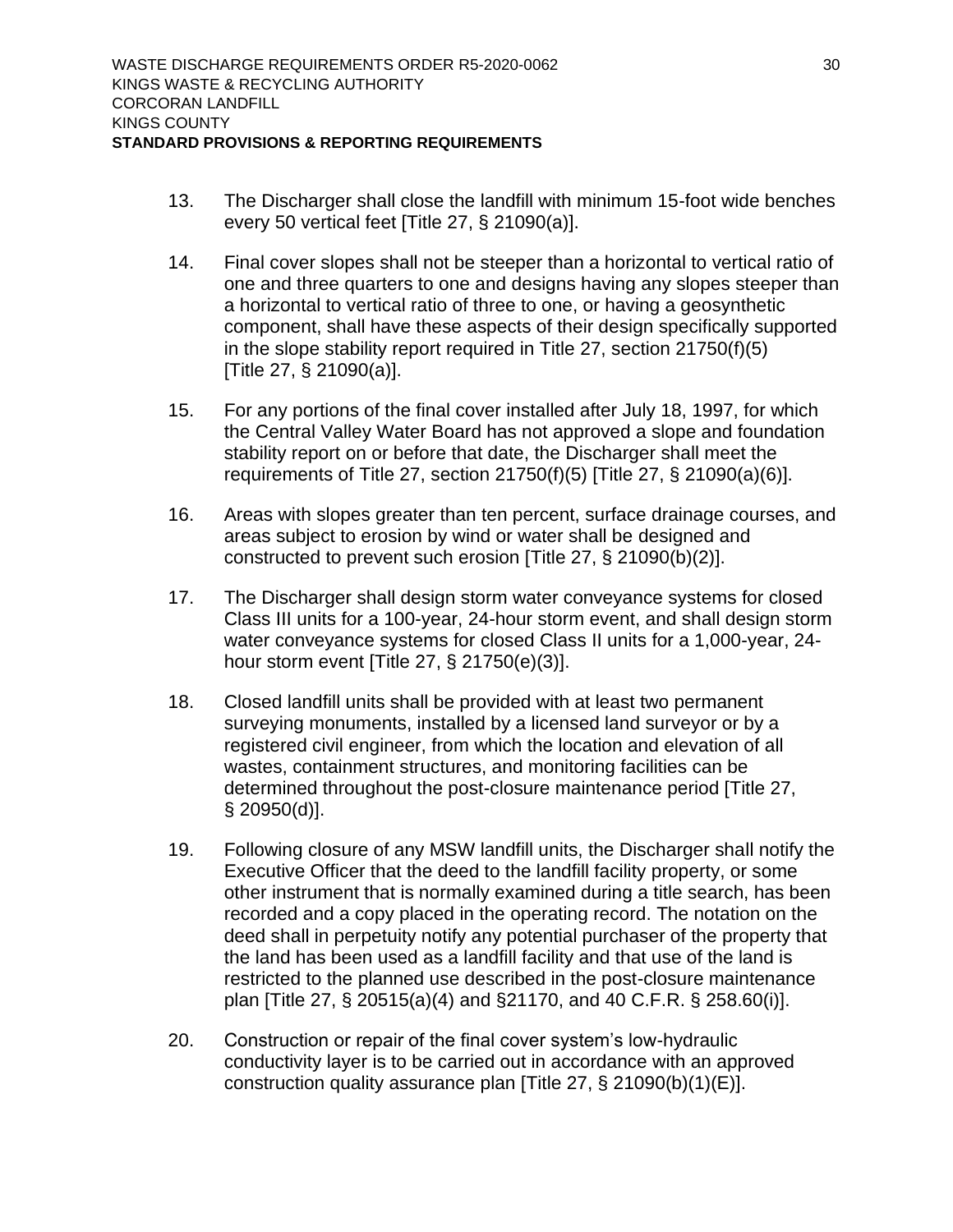- 21. The Discharger shall incorporate into the closure and post-closure maintenance plan a cover-integrity monitoring and maintenance program which includes at least the following: a periodic leak search, periodic identification of other problem areas, prompt cover repair, and vegetation maintenance [Title 27, § 21090(a)(4)].
- 22. The Discharger shall complete a final cover survey upon completion of closure activities for that portion of the landfill. The final cover surveys shall include an initial survey and map [Title 27, § 21090(e)(1). **Every five years**, the Discharger shall conduct a survey of the closed landfill cover and submit an iso-settlement map accurately depicting the estimated total change in elevation of each portion of the final cover's lowhydraulic-conductivity layer [Title 27, § 21090(e)(2)].
- 23. Within **30 days** of completion of all closure activities, the Discharger shall certify that all closure activities were performed in accordance with the most recently approved final closure plan and CQA Plan, and in accordance with all applicable regulations. The Discharger shall also certify that closed landfill units shall be maintained in accordance with and approved post-closure maintenance plan [Title 27, § 21710(c)(6)].
- 24. Within **180 days** of completion of closure construction activities, the Discharger shall submit final documentation of closure, including the Certification of Closure. The closure documents shall include a final construction quality assurance report and any other documents necessary to support the certification [Title 27, § 21880].
- 25. The post-closure maintenance period shall continue until the Central Valley Water Board determines that wastes remaining in the landfill unit(s) no longer pose a threat to water quality [Title 27, § 20950(a)(1)].
- 26. The Discharger shall conduct a periodic leak search to monitor of the integrity of the final cover in accordance with the schedule in the approved final post- closure maintenance plan [Title 27, § 21090(a)(4)(A)].
- 27. The Discharger shall periodically inspect and identify problems with the final cover including areas that require replanting, erosion, areas lacking free drainage, areas damaged by equipment operations, and localized areas identified in the required five-year iso-settlement survey [Title 27, § 21090(a)(4)(B)].
- 28. The Discharger shall repair the cover promptly in accordance with a cover repair plan to be included in the final post-closure maintenance plan [Title 27, § 21090(a)(4)(C)].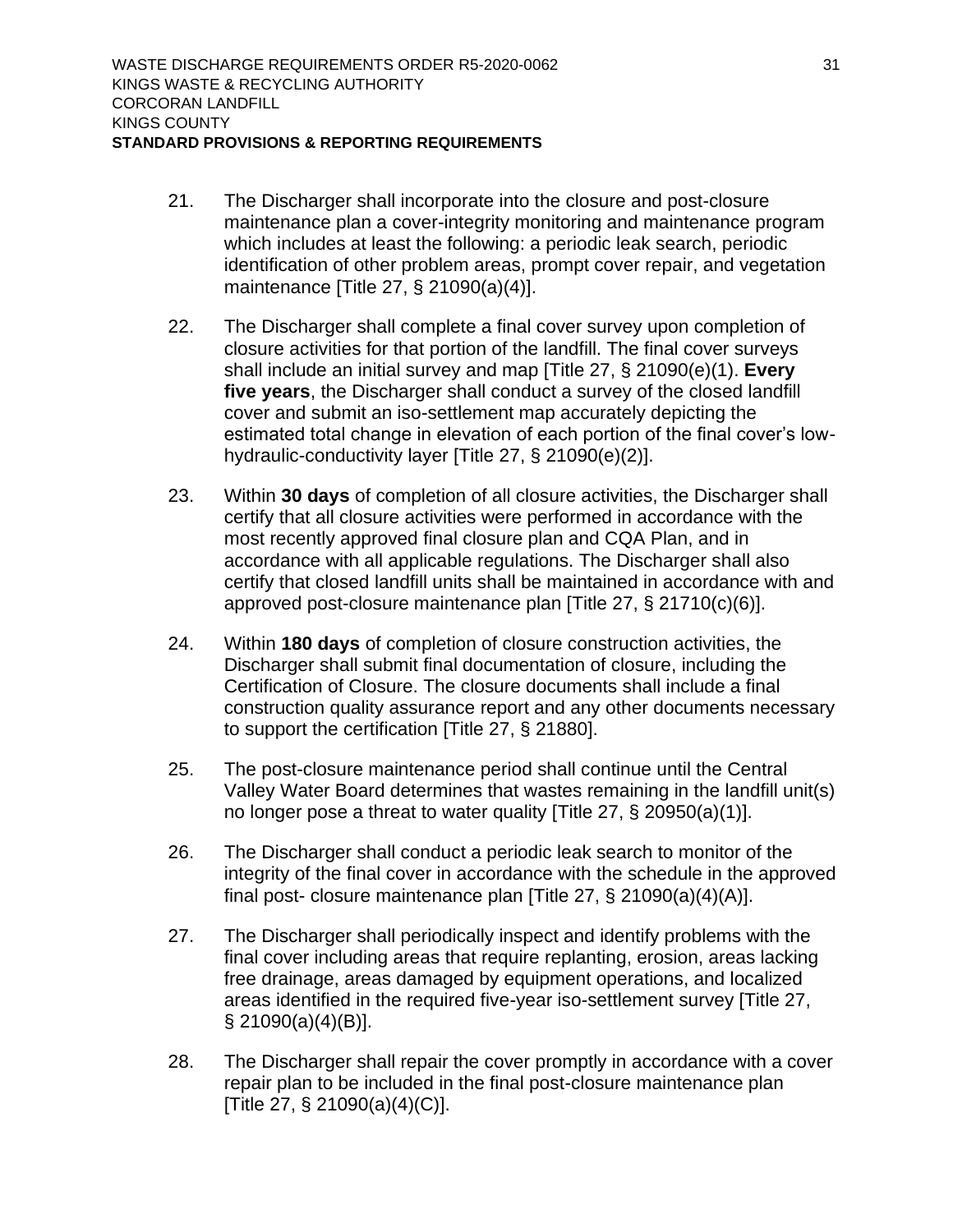- 29. Throughout the post-closure maintenance period, the Discharger shall maintain the structural integrity and effectiveness of all containment structures, maintain the final cover as necessary to correct the effects of settlement and other adverse factors, continue to operate the LCRS as long as leachate is generated and detected, maintain the monitoring systems, prevent erosion and related damage of the final cover due to drainage, and protect and maintain surveyed monuments [Title 27, § 21090(c)].
- 30. Post-closure maintenance shall be conducted for a minimum period of 30 years or until the waste no longer poses a threat to environmental quality, whichever is greater [Title 27, § 21180(a) and Title 27, § 21900(a)].

### <span id="page-39-0"></span>**H. Standard Financial Assurance Provisions**

- 1. The Discharger shall establish an irrevocable fund for closure and postclosure maintenance to ensure closure and post-closure maintenance of each classified unit in accordance with an approved closure and postclosure maintenance plan [Title 27,  $\S$  20950(f) and  $\S$  22207(a)].
- 2. The Discharger shall obtain and maintain assurances of financial responsibility for initiating and completing corrective action for all known and reasonably foreseeable releases from the waste management unit [Title 27, §20380(b), § 22221, and § 22222].

### <span id="page-39-1"></span>**I. Standard Monitoring Specifications**

- 1. The water quality monitoring program shall include appropriate and consistent sampling and analytical procedures and methods designed to ensure that monitoring results provide a reliable indication of water quality at all monitoring points and background monitoring points [Title 27, § 20415(e)(4) and 40 C.F.R. § 258.53(b)].
- 2. All monitoring systems shall be designed and certified by a registered geologist or a registered civil engineer [Title 27, § 20415(e)(1)].
- 3. All monitoring wells shall be cased and constructed in a manner that maintains the integrity of the monitoring well bore hole and prevents the bore hole from acting as a conduit for contaminant transport [Title 27,  $§$  20415(b)(4)(A)].
- 4. All sample chemical analyses of any material shall be performed by a laboratory certified by the California Department of Health Services [Wat. Code, § 13176(a)].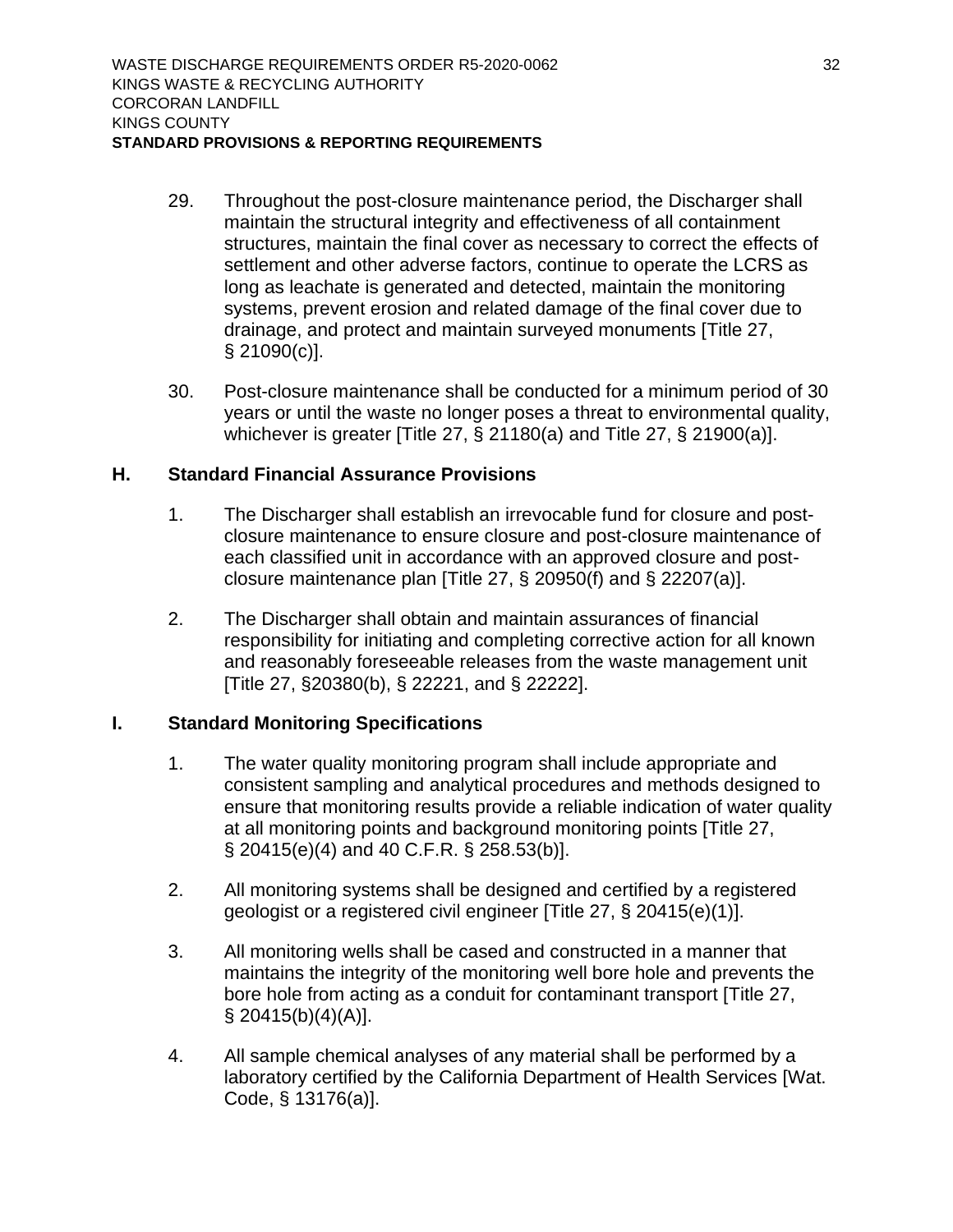- 5. A Detection Monitoring Program for a new landfill facility shall be installed, operational, and one year of monitoring data collected from background monitoring points prior to the discharge of wastes [Title 27, § 20415(e)(6)].
- 6. Background for water samples or soil-pore gas samples shall be represented by the data from all samples taken from applicable background monitoring points during that reporting period (at least one sample from each background monitoring point).
- 7. The Discharger shall submit for approval, establish, and maintain an approved Sample Collection and Analysis Plan. The Sample Collection and Analysis Plan shall at a minimum include:
	- a. Sample collection procedures describing purging techniques, sampling equipment, and decontamination of sampling equipment;
	- b. Sample preservation information and shipment procedures;
	- c. Sample analytical methods and procedures;
	- d. Sample quality assurance/quality control (QA/QC) procedures;
	- e. Chain of Custody control; and
	- f. Sample analysis information including sample preparation techniques to avoid matrix interferences, method detection limits (MDLs), practical quantitation limits (PQLs) and reporting limits (RLs), and procedures for reporting trace results between the MDL and PQL.

If required by the Executive Officer, the Discharger shall modify the Sample Collection and Analysis Plan to conform with this Order.

8. For any given monitored medium, the samples taken from all monitoring points and background monitoring points to satisfy the data analysis requirements for a given reporting period shall all be taken **within a span not to exceed 30 days**, unless a longer time period is approved, and shall be taken in a manner that ensures sample independence to the greatest extent feasible. Specific methods of collection and analysis must be identified. Sample collection, storage, and analysis shall be performed according to the most recent version of USEPA Methods, such as the latest editions, as applicable, of: (1) Methods for the Analysis of Organics in Water and Wastewater (USEPA 600 Series), (2) Test Methods for Evaluating Solid Waste (SW-846, latest edition), and (3) Methods for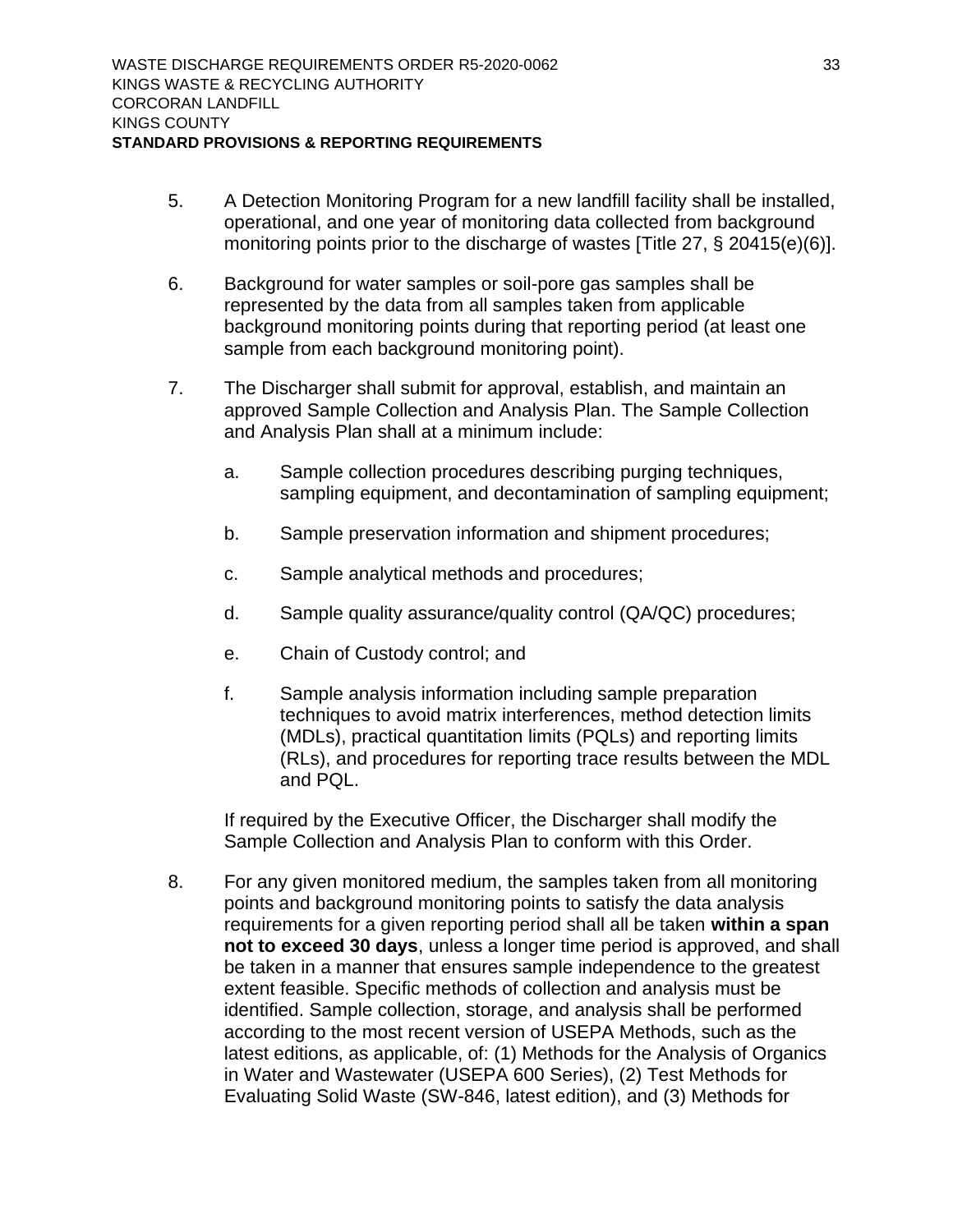Chemical Analysis of Water and Wastes (USEPA 600/4-79-020), and in accordance with the approved Sample Collection and Analysis Plan. Appropriate sample preparation techniques shall be used to minimize matrix interferences.

- 9. If methods other than USEPA-approved methods or Standard Methods are used, or there is a proposed alternant USEPA method than the one listed in the MRP, the proposed methodology shall be submitted for review and approval prior to use, including information showing its equivalence to the required method.
- 10. The **methods of analysis and the detection limits** used must be appropriate for the expected concentrations. For the monitoring of any constituent or parameter that is found in concentrations which produce more than 90% non-numerical determinations (i.e., "trace" or "ND") in data from background monitoring points for that medium, the analytical method having the lowest MDL shall be selected from among those methods which would provide valid results in light of any matrix effects or interferences.
- 11. The laboratory reporting limit (RL) for all reported monitoring data shall be set no greater than the practical quantitation limit (PQL).
- 12. **"Trace" results** results falling between the MDL and the PQL shall be reported as such, and shall be accompanied both by the estimated MDL and PQL values for that analytical run.
- 13. Laboratory data shall not be altered or revised by the Discharger. If the Discharger observes potential lab errors, it shall identify the issue in the monitoring report and shall describe steps that will be taken to prevent similar errors in the future.
- 14. **MDLs and PQLs** shall be derived by the laboratory for each analytical procedure, according to State of California laboratory accreditation procedures. These MDLs and PQLs shall reflect the detection and quantitation capabilities of the specific analytical procedure and equipment used by the lab, rather than simply being quoted from USEPA analytical method manuals. In relatively interference-free water, laboratory-derived MDLs and PQLs are expected to closely agree with published USEPA MDLs and PQLs. MDLs and PQLs shall be reported.
- 15. If the laboratory suspects that, due to a change in matrix or other effects, the true detection limit or quantitation limit for a particular analytical run differs significantly from the laboratory-derived MDL/PQL values, the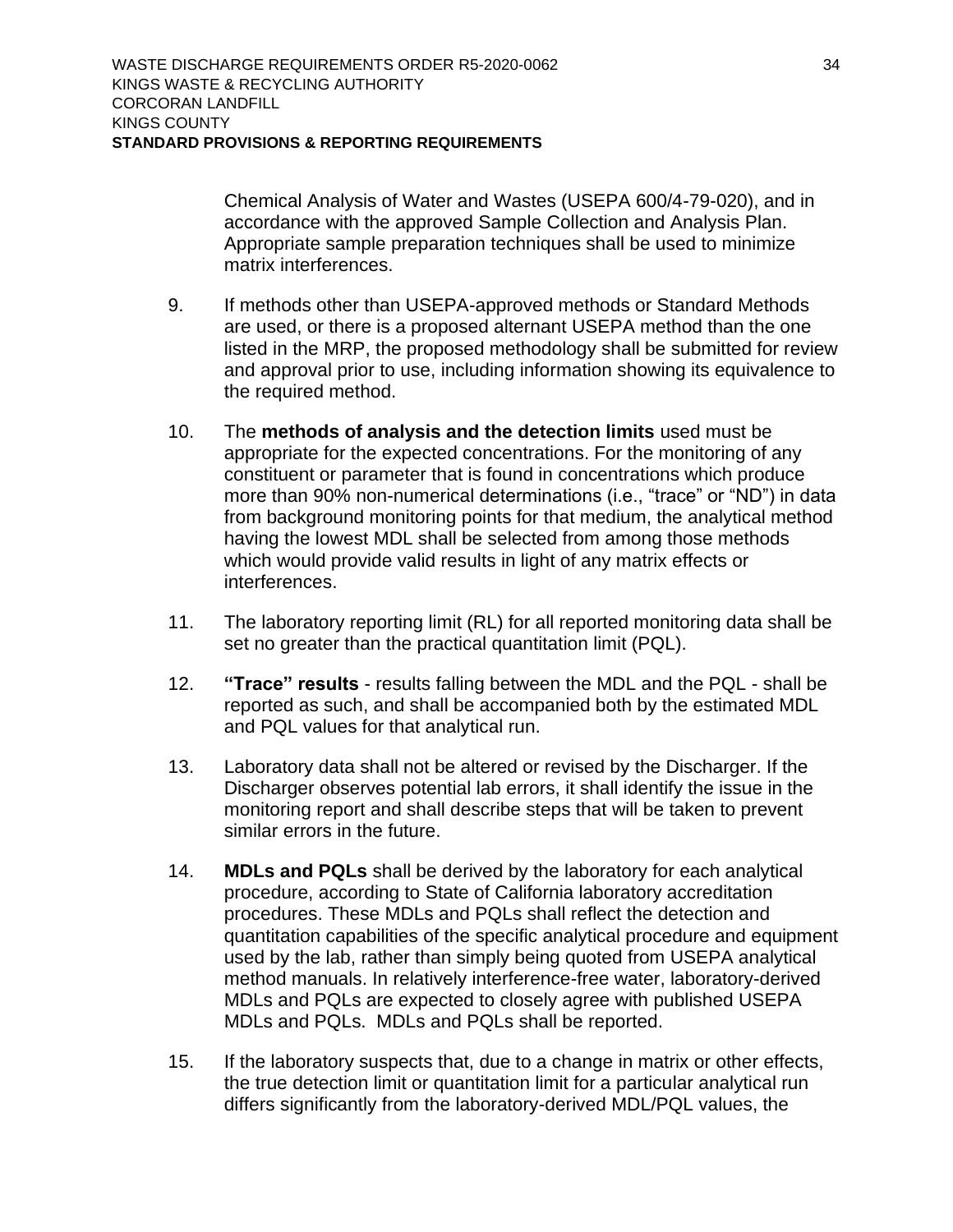results shall be flagged in the laboratory report accordingly, along with estimates of the detection limit and quantitation limit actually achieved. The **MDL shall always be calculated such that it represents the lowest achievable concentration associated with a 99% reliability of a nonzero result**. The PQL shall always be calculated such that it represents the lowest constituent concentration at which a numerical value can be assigned with reasonable certainty that it represents the constituent's actual concentration in the sample. Normally, PQLs should be set equal to the concentration of the lowest standard used to calibrate the analytical procedure.

- 16. All **QA/QC** data shall be reported, along with the sample results to which they apply, including the method, equipment, analytical detection and quantitation limits, the percent recovery, an explanation for any recovery that falls outside the QC limits, the results of equipment and method blanks, the results of spiked and surrogate samples, the frequency of quality control analysis, and the name and signature of a responsible person from the laboratory. **Sample results shall be reported unadjusted for blank results or spike recoveries**. In cases where contaminants are detected in QA/QC samples (i.e., field, trip, or lab blanks), the accompanying sample results shall be appropriately flagged, but the analytical results shall not be adjusted.
- 17. Unknown chromatographic peaks shall be reported, flagged, and tracked for potential comparison to subsequent unknown peaks that may be observed in future sampling events. Identification of unknown chromatographic peaks that recur in subsequent sampling events may be required.
- 18. The sampling interval of each monitoring well shall be appropriately screened and fitted with an appropriate filter pack to enable collection of representative groundwater samples [Title 27, § 20415(b)(4)(B)]. Groundwater samples shall not be field-filtered prior to laboratory analysis [40 C.F.R. § 258.53(b)]. Groundwater samples needing filtering (e.g., samples to be analyzed for dissolved metals) shall be filtered by the laboratory prior to analysis.
- 19. Groundwater elevations shall be measured in each well immediately prior to purging, each time groundwater is sampled. The owner or operator shall determine the rate and direction of groundwater flow each time groundwater is sampled. Groundwater elevations in wells which monitor the same waste management area shall be measured within a period of time short enough to avoid temporal variations in groundwater flow which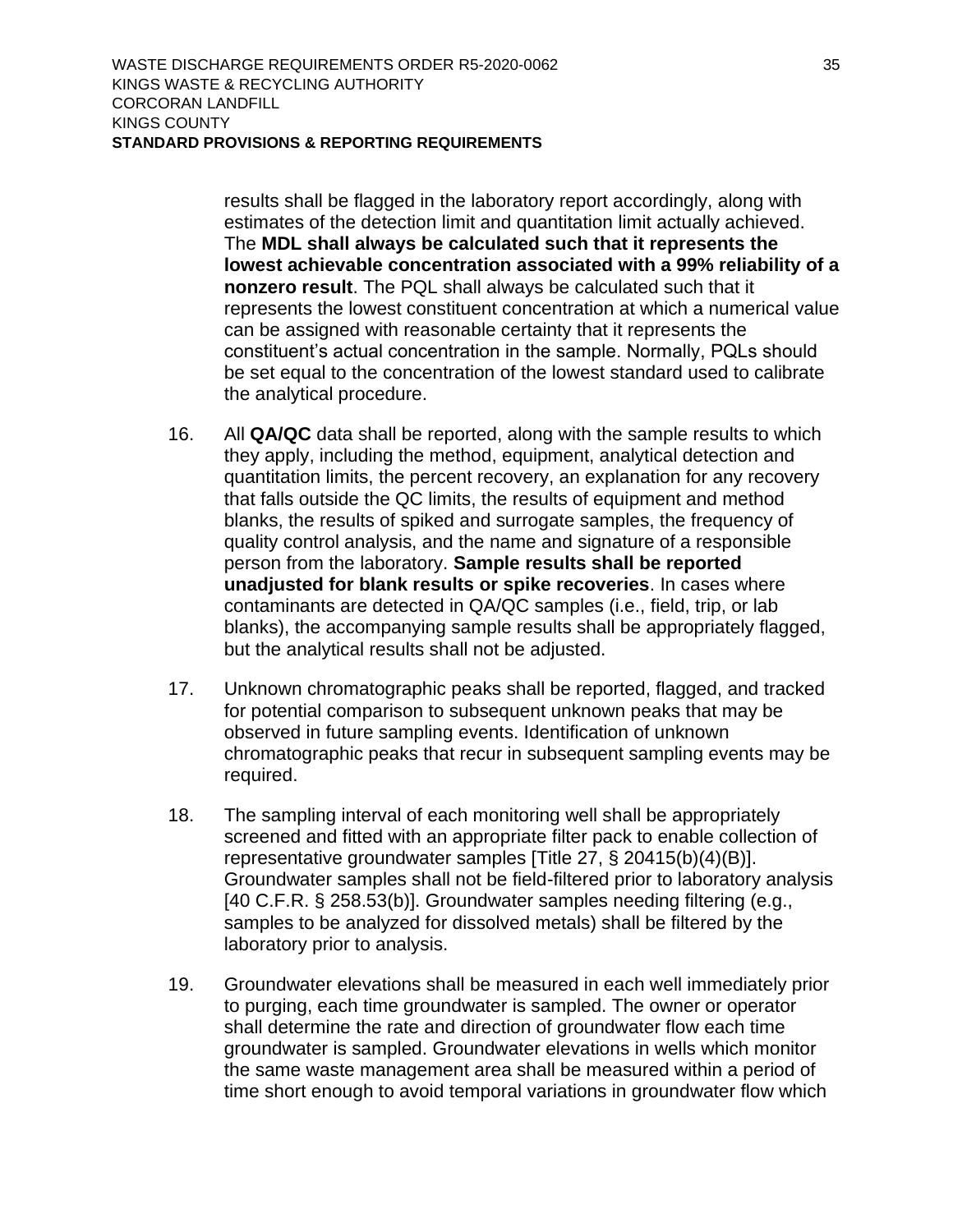could preclude accurate determination of groundwater flow rate and direction [40 C.F.R. § 258.53(d)].

- 20. Monitoring wells, piezometers, and other measurement, sampling, and analytical devices must be operated and maintained so that they perform to design specifications throughout the life of the monitoring program [40 C.F.R. § 258.51(c)(2)]. Monitoring devices that cannot be operated and maintained to perform to design specifications shall be replaced after review and approval of a report (i.e., work plan) for the proposed replacement devices.
- 21. All borings are to be logged during drilling under the direct supervision of a registered geologist or registered civil engineer with expertise in stratigraphic well logging [Title 27, § 20415(e)(2)].
- 22. Soils are to be described according to the Unified Soil Classification System [Title 27, § 20415(e)(2)(A)]. Rock is to be described in a manner appropriate for the purpose of the investigation [Title 27, § 20415(e)(2)(B)].
- 23. The Discharger shall submit a work plan for review and approval at least **60 days** prior to installation or abandonment of groundwater monitoring wells.
- 24. The Discharger shall provide Central Valley Water Board staff a minimum of **one week** notification prior to commencing any field activities related to the installation or abandonment of monitoring devices.
- 25. The water quality protection standard shall consist of the constituents of concern (COC), concentration limits, and the point of compliance. The water quality protection standard shall apply during the active life of the waste management unit, closure period, post-closure maintenance period, and any compliance period under Title 27, section 20410 [Title 27, § 20390].
- 26. The point of compliance at which the water quality protection standard applies is a vertical surface located at the hydraulically downgradient limit of the waste management unit that extends through the uppermost aquifer underlying the unit [Title 27, § 20405).
- 27. The compliance period is the minimum period of time during which the Discharger shall conduct a water quality monitoring program and is the number of years equal to the active life of the waste management unit plus the closure period [Title 27, § 20410(a)].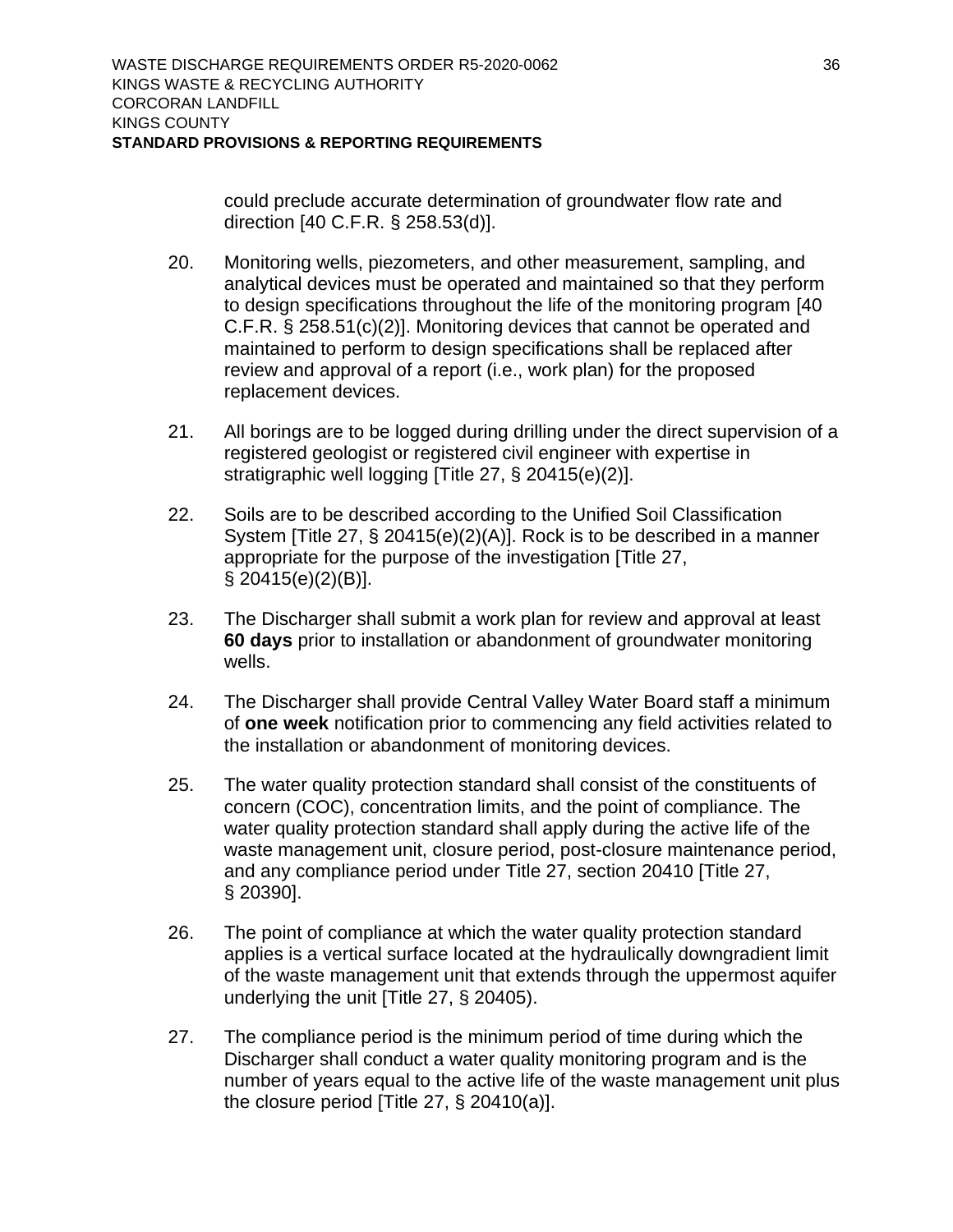- 28. The groundwater monitoring system shall include a sufficient number of monitoring points, installed at appropriate locations, to yield groundwater samples from the uppermost aquifer that represent the quality of groundwater that has not been affected by a release from the waste management unit [Title 27, § 20415(b)(1)(A)].
- 29. The Detection Monitoring Program shall include a sufficient number of monitoring points, installed at appropriate locations and depths to yield groundwater samples from the uppermost aquifer that represent the quality of groundwater passing the point of compliance to allow the detection of a release from the waste management unit [Title 27, § 20415(b)(1)(B)1.].
- 30. Additional monitoring points shall be added as necessary to provide the best assurance of the **earliest possible detection** of a release from the waste management unit [Title 27, § 20415(b)(1)(B)2.].
- 31. The Detection Monitoring Program shall also include a sufficient number of monitoring points installed at appropriate depths and locations to yield groundwater samples from other aquifers or perched zones not already monitored to provide the earliest possible detection of a release from the waste management unit [Title 27, § 20415(b)(1)(B)3. and 4., and §20420(b)].
- 32. A surface water monitoring system shall be established to monitor each surface water body that could be affected by a release from the waste management unit [Title 27, § 20415(c)].
- 33. An unsaturated zone monitoring system shall be established for each waste management unit [Title 27, § 20415(d)].
- 34. The Discharger shall notify Central Valley Water Board staff within **seven days** if fluid is detected in a previously dry LCRS, unsaturated zone monitoring system, or if a progressive increase is detected in the volume of fluid in a LCRS [Title 27, § 21710(c)(3)].
- 35. Driller's logs for all monitoring wells shall to be submitted to the Central Valley Water Board and the Department of Water Resources [Wat. Code, § 13751 and Title 27, § 20415(b)(3)].
- 36. Groundwater elevation, temperature, electrical conductivity, turbidity, and pH are to be accurately measured at each well each time groundwater is sampled [Title 27, § 21415(e)(13)].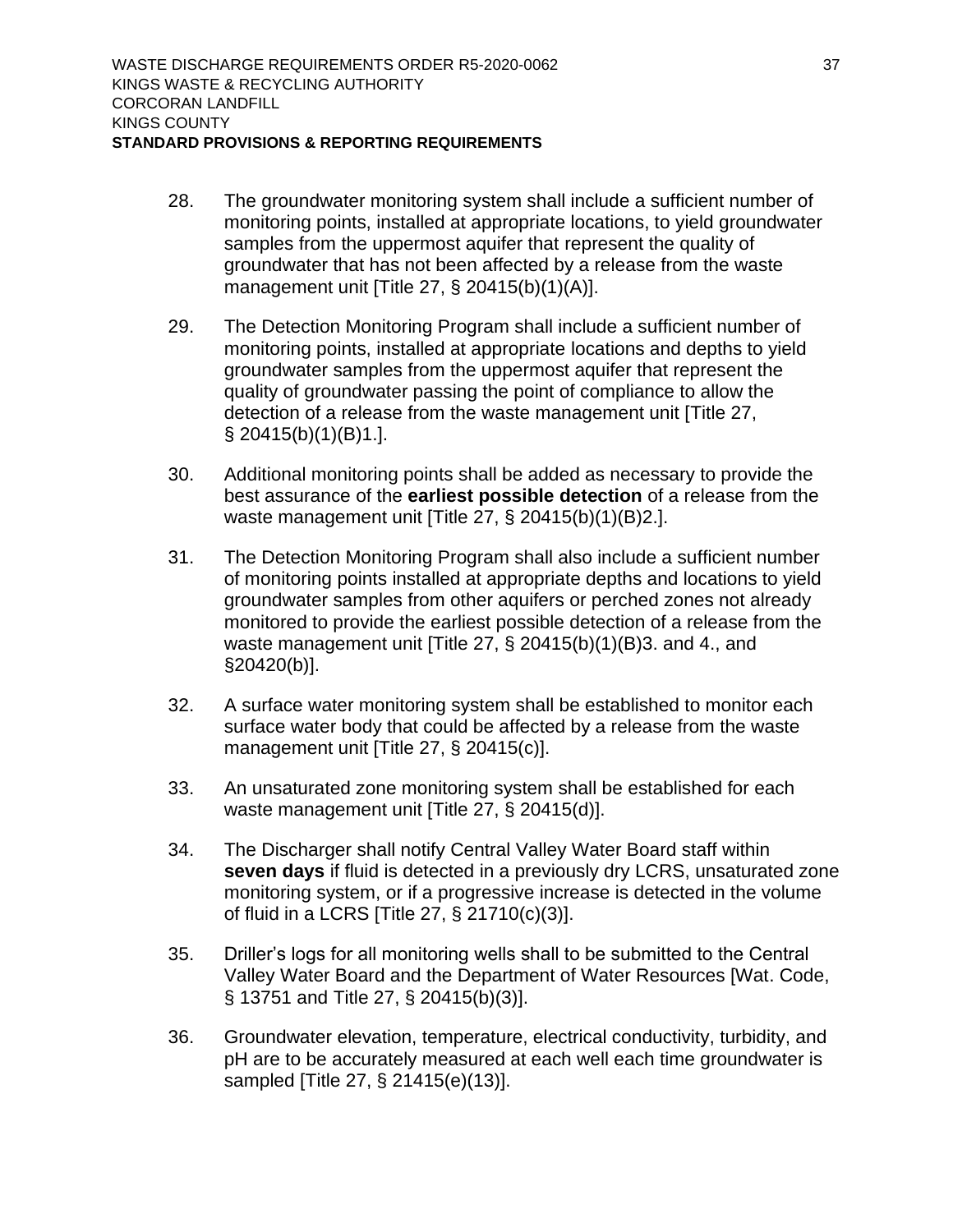- 37. The groundwater flow rate and direction in the uppermost aquifer and in any zones of perched water and in any additional portions of the zone of saturation being monitored shall be determined at least quarterly [Title 27, § 20415(e)(15)].
- 38. The Discharger shall graph all analytical data from each monitoring point and background monitoring point and shall submit the graphs to the Central Valley Water Board annually [Title 27, § 20415(e)(14)].
- 39. For each waste management unit, the Discharger shall collect all data necessary for selecting appropriate data analysis methods for establishing background values for each constituent of concern and for each monitoring parameter [Title 27, § 20420(c)]. The Discharger shall propose a data analysis method that includes a detailed description of the criteria to be used for determining "measurably significant" (as defined in Title 27, section 20164) evidence of a release from the waste management unit and determining compliance with the water quality protection standard [Title 27, § 20415(e)(6) and (7)].
- 40. For statistical analysis of data, the Discharger shall use one of the methods described in Title 27, section 20415(e)(8)(A)-(E). A non-statistical data analysis method can be used if the method can achieve the goal of the particular monitoring program at least as well as the most appropriate statistical method [Title 27, § 20415(e)(8)]. The Discharger shall use a statistical or nonstatistical data analysis method that complies with Title 27, section 20415(e)(7, 8, 9, and 10), to compare the concentration of each constituent of concern or monitoring parameter with its respective background concentration to determine whether there has been a measurably significant evidence of a release from the waste management unit. For any given monitoring point at which a given constituent has already exhibited a measurably significant indication of a release at that monitoring point, the Discharger may propose to monitor the constituent, at that well, using a concentration-versus-time plot.
- 41. The Discharger may propose an alternate statistical method [to the methods listed under Title 27, section 20415(e)(8)(A-D)] in accordance with Title 27, section 20415(e)(8)(E), for review and approval.
- 42. The statistical method shall account for data below the practical quantitation limit (PQL) with one or more statistical procedures that are protective of human health and the environment. Any PQL validated pursuant to Title 27, section 20415(e)(7) that is used in the statistical method shall be the **lowest concentration (or value) that can be**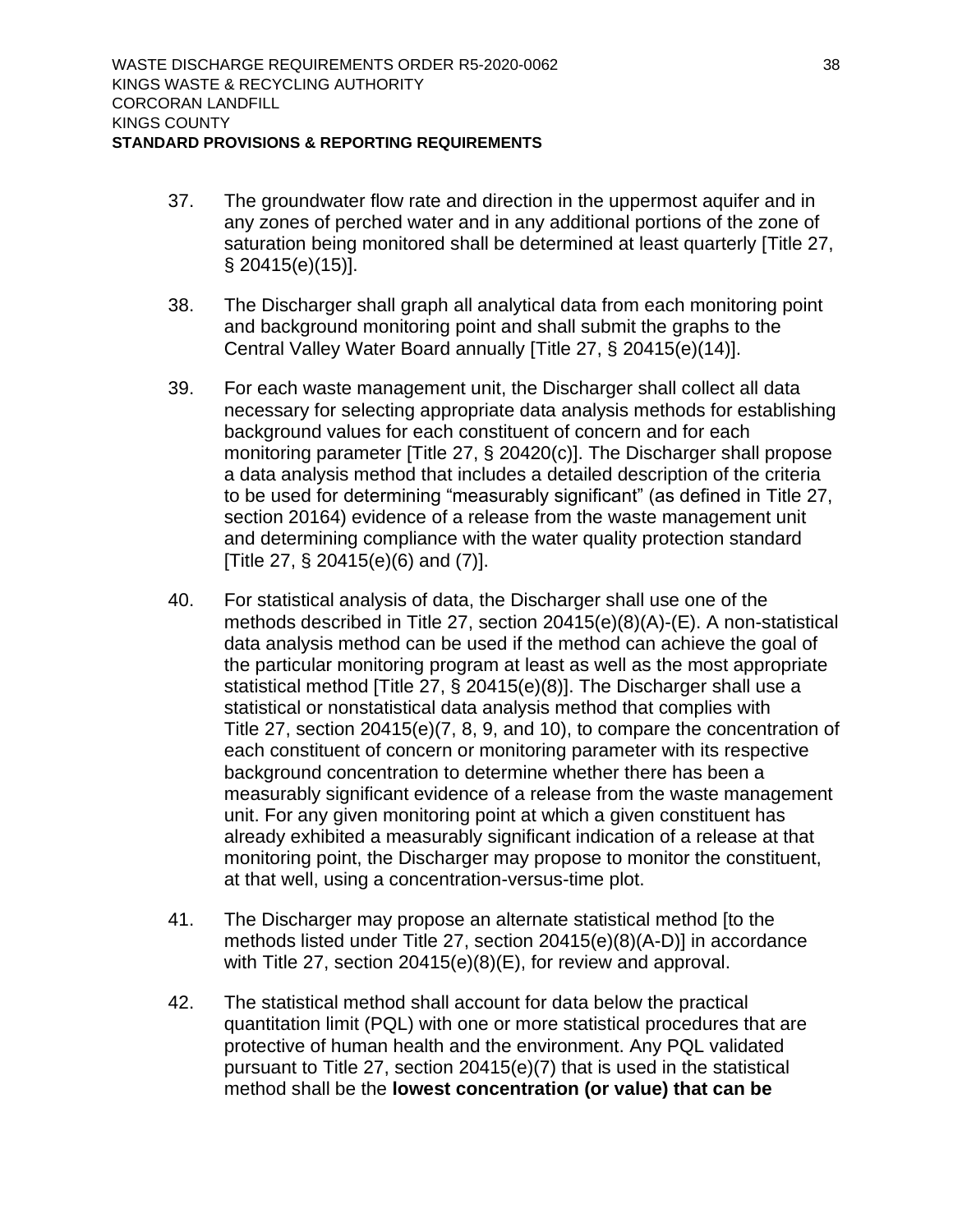**reliably achieved** within limits of precision and accuracy specified in the WDRs or an approved Sample Collection and Analysis Plan for routine laboratory operating conditions that are available to the facility. The Discharger's technical report (Sample Collection and Analysis Plan and/or Water Quality Protection Standard Report), pursuant to Title 27, section 20415(e)(7), shall consider the PQLs listed in Appendix IX to Chapter 14 of Division 4.5 of Title 22, CCR, for guidance when specifying limits of precision and accuracy. For any given constituent monitored at a background or downgradient monitoring point, an indication that falls between the MDL and the PQL for that constituent (hereinafter called a "trace" detection) shall be identified and used in appropriate statistical or non-statistical tests. Nevertheless, for a statistical method that is compatible with the proportion of censored data (trace and ND indications) in the data set, the Discharger can use the laboratory's concentration estimates in the trace range (if available) for statistical analysis, in order to increase the statistical power by decreasing the number of "ties".

- 43. The water quality protection standard for organic compounds which are not naturally occurring and not detected in background groundwater samples shall be taken as the detection limit of the analytical method used (e.g., USEPA methods 8260 and 8270).
- 44. Alternate statistical procedures may be used for determining the significance of analytical results for common laboratory contaminants (i.e., methylene chloride, acetone, diethylhexyl phthalate, and di-n-octyl phthalate) if part of an approved water quality protection standard. Nevertheless, analytical results involving detection of these analytes in any background or downgradient sample shall be reported and flagged for easy reference by Central Valley Water Board staff.
- 45. **Confirmation of Measurably Significant Evidence of a Release.** Whenever a constituent is detected at a detection monitoring point at a concentration that exceeds the concentration limit from the water quality protection standard, the Discharger shall conduct verification sampling to confirm if the exceedance is due to a release or if it is a false-positive (unless previous monitoring has already confirmed a release for that constituent at that monitoring point). An exceedance of the concentration limit from the water quality protection standard is considered measurably significant evidence of a release that must be either confirmed or denied. There are two separate verification testing procedures:
	- a. Standard Monitoring Specification I.46 provides the procedure for analytes that are detected in less than 10% of the background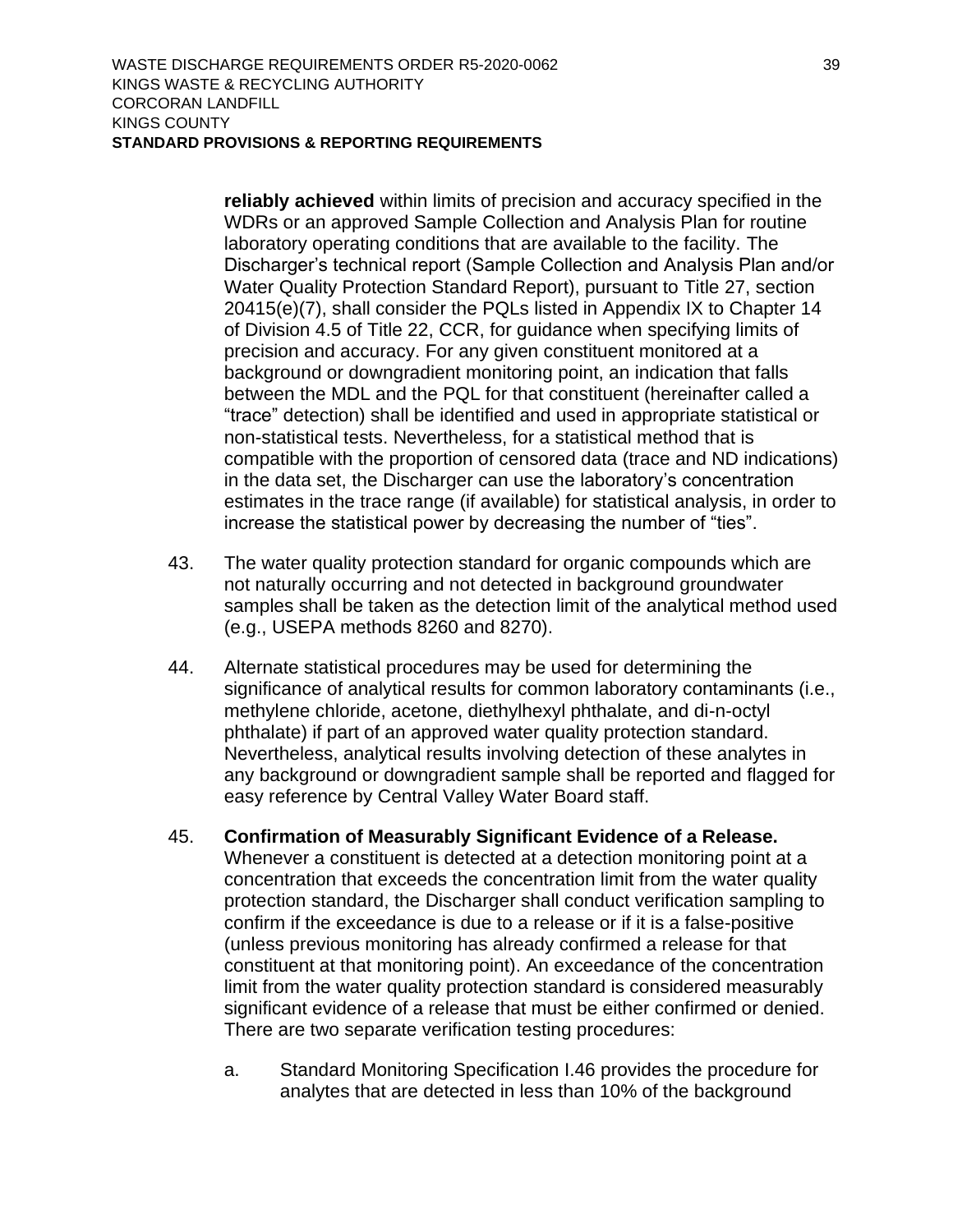samples such as non- naturally occurring constituents like volatile organic compounds; and

- b. Standard Monitoring Specification I.47 provides the procedure for analytes that are detected in 10% or greater of the background samples such as naturally occurring constituents like chloride.
- 46. **Verification Procedure for Analytes Detected in Less than 10% of Background Samples.** The Discharger shall use the following nonstatistical method for all analytes that are detected in less than 10% of the background samples. The non-statistical method shall be implemented as follows:
	- a. **Initial Determination of Measurably Significant Evidence of a Release.** Identify each analyte in the current detection monitoring point sample that exceeds either its respective MDL or PQL, and for which a release has not been previously confirmed. The Discharger shall conclude that the exceedance provides a preliminary indication of a release or a change in the nature or extent of the release, at that monitoring point, if *either*:
		- **i.** The data contains two or more analytes that equal or exceed their respective MDLs; or
		- ii. The data contains one or more analyte that equals or exceeds its PQL.
	- b. **Discrete Retest** [Title 27, § 20415(e)(8)(E) and § 20420(j)(1-3)]:
		- **i.** In the event that the Discharger or Central Valley Water Board staff concludes (pursuant to paragraph I.46.a., above) that there is a preliminary indication of a release, then the Discharger shall immediately notify Central Valley Water Board staff by phone or e-mail and, within 30 days of such indication, shall collect two new (retest) samples from the monitoring point where the release is preliminarily indicated and analyze them for the constituents that caused the need for the retest.
		- **ii. Confirmation of a Release.** As soon as the retest data are available, the Discharger shall conclude that measurably significant evidence of a release is confirmed if (not including the original sample) two or more analytes equal or exceed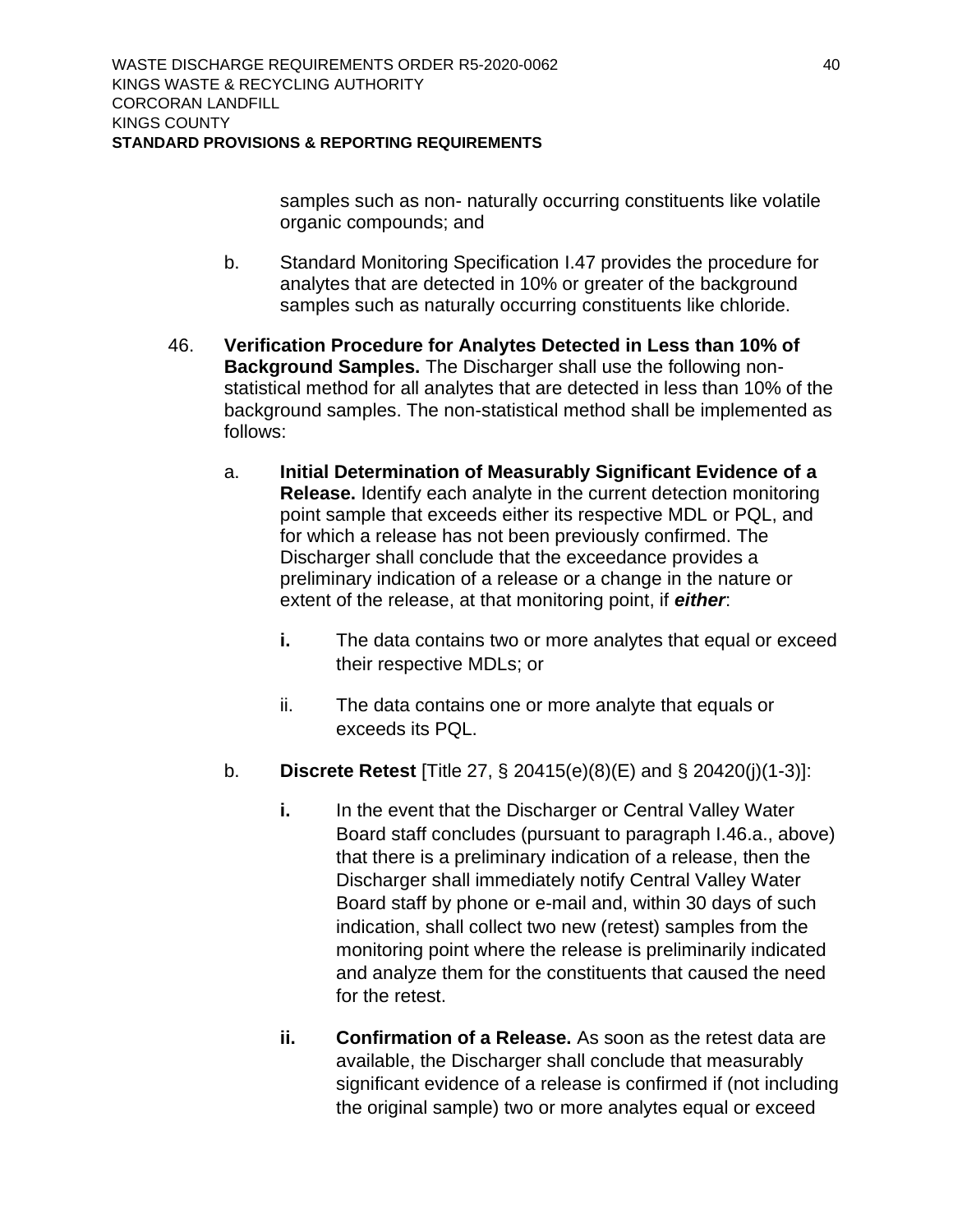their respective MDLs or if one or more analyte equals or exceeds its PQL. The Discharger shall then:

- **(A) Immediately** verbally notify the Central Valley Water Board whether or not the retest confirmed measurably significant evidence of a release for the analyte at the monitoring point, and follow up with written notification submitted by certified mail within seven days of the verbal notification; and
- **(B)** Carry out the requirements of Section J, **RESPONSE TO A RELEASE** if a release has been confirmed.
- **(C)** Add any five-year analyte that is confirmed per this method to the monitoring parameter list such that it is monitored during each regular monitoring event.
- 47. **Verification Procedure for Analytes Detected in 10% or Greater of the Background Samples.** The Discharger shall use either a statistical or non-statistical method pursuant to Title 27, section 20415(e)(8)(E) for all analytes that are detected in 10% or greater of the background samples. The Discharger shall use one of the statistical methods required in Title 27, section 20415(e)(8)(E) unless another method has been proposed by the Discharger in a Water Quality Protection Standard Report (or equivalent report) and approved by the Central Valley Water Board in a Monitoring and Reporting Program pursuant to Title 27, section 20415(e)(8)(A-D)] or section 20415(e)(8)(E). The method shall be implemented as follows:
	- a. **Initial Determination of Measurably Significant Evidence of a Release.** The Discharger shall compare the value reported by the laboratory for each analyte to the statistically-derived concentration limit from the most recent report (Annual Monitoring Report or Water Quality Protection Standard Report) that uses the approved statistical procedure. If the value exceeds the concentration limit for that constituent, the Discharger shall conclude that there in measurably significant evidence of a release [Title 27, § 20420(i)].
	- b. **Retest Method** [Title 27, § 20415(e)(8)(E) and § 20420(j)(1-3)].
		- **i.** In the event that the Discharger or Central Valley Water Board staff concludes (pursuant to paragraph I.47.a., above) that there is a preliminary indication of a release, then the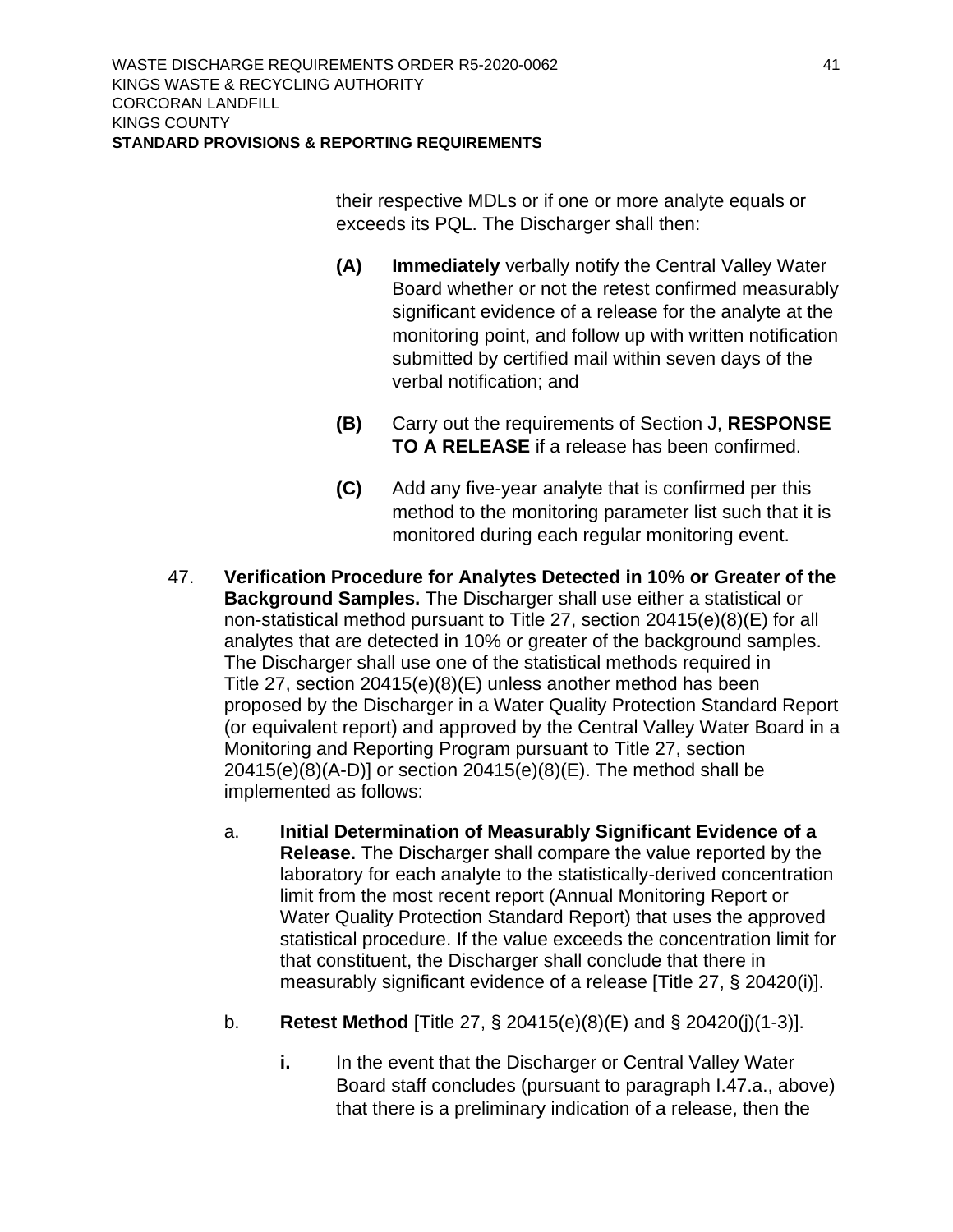Discharger shall immediately notify Central Valley Water Board staff by phone or e-mail and, within 30 days [Title 27, § 20415(e)(3)] of such indication, the Discharger shall implement a verification procedure/retest option, in accordance with Title 27, sections 20415(e)(8)(E) and 20420(j)(2). The verification procedure shall include either a single "composite" retest (i.e., a statistical analysis that augments and reanalyzes the data from the monitoring point that indicated a release) or shall consist of at least two "discrete" retests (i.e., statistical analyses each of which analyzes only newly-acquired data from the monitoring point that indicated a release) [Title 27, § 20415(e)(8)(E)]. The Discharger may use an alternate method previously approved by the Central Valley Water Board and included in the Monitoring and Reporting Program. The verification procedure shall comply with the requirements of Title 27, section 20415(e)(8)(E) in addition to the performance standards of Title 27, section 20415(e)(9). The retest samples shall be collected from the monitoring point where the release is preliminarily indicated and shall be analyzed for the constituents that caused the need for the retest. For any indicated monitoring parameter or constituent of concern, if the retest results of one or more of the retest data suites confirm the original indication, the Discharger shall conclude that measurably significant evidence of a release has been confirmed.

- **ii. Confirmation of a Release.** As soon as the retest data are available, the Discharger shall evaluate the results pursuant to paragraph I.47.b.1, above and shall:
	- **(A) Immediately** verbally notify the Central Valley Water Board whether or not the retest confirmed measurably significant evidence of a release for the analyte at the monitoring point, and follow up with written notification submitted by certified mail within seven days of the verbal notification; and
	- **(B)** Carry out the requirements of Section J, **RESPONSE TO A RELEASE** if a release has been confirmed.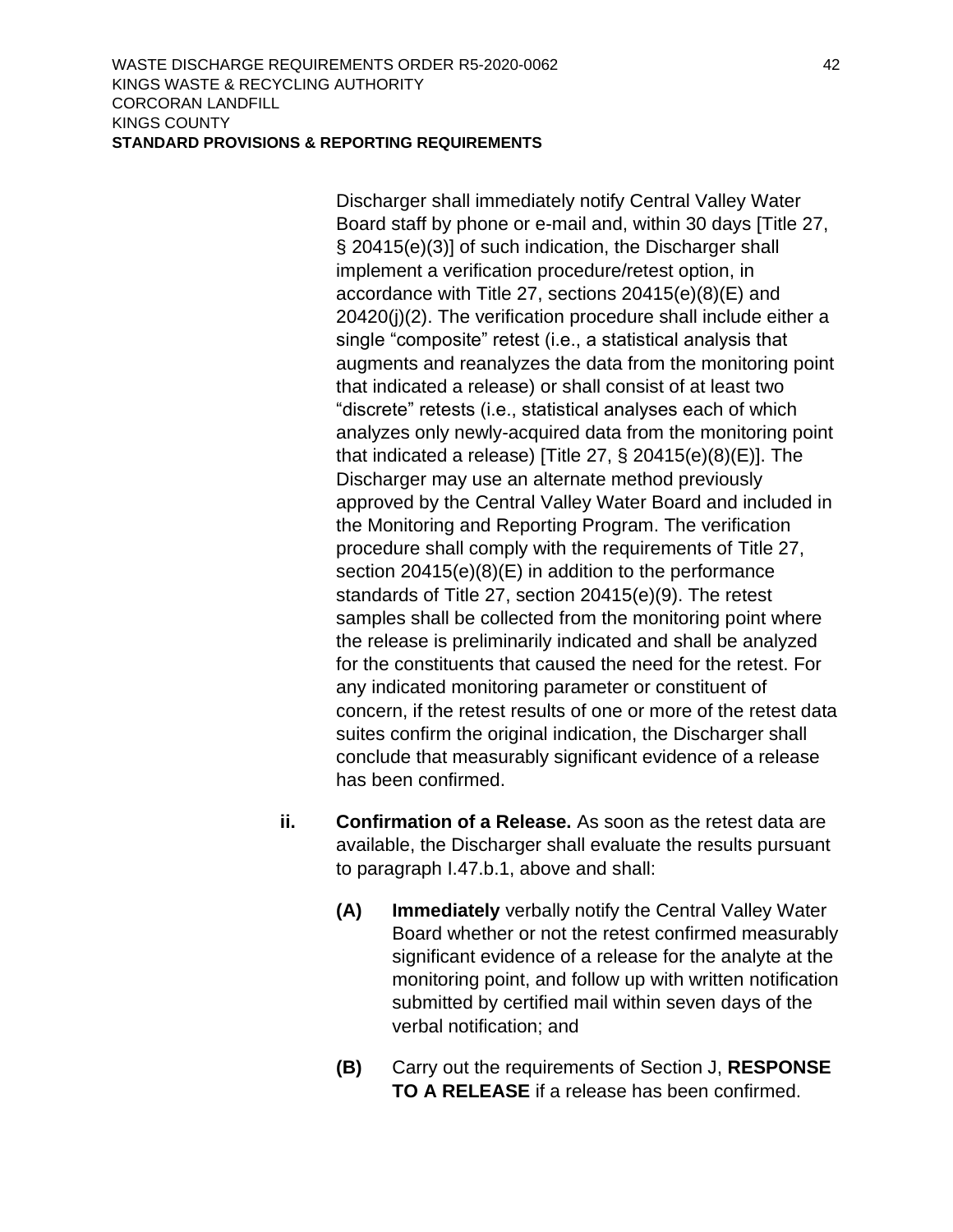- **(C)** Add any five-year analyte that is confirmed per this method to the monitoring parameter list such that it is monitored during each regular monitoring event.
- 48. **Physical Evidence of a Release.** If the Discharger determines that there is a significant physical evidence of a release, the Discharger shall immediately verbally notify Central Valley Water Board staff and provide written notification by certified mail within 7 days of such determination, and within 90 days shall submit an amended report of waste discharge to establish an Evaluation Monitoring Program [Title 27, § 20385(a)(3) and § 20420(l)(1) & (2)].

### <span id="page-50-0"></span>**J. Response to Release**

- 1. Measurably Significant Evidence of a Release Has Been Confirmed. If the Discharger has confirmed that there is measurably significant evidence of a release from a waste management unit pursuant to Standard Monitoring Specification I.46 or I.47, then the Discharger shall:
	- a. **Immediately** sample all monitoring points in the affected medium at that waste management unit and determine the concentration of all monitoring parameters and constituents of concern for comparison with established concentration limits. Because this constituent of concern scan does not involve statistical testing, the Discharger will need to collect and analyze only a single water sample from each monitoring point in the affected medium [Title 27, § 20420(k)(1)].
	- b. **Within 14 days** of confirming measurably significant evidence of a release, the Discharger shall (for releases from MSW landfill units) notify all persons who own the land or reside on the land that directly overlies any portion of the plume of contamination if contaminants have migrated off-site if indicated by sampling of detection monitoring wells [40 C.F.R. § 258.55(g)(1)(iii)].
	- c. **Within 90 days** of confirming measurably significant evidence of a release, the Discharger shall submit an amended report of waste discharge to establish an Evaluation Monitoring Program meeting the requirements of Title 27, sections 20420(k)(5)(A-D), including but not limited to the results of sampling pursuant to paragraph J.1.a, above. The Evaluation Monitoring Program shall be designed for the collection and analysis of all data necessary to assess the nature and extent of the release and to determine the spatial distribution and concentration of each constituent throughout the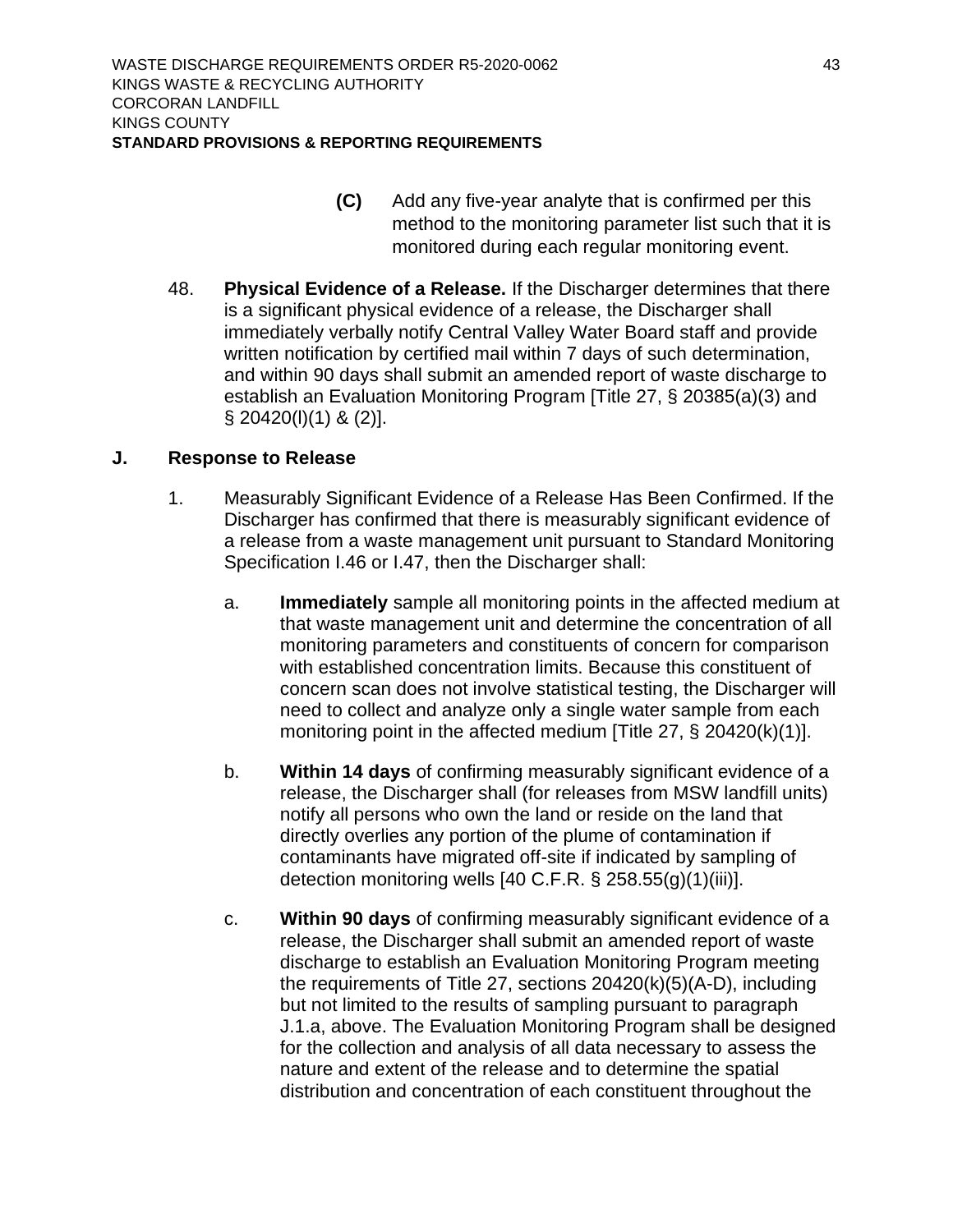zone affected by the release [Title 27, § 20420(k)(5) and § 20425(b)]. For releases from MSW landfill units, the Evaluation Monitoring Program shall also include any additional proposals necessary to comply with 40 C.F.R. § 258.55, particularly the additional monitoring well required by 40 C.F.R. § 258.55(g)(1)(ii).

- d. **Within 180 days** of confirming measurably significant evidence of a release, the Discharger shall submit to the Central Valley Water Board an initial engineering feasibility study for a Corrective Action Program necessary to meet the requirements of Title 27, section 20430. At a minimum, the initial engineering feasibility study shall contain a detailed description of the corrective action measures that could be taken to achieve background concentrations for all constituents of concern [Title 27, § 20420(k)(6)].
- e. If the Discharger confirms that there is measurably significant evidence of a release from the waste management unit at any monitoring point, the Discharger may attempt to demonstrate that a source other than the waste management unit caused the evidence of a release or that the evidence is an artifact caused by an error in sampling, analysis, or statistical evaluation or by natural variation in groundwater, surface water, or the unsaturated zone. The Discharger may make a demonstration pursuant to Title 27, section 20420(k)(7) in addition to or in lieu of submitting both an amended report of waste discharge or an engineering feasibility study; however, the Discharger is not relieved of the requirements and due dates of Title 27, sections 20420(k)(6) & (7) unless Central Valley Water Board staff agree that the demonstration successfully shows that a source other than the waste management unit caused the evidence of a release or that the evidence resulted from error in sampling, analysis, or statistical evaluation or from natural variation in groundwater, surface water, or the unsaturated zone. In order to make this demonstration, the Discharger shall notify the Central Valley Water Board by certified mail of the intent to make the demonstration **within seven days** of determining measurably significant evidence of a release, and shall submit a report **within 90 days** of determining measurably significant evidence of a release [Title 27, § 20420(k)(7)].
- f. **Within 90 days** of the date that the Evaluation Monitoring Program from paragraph J.1.c is approved (the date is it established), the Discharger shall complete and submit the following: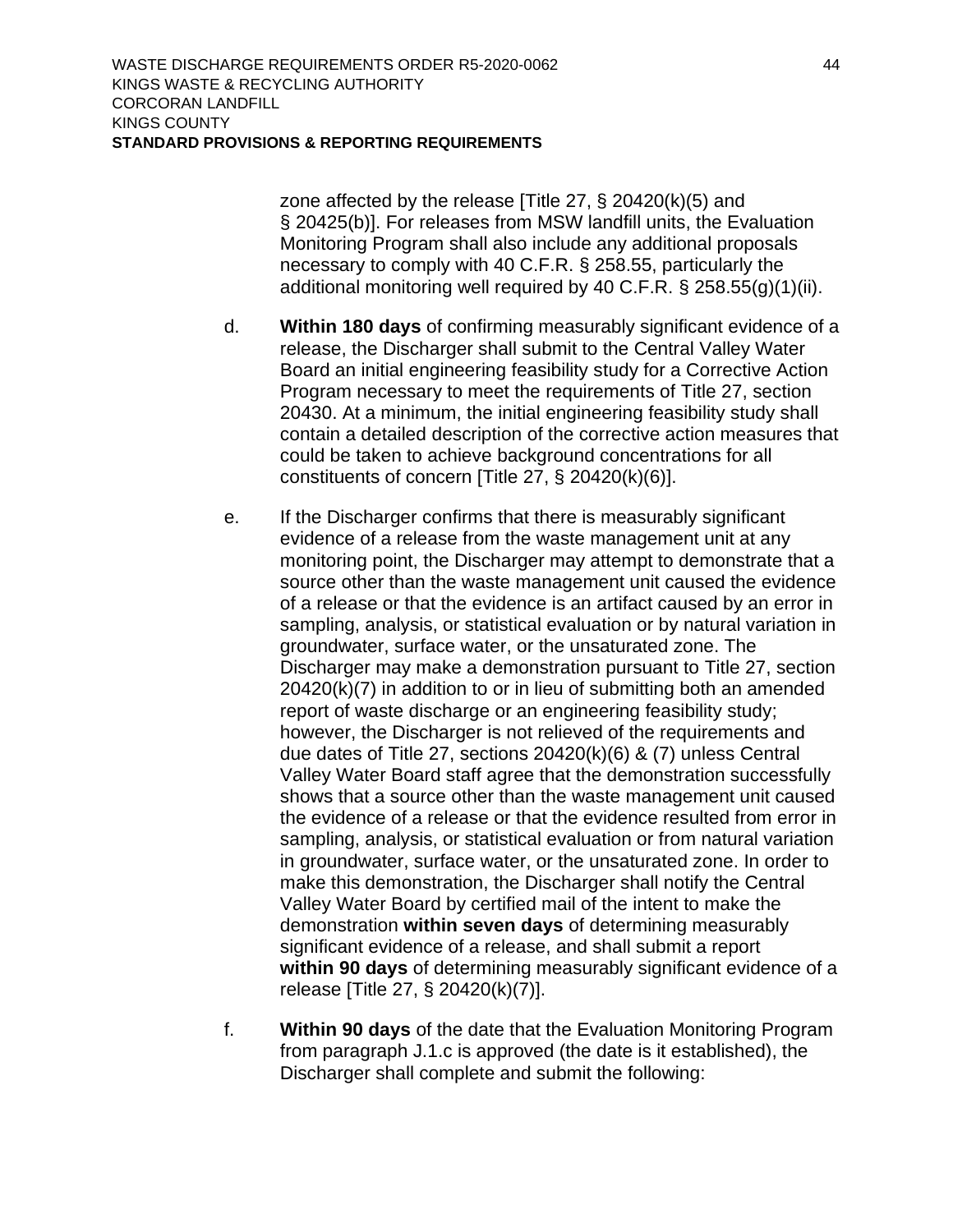- **i. Results and Assessment for the Evaluation Monitoring Program.** A report with the results and assessment based on the approved Evaluation Monitoring Program [Title 27, § 20425(b)].
- **ii. Updated Engineering Feasibility Study.** An updated engineering feasibility study for corrective action based on the data collected to delineate the release and data from the ongoing monitoring program required under Title 27, section 20425(e) [Title 27, § 20425(c)].
- iii. **Amended ROWD for a Corrective Action Program.** An amended report of waste discharge to establish a Corrective Action Program meeting the requirements of Title 27, section 20430 based on the data collected to delineate the release and based on the updated engineering feasibility study [Title 27, § 20425(d)].
- g. The Discharger shall (for releases from MSW landfill units) discuss the results of the updated engineering feasibility study, prior to the final selection of a remedy, in a public meeting with interested and affected parties [40 C.F.R. § 258.56(d)].

## <span id="page-52-0"></span>**K. General Provisions**

- 1. In the event the Discharger does not comply or will be unable to comply with any prohibition or limitation of this Order for any reason, the Discharger shall notify the appropriate Central Valley Water Board office by telephone as soon as it or its agents have knowledge of such noncompliance or potential for noncompliance, and shall confirm this notification in writing **within two weeks**. The written notification shall state the nature, time, and cause of noncompliance, and shall describe the measures being taken to prevent recurrences and shall include a timetable for corrective actions.
- 2. All reports and transmittal letters shall be signed by persons identified below:
	- a. For a corporation: by a principal executive officer of at least the level of senior vice-president.
	- b. For a partnership or sole proprietorship: by a general partner or the proprietor.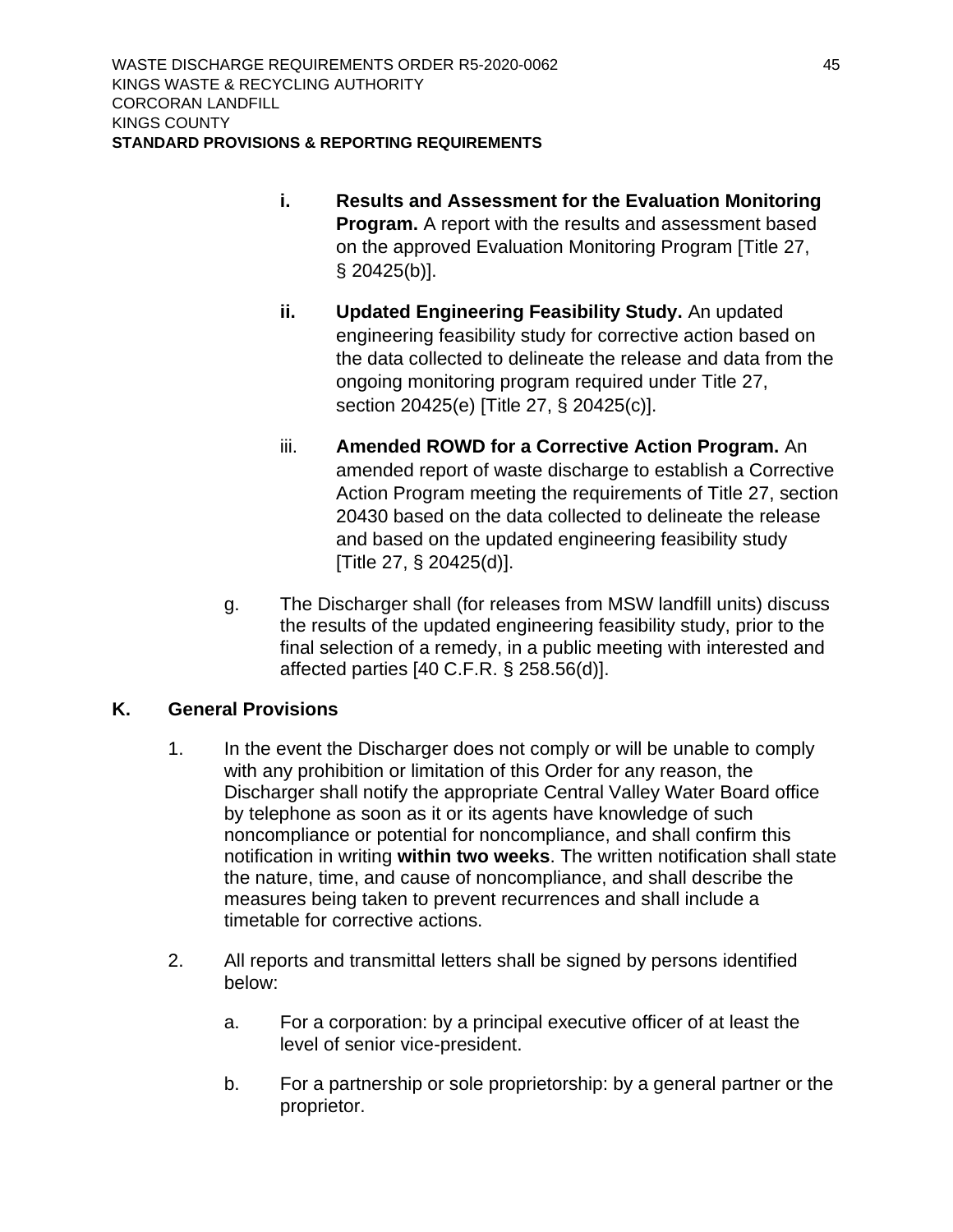- c. For a municipality, state, federal or other public agency: by either a principal executive officer or ranking elected or appointed official.
- d. A duly authorized representative of a person designated in a, b or c above if:
	- **i.** The authorization is made in writing by a person described in a, b, or c of this provision;
	- **ii.** The authorization specifies either an individual or a position having responsibility for the overall operation of the regulated facility or activity, such as the position of plant manager, operator of a Unit, superintendent, or position of equivalent responsibility (a duly authorized representative may thus be either a named individual or any individual occupying a named position); and
	- iii. The written authorization is submitted to the Central Valley Water Board.
- e. Any person signing a document under this Section shall make the following certification:

I certify under penalty of law that I have personally examined and am familiar with the information submitted in this document and all attachments and that, based on my inquiry of those individuals immediately responsible for obtaining the information, I believe that the information is true, accurate, and complete. I am aware that there are significant penalties for submitting false information, including the possibility of fine and imprisonment.

- 3. The Discharger shall take all reasonable steps to minimize any adverse impact to the waters of the State resulting from noncompliance with this Order. Such steps shall include accelerated or additional monitoring as necessary to determine the nature, extent, and impact of the noncompliance.
- 4. The owner of the waste management facility shall have the continuing responsibility to assure protection of waters of the state from discharged wastes and from gases and leachate generated by discharged waste during the active life, closure, and post-closure maintenance period of the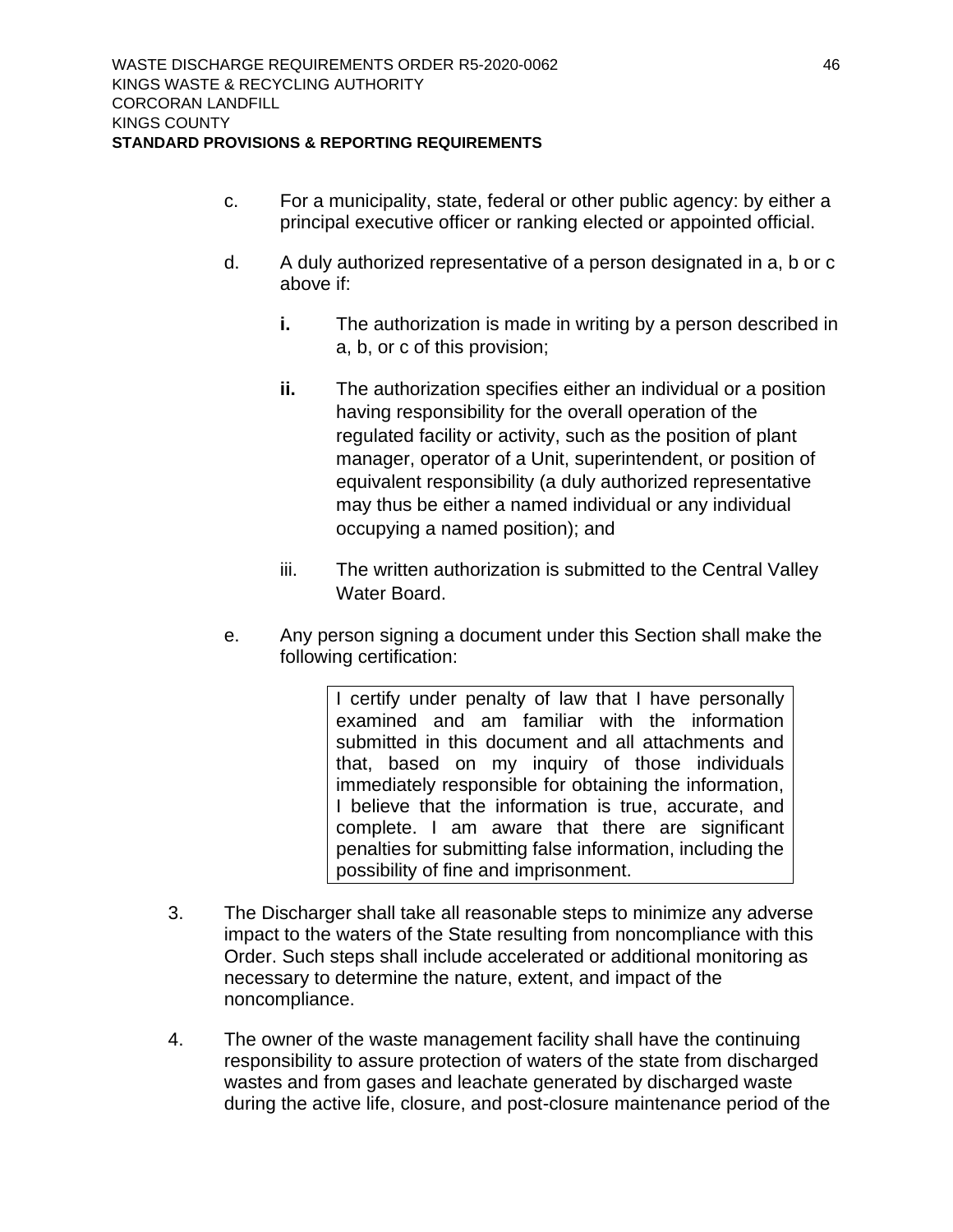waste management units and during subsequent use of the property for other purposes.

- 5. The fact that it would have been necessary to halt or reduce the permitted activity in order to maintain compliance with this Order shall not be regarded as a defense for the Discharger's violations of this Order.
- 6. The Discharger shall notify the Central Valley Water Board of a material change in; the types, quantity, or concentrations of wastes discharged; site operations and features; or proposed closure procedures, including changes in cost estimates. This notification shall be given a reasonable time before the changes are made or become effective. No changes shall be made without Central Valley Water Board approval following authorization for closure pursuant to the site Notification of Closure [Title 27, § 21710(a)(4)].
- 7. The Discharger shall maintain legible records of the volume and type of each waste discharged at each waste management unit or portion of a unit, and the manner and location of discharge. Such records shall be maintained by the Discharger until the beginning of the post-closure maintenance period. These records shall be on forms approved by the State Water Board or Central Valley Water Board and shall be maintained at the waste management facility until the beginning of the post-closure maintenance period. These records shall be available for review by representatives of the State Water Board or Central Valley Water Board at any time during normal business hours. At the beginning of the postclosure maintenance period, copies of these records shall be sent to the Central Valley Water Board [Title 27, § 21720(f)].
- 8. In the event of any change in landowner or the operator of the waste management facility, the Discharger shall notify the succeeding owner or operator in writing of the existence of this Order. A copy of that notification shall be sent to the Central Valley Water Board.
- 9. In the event of any change of ownership or responsibility for construction, operation, closure, or post-closure maintenance of the waste discharge facilities described in this Order, the Discharger shall notify the Central Valley Water Board prior to the effective date of the change and shall include a statement by the new Discharger that construction, operation, closure, or post-closure maintenance will be in compliance with this Order and any revisions thereof [Title 27, § 21710(c)(1)].
- 10. To assume ownership or operation under this Order, the succeeding owner or operator must apply in writing to the Central Valley Water Board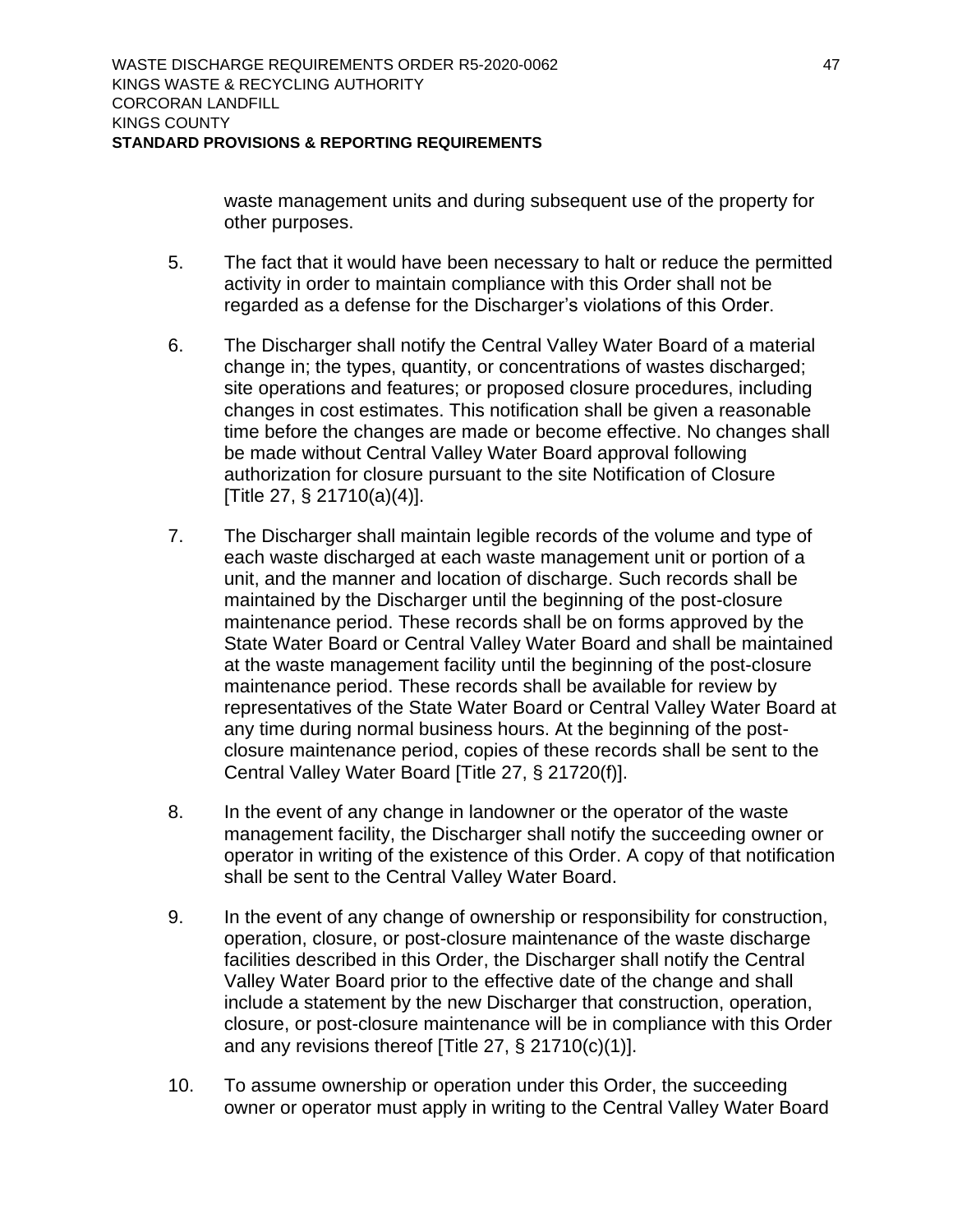requesting transfer of the Order within **14 days** of assuming ownership or operation of this facility. The request must contain the requesting entity's full legal name, the State of incorporation if a corporation, the name and address and telephone number of the persons responsible for contact with the Central Valley Water Board, and a statement. The statement shall comply with the signatory requirements contained in General Provision K.2 and state that the new owner or operator assumes full responsibility for compliance with this Order. Failure to submit the request shall be considered a discharge without requirements, a violation of the Water Code. Transfer of this Order shall be approved or disapproved by the Central Valley Water Board.

#### <span id="page-55-0"></span>**L. Storm Water Provisions**

- 1. New and existing Class III landfills shall be designed, constructed, operated, and maintained to prevent inundation or washout due to floods with a 100-year return period [Title 27, § 20260(c)].
- 2. New and existing Class II landfills shall be designed, constructed, operated, and maintained to prevent inundation or washout due to floods with a 100-year return period [Title 27, § 20250(c)].
- 3. The Discharger shall design storm water conveyance systems for Class III units for a 100-year, 24-hour storm event, and shall design storm water conveyance systems for Class II units for a 1,000-year, 24-hour storm event [Title 27, § 21750(e)(3)].
- 4. MSW landfills located in a 100-year floodplain shall demonstrate that the landfill unit will not restrict the flow of the 100-year flood, reduce the temporary water storage capacity of the floodplain, or result in washout of solid waste so as to pose a hazard to human health or the environment [40 C.F.R. § 258.11(a)].
- 5. Waste management units and their respective containment structures shall be designed and constructed to limit, to the greatest extent possible, ponding, infiltration, inundation, erosion, slope failure, washout, and overtopping under the precipitation conditions for the unit [Title 27, § 20365(a)].
- 6. Precipitation on landfills or waste piles which is not diverted by covers or drainage control systems shall be collected and managed through the LCRS, which shall be designed and constructed to accommodate the precipitation conditions for each class unit [Title 27, § 20365(b)].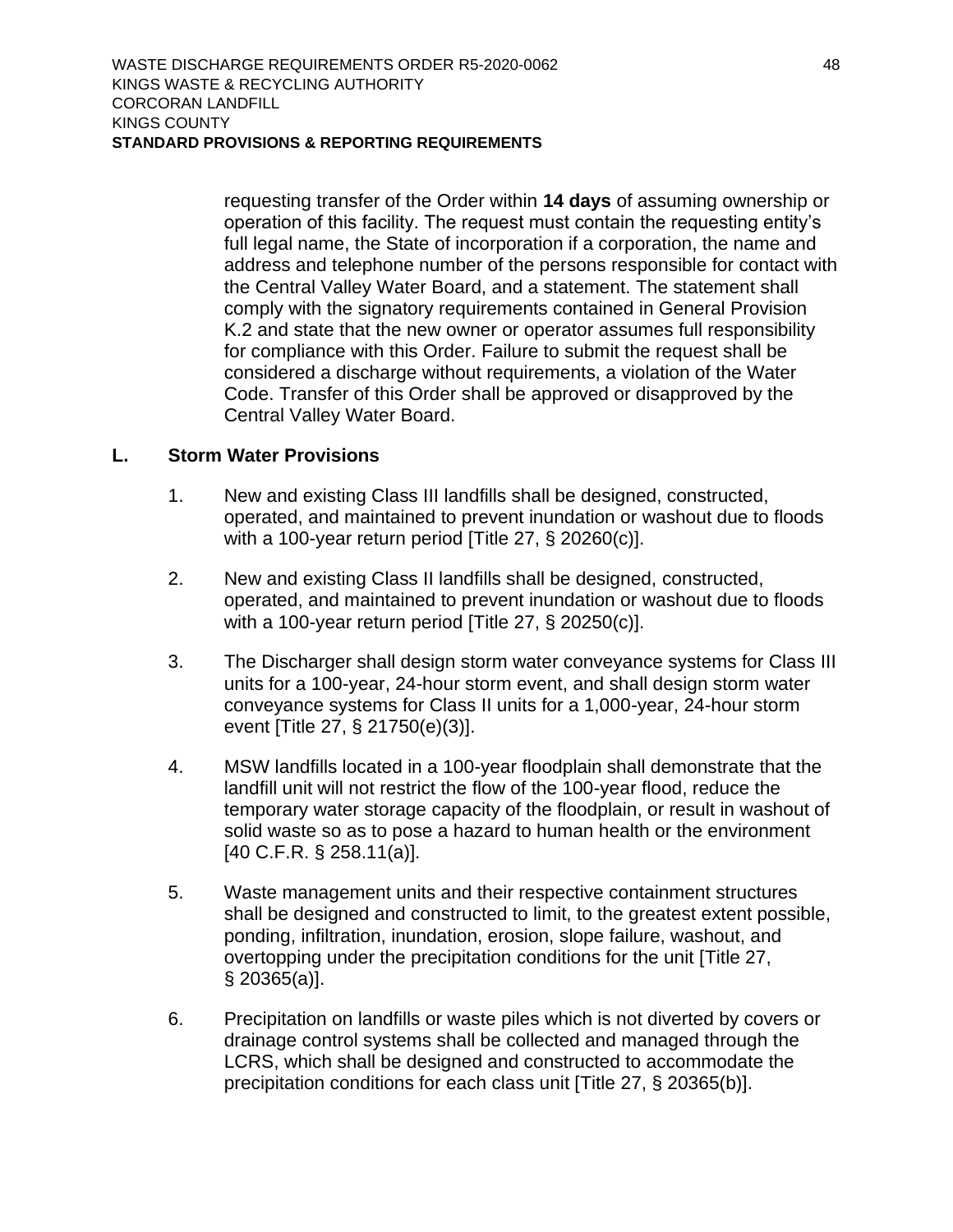- 7. Diversion and drainage facilities shall be designed, constructed, and maintained to [Title 27, § 20365(c)]:
	- a. accommodate the anticipated volume of precipitation and peak flows from surface runoff and under the precipitation conditions for the waste management unit:
	- b. effectively divert sheet flow runoff laterally, via the shortest distance, into the drainage and collection facilities;
	- c. prevent surface erosion;
	- d. control and intercept run-on, in order to isolate uncontaminated surface waters from water that might have come into contact with waste;
	- e. take into account:
		- **i.** for closed waste management units and for closed portions of units, the expected final contours of the closed unit, including its planned drainage pattern;
		- **ii.** for operating portions of waste management units other than surface impoundments, the unit's drainage pattern at any given time;
		- **iii.** the possible effects of the waste management unit's drainage pattern on and by the regional watershed;
		- **iv.** the design capacity of drainage systems of downstream and adjacent properties by providing for the gradual release of retained water downstream in a manner which does not exceed the expected peak flow rate at the point of discharge if there were no waste management facility; and
	- f. preserve the system's function. The Discharger shall periodically remove accumulated sediment from the sedimentation or detention basins as needed to preserve the design capacity of the system.
- 8. Collection and holding facilities associated with precipitation and drainage control systems shall be emptied immediately following each storm or otherwise managed to maintain the design capacity of the system [Title 27, § 20365(d)].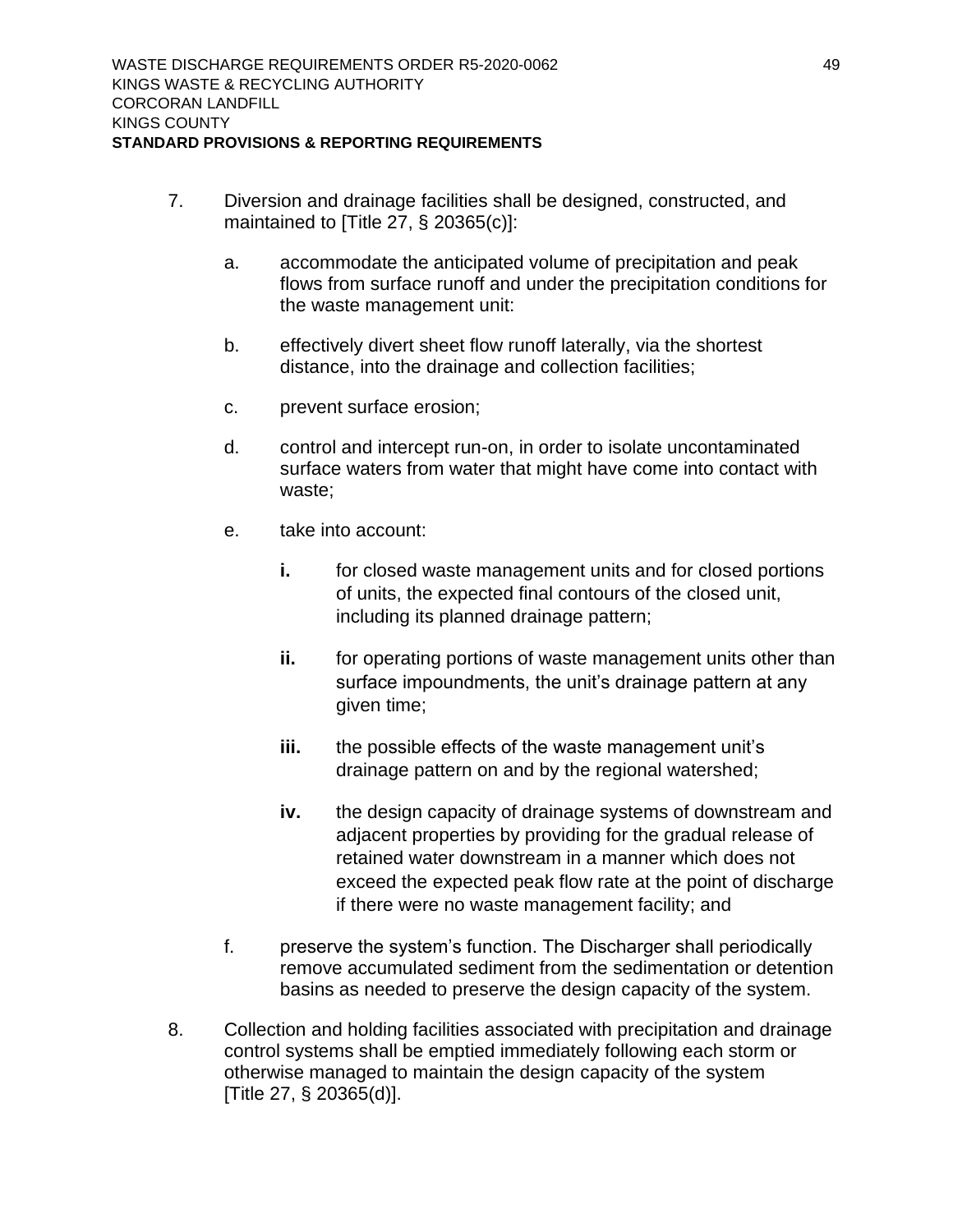- 9. Surface and subsurface drainage from outside of a waste management unit shall be diverted from the unit [Title 27, § 20365(e)].
- 10. Cover materials shall be graded to divert precipitation from the waste management unit, to prevent ponding of surface water over wastes, and to resist erosion as a result of precipitation [Title 27, § 20365(f)].

Any drainage layer in the final cover shall be designed and constructed to intersect with the final drainage system for the waste management unit in a manner promoting free drainage from all portions of the drainage layer [Title 27, §20365(f)]. [paste SPRRs here]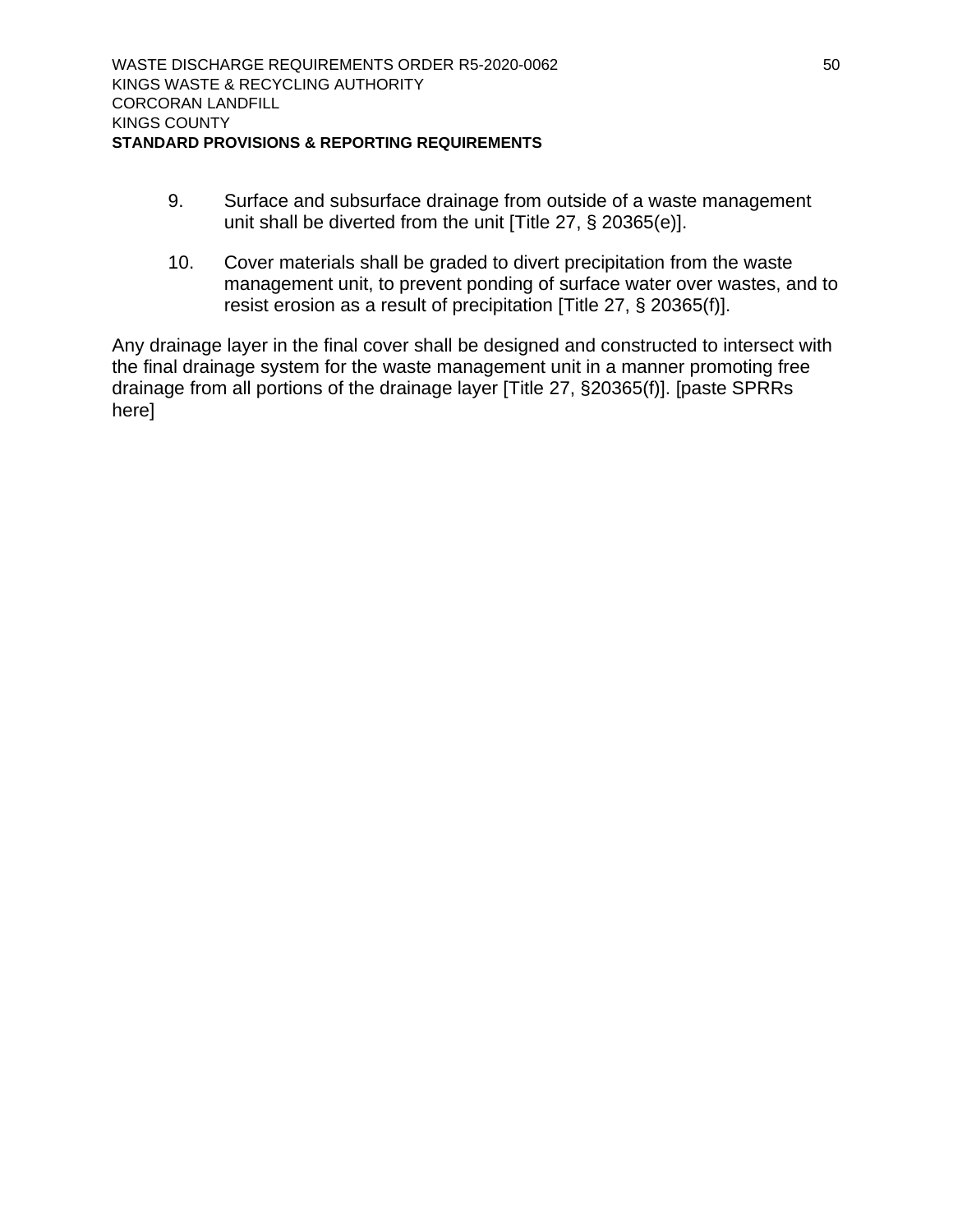## CALIFORNIA REGIONAL WATER QUALITY CONTROL BOARD CENTRAL VALLEY REGION

## WASTE DISCHARGE REQUIREMENTS ORDER R5-2020-0062 FOR KINGS WASTE & RECYCLING AUTHORITY CORCORAN LANDFILL KINGS COUNTY

## **INFORMATION SHEET**

<span id="page-58-0"></span>The Kings Waste and Recycling Authority (hereafter Discharger) owns and maintains the Corcoran Landfill (Facility), located approximately one mile north of the City of Corcoran in Kings County. The California Regional Water Quality Control Board (Central Valley Water Board) adopted Waste Discharge Requirements (WDRs) Order No. R5-2014-0164 on 5 December 2014, which provided for continuing post-closure maintenance and added the CAP. This Order provides the same and was updated as part of an administrative policy of periodic review.

The 60-acre facility consists of four WMUs covering approximately 20 acres. Two of the WMUs are lined with a one-to-one mixture of native soil and bentonite clay. The other two WMUs are unlined. The facility accepted waste from 1973 through 1990. The final cover was completed in 1997. The final cover system consists of the following, in ascending order: a two-foot thick foundation layer, a one-foot thick low-permeability layer, and a one-foot thick vegetative layer. The final cover system meets the prescriptive standards of Title 27.

The Facility is located within the southern portion of the San Joaquin and is underlain by alluvial fan and lacustrine sediments, which consist of interbedded sands, silts, and clays. The first encountered groundwater beneath the facility ranges between 35 and 50 feet bgs. Groundwater elevations range between 154 and 163 feet above MSL depending on location at the Facility. The first encountered groundwater is unconfined.

The WMUs has historically released VOCs and inorganic waste constituents into groundwater.

Cleanup & Abatement Order No. 97-714, adopted on 18 September 1997, required the completion of an EMP, the submittal of an EFS for a CAP, and the implementation a CAP. An EMP report and a subsequent addendum addressing the VOCs were submitted in October and December 2001. Central Valley Water Board staff considered the EMP addressing the VOCs to be complete in a 25 January 2002 letter. A revised EFS was submitted in December 2003. On 9 April 2004, Central Valley Water Board staff approved a CAP consisting of MNA, conditioned on the total cumulative VOC concentration remaining below an action level of 5µg/L. If the action level is exceeded in any two consecutive monitoring periods, the Discharger is required to install a groundwater extraction and treatment system. The total cumulative VOC concentration during the most recent monitoring period (1st semiannual 2020) was 2.3 µg/L.